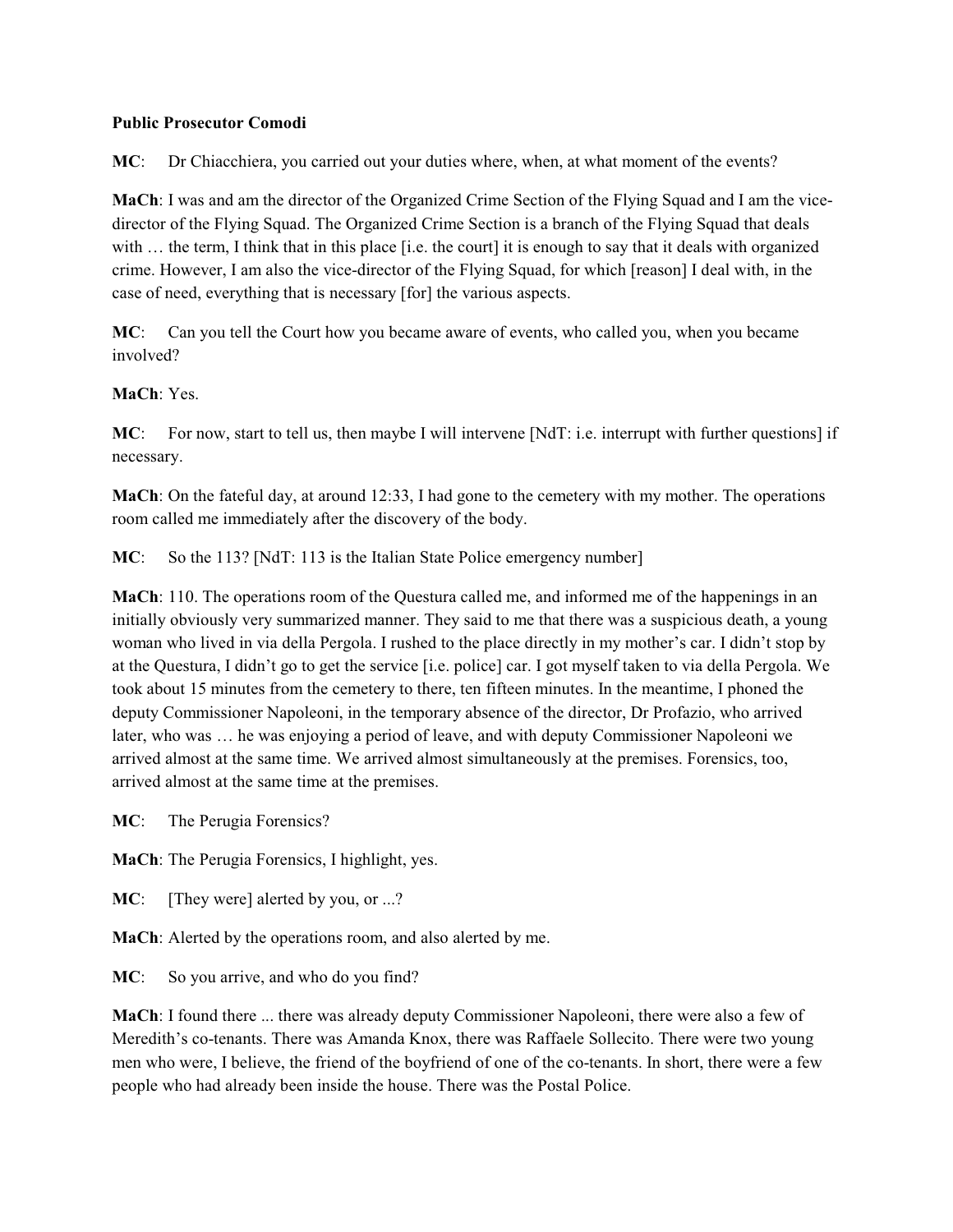### **MC**: In the person of...?

**MaCh**: Battistelli and another of Battistelli's colleagues. Inspector Battistelli, with whom there was immediately a discussion in order to understand what were the reasons for his intervention there, because it is not normal to find the Postal [police] in a crime of this sort. And he explained to me immediately what was the reason for his intervention. The origin of the, shall we way of his intervention, was due to the discovery of a pair of cellphones in a period of time, I believe, of an hour, [or] tow, I don't recall clearly, that were one in the name of one of Meredith's co-tenants and one in the name of, later it [sic] … I mean the SIM [card], obviously, the cellphones' SIMs, the cards, they were in the name of a co-tenant and the other in Meredith's [name]. The co-tenant, however, then told us, we then ascertained that both of the cellphones in fact were used by Meredith. And already that was, how shall we say, a first detail on which we began to reflect because, in fact, that was an element than in some way made us [become] immediately occupied/involved from an investigative point of view.

**MC**: So, excuse me, also if the Court already, shall we say, knows this, because others have reported it, on this point however, where were the cellphones found?

**MaCh**: Inside the garden of a villa that is in via Sperandio.

**MC**: In via Sperandio.

**MaCh**: A villa that ... I am Perugian, [and] honestly, I didn't even know there was a villa there. I'm Perugian, and I swear that I would have sworn [sic] that behind there was a wood.

**MC**: A field.

**MaCh**: It [was] the first time that I went in behind there. Instead, I see a marvelous old mansion with an enormous garden that gives ... that is almost adjacent to the street – the street that leads towards Ponte Rio. Anyone from Perugia understands me maybe.

**MC**: From the structure of the fencing/enclosure, could you tell, shall we say, whether it was possible to throw these cellphones from the street, or whether it was necessary to enter the garden itself?

**MaCh**: Yes, obviously, we checked that. In fact, immediately, in short, the detail that seemed, how shall we say, of great investigative interest was that [very point], besides other details that I will go [into] a bit [sic], so to speak, also to give the impression of what the immediate impact was that we saw in the moment when we found ourselves in a situation of this type. So, deputy Napoleoni immediately entered inside the house in order to check it for herself. I did it [entered] shortly afterwards, also because [as] you will imagine that in that moment whoever was there had to notify all those who [sic], amongst whom Dr Mignini who was the Public Prosecutor on duty, and immediately give orders so that the correct checks are carried out. Because it was not just a crime scene that had to be analysed immediately: there also had to be, how shall we say, correlated with the information that we had got from via Sperandio – because the entry of the Postal [police in the case] originated with via Sperandio. And so we immediately asked ourselves: "Ah, what are these cellphones belonging to poor Meredith doing inside the garden of a villa?" And then And then immediately after, we asked ourselves, obviously, what might be the profile of the possible, or probable, murderer, and we discussed/talked about the crime scene. The crime scene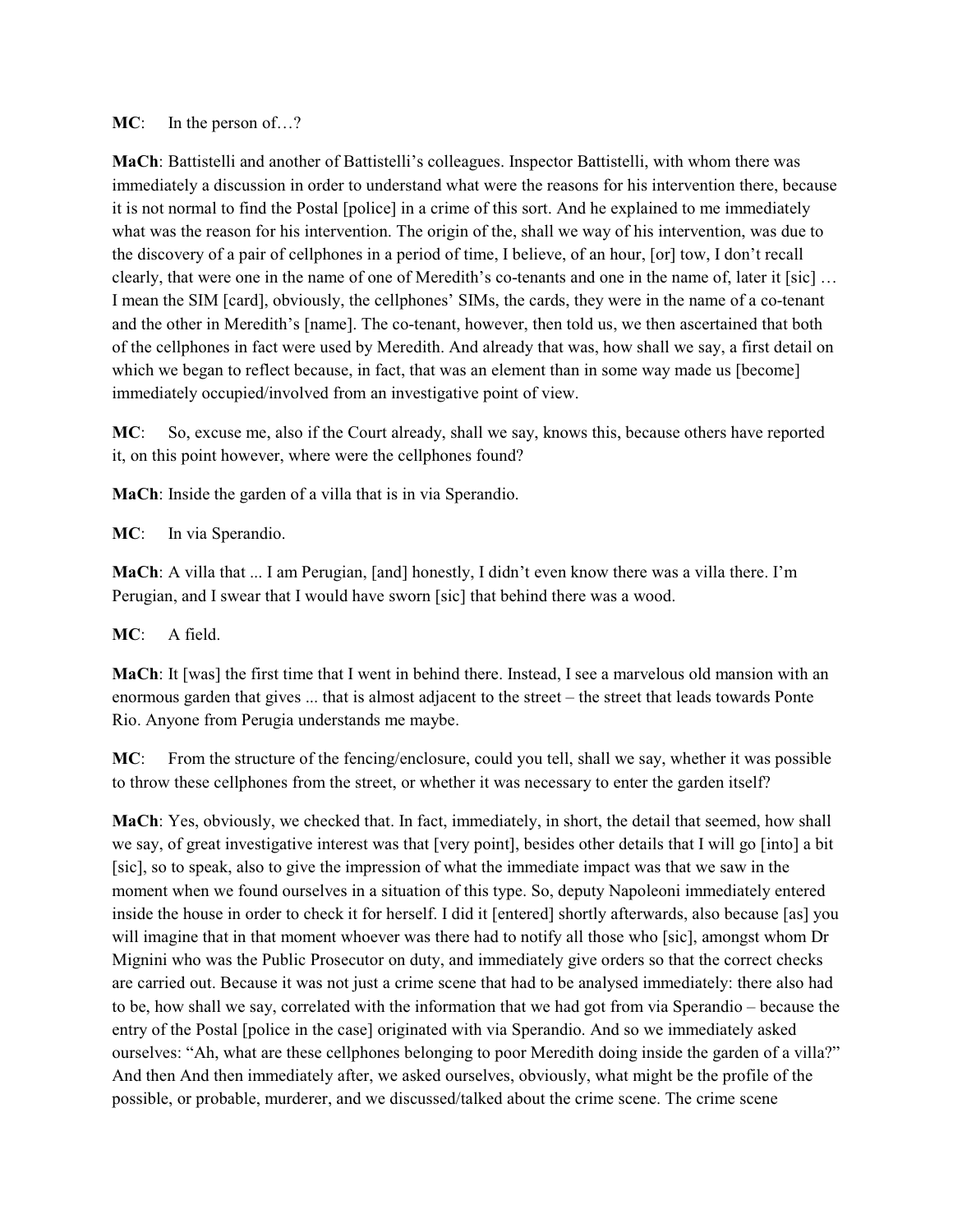immediately seemed fairly strange to us, if you wish [NdT: literally "if we wish" in Italian, but meaning the same as "shall we say", "if you wish", "so to speak" etc.]

# **MC**: Why?

**MaCh**: Because the door did not show… the entry door to the villa did not show signs of break-in. The we checked …

**MC**: We are not talking about the villa on via Sperandio obviously?

**MaCh**: For the love of god! It was called a "villa" … (overlap of voices), let's say the house, of the house on via della Pergola there was no forcing/break-in. We found a forcing on the window. The window is this one, on the side of the house. I don't know if you've seen the house? Anyhow, it is this one on the side of the house that can be seen immediately when you come down the slope from the gate. Logically reconstructing the thing, a hypothetical prowler [NdT: literally "ill-intentioned person"] who entered the house, breaking the glass with a rock - because inside the room, which was Romanelli's room, which was the, shall we say, hypothetical arena of the entry, was completely in utter chaos. For that reason, what should we have hypothesized? That the hypothetical prowler took a rock, managed to throw the rock; the shutters, the external ones, the external shutters were not …

**MC**: The dark-green wooden ones?

**MaCh**: The dark-green wooden ones were half shut, for which reason [he] must have had an aim like "Pecos Bill" [NdT: a cartoon Wild West cowboy], takes aim and throws that rock, smashes the window. After, he climbs up and does a turn on the little slope, and has to clamber up towards the window on the smooth surface, it seems to me, that from the ground up to the window there are two and a half metresthree [metres]. And then would have said: "bah, in short" [sic]. Yeah, well, the thing seemed to us.... in short, the first hypothesis that the investigator normally does, finds a levl of unlikelihood of this kind of happening. After which, we looked at the house and we saw that an entry of a potential prowler [illintentioned person], still reasoning on the hypothesis…

# **MC**: Of theft.

**MaCh**: Of theft ending badly. Of theft that then degenerates because the burglar in some way thinks that he will find no-one in the house and instead finds a person, and then it degenerates … We saw that there were easier means of entry, without wishing to bore you, but behind the house there was the possibility of climbing in a much easier way, without being seen by people that might have passed in the road. Let's remember that, in short, it was not very late; quite the contrary. Normally people passed there, for which reason, if [he] had done it, the thing would probably have been seen. That thing there, as an hypothesis, we didn't immediately discount it, that's clear, because it's a good rule to never discount any hypothesis. But we immediately considered that it was not a priority.

**MC**: Dr Chiacchiera, I interrupt you. (The witness is shown an exhibit.)

**MaCh**: Ah! I didn't remember it as being so big.

**MC:** Precisely! You saw it? This is the rock that ...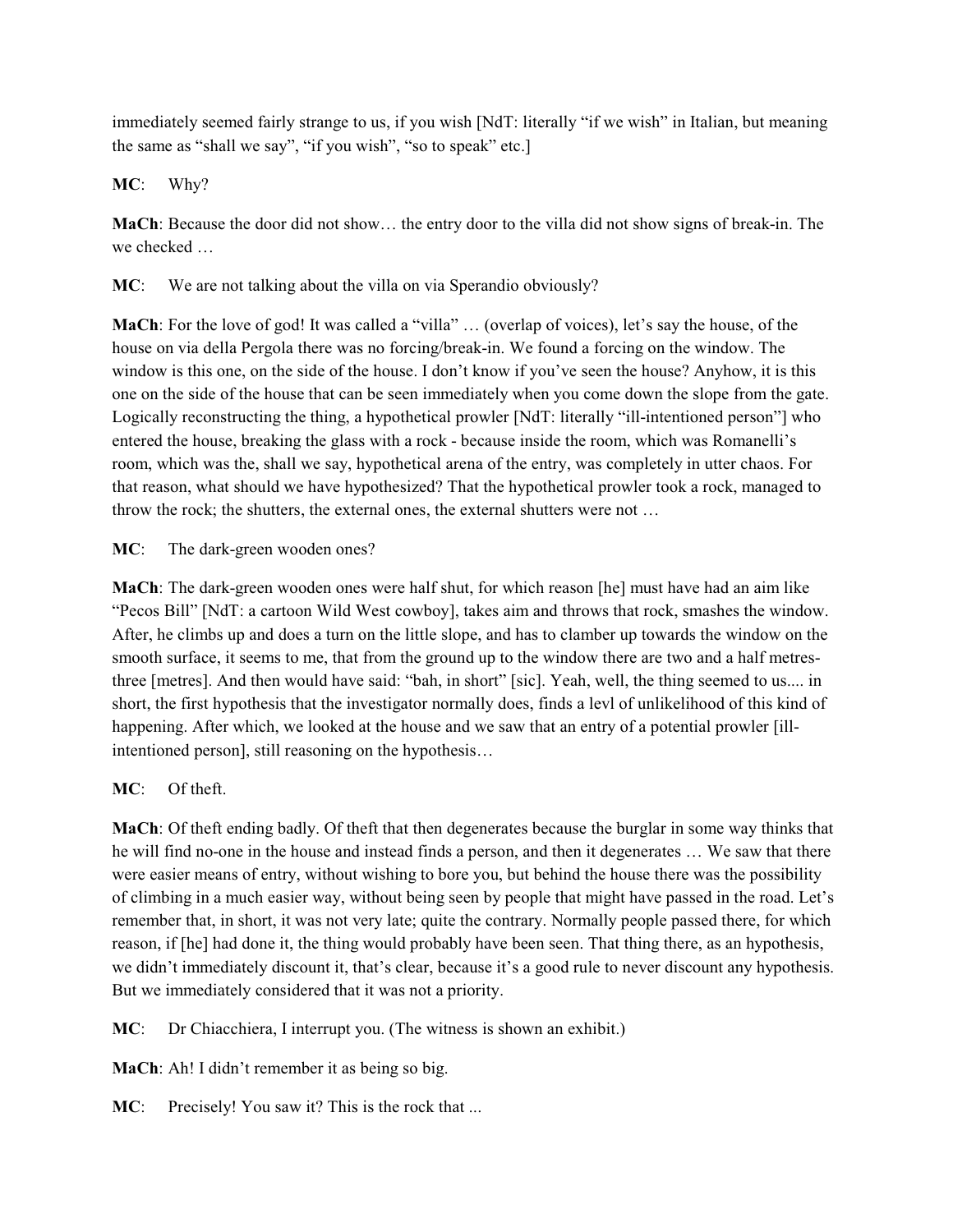**MaCh**: Yes, but it has been some time I have not, how shall we say, yes, I saw it. Absolutely. However, it's big, it's huge.

**MC**: Do you consider that it could be this?

**MaCh**: I believe so.

**MC**: I try …

**GCM**: How?

**MC**: It is this. Yes, it is this one that was collected, yes, that was found.

**GCM**: So the rock is shown. [NdT: an "aside" for the court records?]

**MaCh**: Inside the room where we then found the rock...

**??**: But what was the question about the rock?

**GCM**: If this was the rock. And the witness said ...

**MaCh**: I said yes. Yes.

**GCM**: You saw it? You saw the rock?

**MaCh**: Yes.

**GCM**: When you saw it, where was it?

**MaCh**: The rock [was] in the room of Romanelli.

**GCM**: How far from the window? Can you say?

**MaCh**: A few centimetres [NdT: "un palmo" = "a hand's width"] from the windowsill, under the window, from the wall where the window is.

**GCM**: So from the internal perimeter wall, from where the window gives onto it, a "hand's breadth". So 20 centimetres...

**MaCh**: Mr President ....

**GCM**: ... away from it approximately.

**MaCh**: Yes.

**GCM**: And this is the rock. You remember it.

**MaCh**: Yes, yes, yes, yes. That is the rock.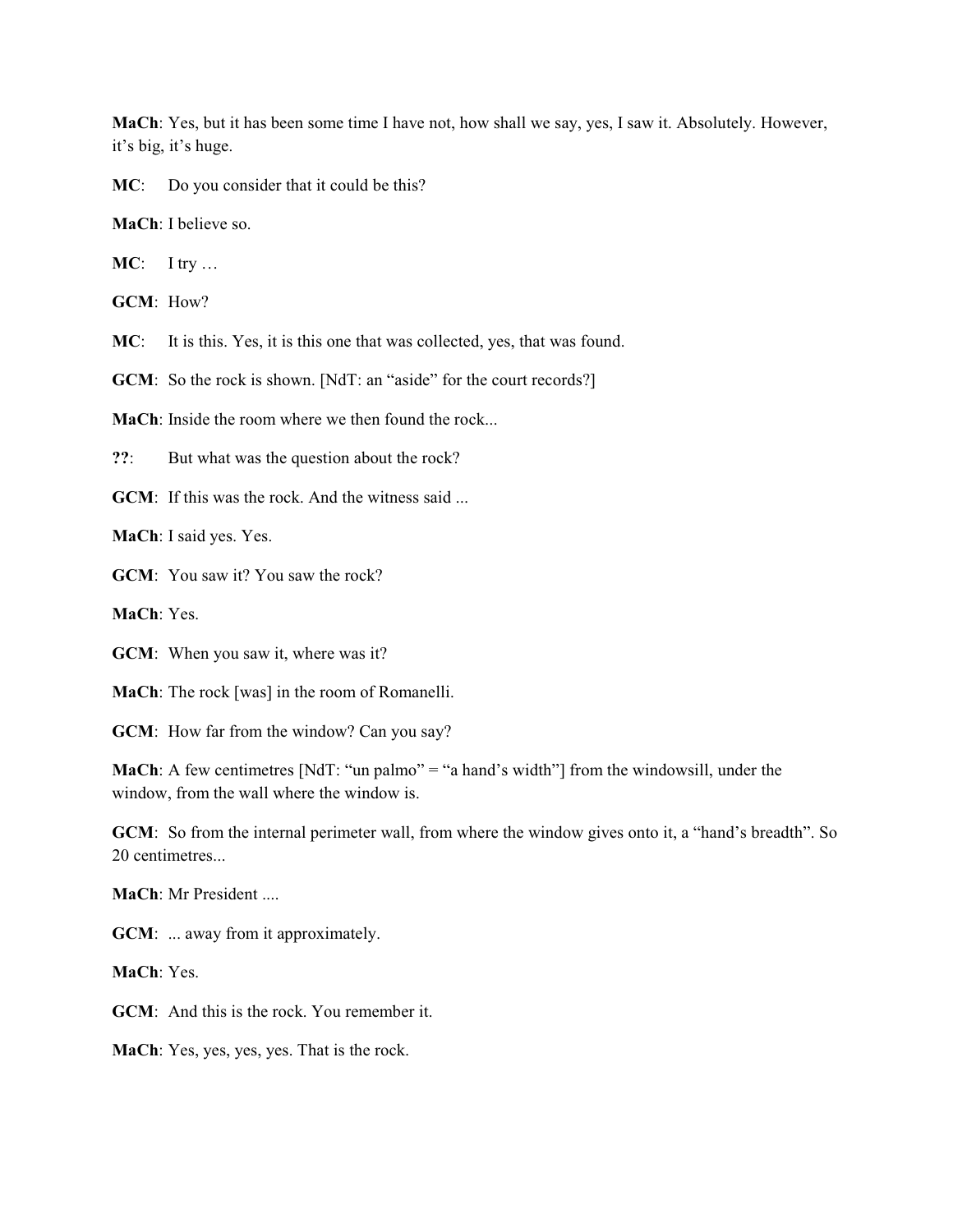**MC**: At least as far as size and colour [are concerned], it corresponds thus to the one that was collected [as evidence].

**MaCh**: At least as far as size and colour [are concerned], it absolutely corresponds. If it was collected, I think that ...

**MC**: Very well. WITNESS [sic? Should be MaCh?] and Romanelli's room was a complete shambles. The clothes were on the floor, the glass was strangely on top of the clothes, the [glass] shards were strangely on top of the … on the windowsill, let's put it that way.

# **MC**: The outside one.

**MaCh**: The outside one, precisely. The one that is between the shutters and the shutters [sic. NdT: "imposte" in Italian, but this can also mean shutters, or flap, as in the inner "scuri" shutters, or he may mean the window-frame itself, with the window-panes, given his following description], the green shutters and the shutters, the broken ones in short, where the glass is. The shutters – the wooden ones. The rock was a bit too close with regard to the wall if I [were to] throw it from least two metres. Unless it was lobbed [i.e. thrown in a high arc]. But in that case it's rather unlikely that it would smash the glass. For that reason, I repeat, in the context of immediate likelihood, this one …

**MC**: Yes, it's true. These are considerations. However they are considerations, shall we say, that refer [sic], because they are reasoning/lines of thought that are formed in the "immediacy" of the events [NdT: i.e. "in the immediate aftermath". NOTE: throughout the text, a number of speakers use "immediatezza" (lit. "immediacy") to convey a number of meanings, from "in the immediate aftermath", or "in the immediate surroundings", or "very soon after", etc. I will translate them appropriately according to the context, without further explanation of the use of "immediatezza"], in order to proceed in one direction rather than another.

**GB**: I never like to interrupt an examination [of a witness], however if one wanted, between the Public Prosecutor's hypotheses, to do that [sic] of demonstrating that from a ballistic point of view it is not possible, then the ballistic expert should be called.

**MC**: But in fact, his considerations are not the considerations of an expert: they are the considerations of an investigator who made certain deductions in the immediacy of the events.

**MaCh**: It happens to us too, at times, to reason/think rationally ...

**GCM**: These reasonings/deductions, then determined your investigative activity in one direction rather than in an …?

**MaCh**: Yes, obviously, Mr President. I was trying to ... (overlap of voices) it is a premiss/basis to be able to then, how shall we say, reach – I won't say conclusions – but in order to try to understand what our way of broaching the thing was, there and then. We had, I reassert, reasoned immediately also on via Sperandio. So the first thing, I may say, [was] the unlikelihood, or at any rate it was not the top priority hypothesis, the one of a prowler/ill-intentioned person entering. The open door without signs of break-in. But above all, a young woman who is [sic] probably killed in her own room, nude or almost nude, with a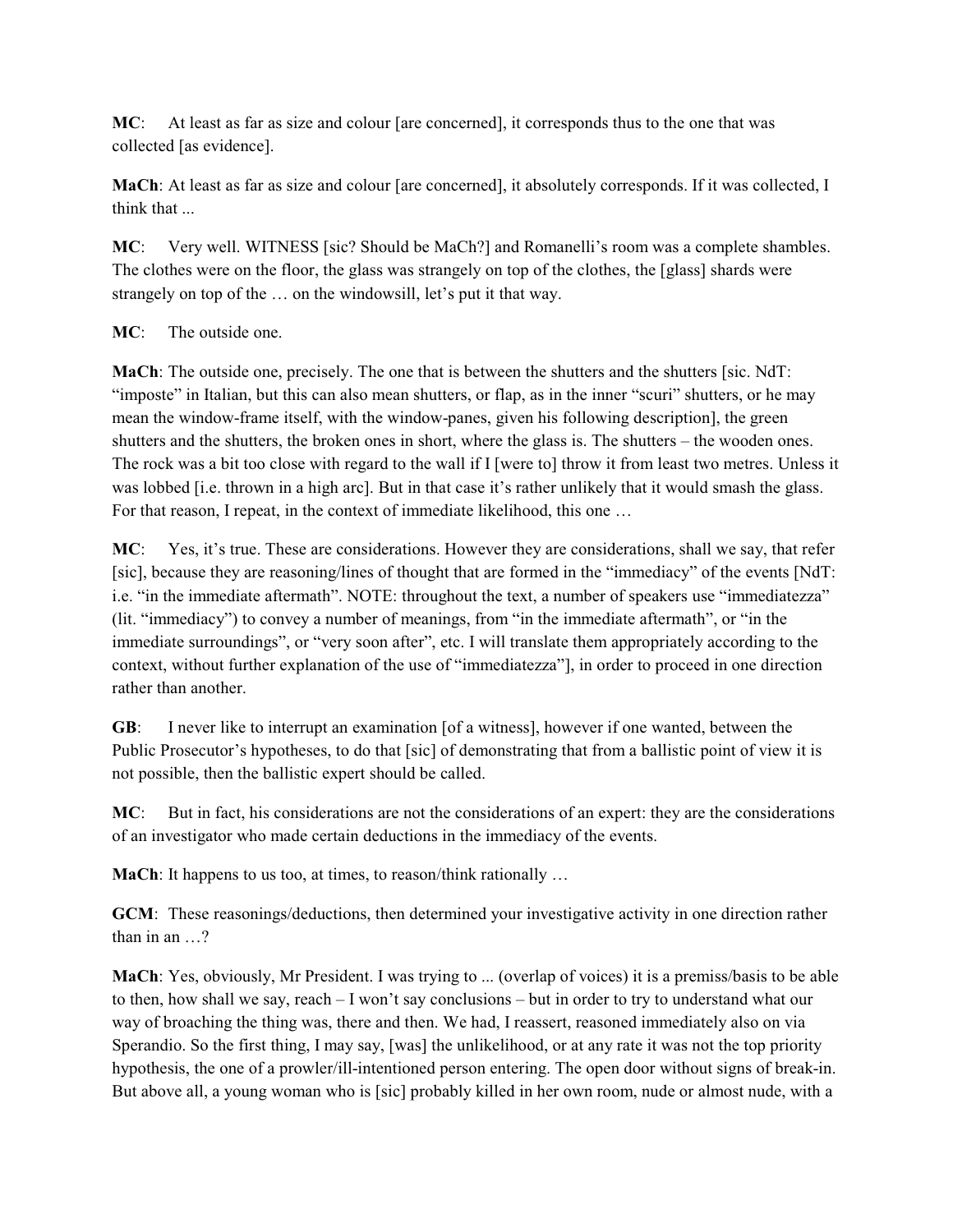wound of that type, in a lake of blood, covered with a duvet. I repeat, the door was not smashed/wrecked, there's a broken … a window broken with a thrown rock, how can I say, it's obvious that we immediately found this situation as … (overlap of voices).

**MaCh**: … particular.

**GCM**: You formed these considerations, and what did they lead you to?

**MaCh**: That very probably the author or authors knew the person, or at any rate that the author or authors did not enter … did not enter from the window-pane of that window.

**GCM**: Excuse me a moment, just to give some guidelines, but of the evaluations that the witness is expressing, obviously it's not that they can be taken account of, however we will acquire them [for the trial files] in order to understand the investigation activities, the appropriateness of the investigations that were carried out, directed in one way or in another, there you go. However, maybe, … there you go, yes, maybe if we can manage to keep with the bare essentials this will help everybody.

**MC**: Well, in short, they were called … they are the only ones who can describe the whole progression of the investigations - Dr Profazio and Dr Chiacciera – because they are directors, they are the only ones who will come to describe for me, thus, what was the progression of the investigations. Clearly, in order to pass from one investigative act to another rather than … and the choice of the subsequent investigative acts. It's clear that they have to describe, in order to make a complete reasoning, even the lines of thought that, as Dr Chiacchiera said, it sometimes happens that they make. However, one point: apart from the break-in, apart from the broken window, there are … did you acquire further elements that corroborated the idea that there had been a burglary? Nothing from Romanelli's room had been carried off? Valuable things had been taken?

**MaCh**: This ... in fact, in the progress ...

**MC**: Was a declaration/complaint of theft made then, with a list of the things taken?

**MaCh**: In the logical progression, if I may in some way still, in summary, say what ...

**GCM**: Say the objective facts, if you have ....

**MaCh**: Nothing disappeared, so a burglar would have had difficulty …

**GCM**: Excuse me, nothing had disappeared? Before all else, what thing .... you knew what things were in that room that did not disappear?

**MaCh**: Yes, because, shall we say, the investigation elements that then subsequently emerged, allowed us to deduce that from Romanelli's room absolutely nothing disappeared. There was a complete mess/chaos, but nothing disappeared from Romanelli's room. And this is another element to [lead us] to obviously deduce that the desired hypothesis of a burglar and of a theft was objectively … But then the burglar does not [sic] close the door and throw away the key. The burglar does not cover the victim. The burglar …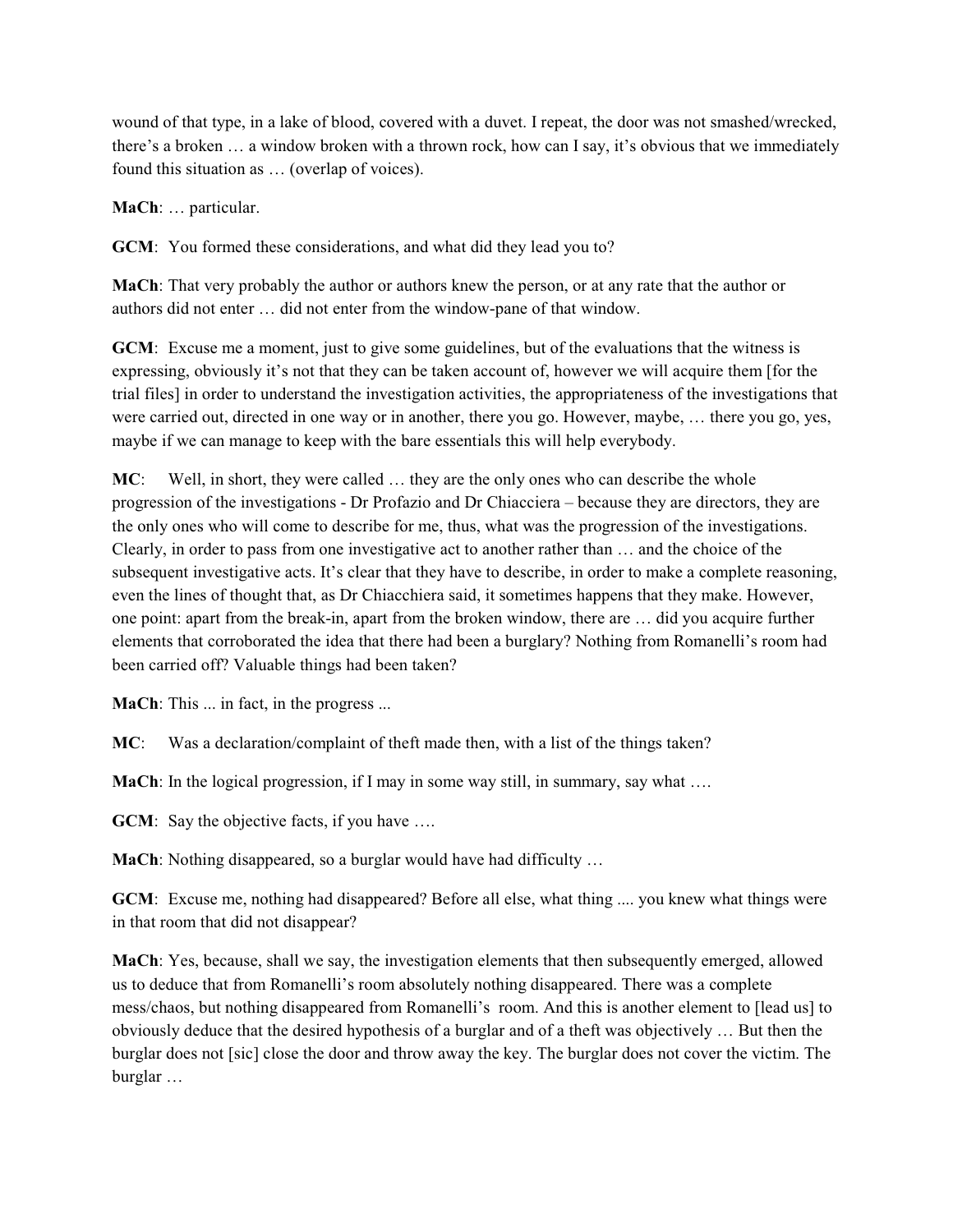**GCM**: Excuse me. They key. What is this detail about the key? What is it?

**MaCh**: There was no key.

**GCM**: There was no key where?

**MaCh**: Those who entered into the inside of the house first found the door closed. A closed door that then aroused the suspicions and that then gave concern and then it was decided to … to break [it] down.

**GCM**: Excuse me, on [sic] Romanelli's room there was no key?

**MaCh**: No, I'm talking of Meredith's room, Mr President; Meredith's room was locked by key. This is another … how to say, the investigative deductions that we drew from these details that emerged, also from the declarations that we gathered.

**MC**: Was it normal that Meredith closed herself [sic. i.e. her room] by key?

**MaCh**: No.

**MC**: And did you find the key of Meredith's room?

**MaCh**: No.

**MC**: So it was closed by key, but there was no key inside?

**MaCh**: But there was no key inside, so that it was necessary to break down the door in order to enter. Also the almost inexplicable detail of the presence of two cellphones in a garden of a house, doesn't tend to favour the thesis of someone who enters and who accidentally, so to speak, finds a person and then kills them, because [he] is forced to kill them because they have seen [his] face.

**MC**: But is via Sperandio far from via della Pergola?

**MaCh**: No. And there we tried to deduce. And via Sperandio, as I said earlier, Doctoressa, is not far from the house. We discussed [this] to understand why these telephones went and ended up there …

**GCM**: Excuse me. When you say it is not far from the house, can you specify at what distance? How one reaches it?

**MaCh**: Not far from the house means that, by following a route that any Perugian knows, Mr President, one passes through a park and one arrives, let's say, near the gateway of Porta Sant'Angelo. So for this reason, as the crow flies, how much would it be, but less [sic] … three hundred, four hundred metres. But to reach it by foot from via della Pergola to via Sperandio I think that it doesn't take more than 5, [or] 7 minutes.

**MC**: But do you have to pass by via Garibaldi?

**MaCh**: Yes. But you can also pass through the park – there's a park that then comes out right in front.

**MC**: Of the villa?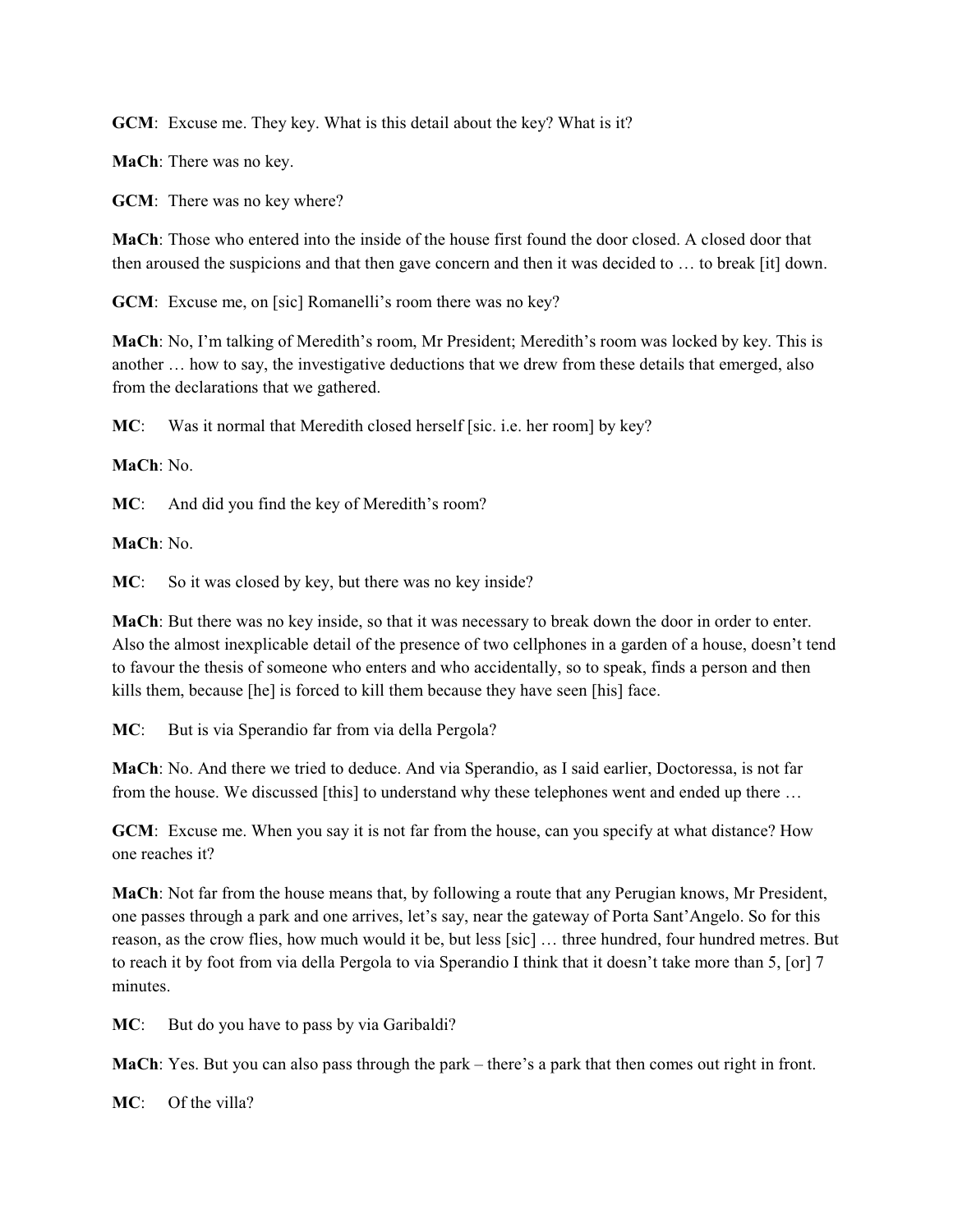**MaCh**: In front of the villa, at the entry to the villa. Looking from the street that crosses with the provincial [road], the one that, shall we say, borders the villa, whoever is looking at it, I repeat,  $I - who$ am 44 years old, am Perugian – I did not know that there was a garden behind there.

**MC**: And how far away is via Sperandio from via Garibaldi, corso Garibaldi?

**MaCh**: it's parallel. It's very close, very very close. It's 200 metres away, as the crow flies. I think even much less, because they are almost parallel, let's say. Even that is something that in some way made us understand that there was an interest in getting rid of those cellphones, clearly, by whoever did that thing there.

**MC**: When you arrived for the first time in via della Pergola, did you enter the room of the crime?

**MaCh**: Immediately, no. I went in afterwards, when Dr Mignini also arrived; and later with Dr Lalli. Then I had, how to say, occasionally entered when the crime-scene inspection of the Forensic Police, of the colleagues arrived from Rome, was already begun, so late. I didn't stop long inside the house, I say the truth, also because the measures/orders that I issued immediately were those, yes, of deducing, [of] drawing out all the investigative elements that might emerge in the immediate surroundings [and/or immediately after the facts] to seek to immediately direct the investigation activity, but also to "freeze" [sic. i.e. to solidify, or to make concrete] another aspect, which was that of hearing/questioning all the people who might tell us details on Meredith's stay in Perugia, in general, but above all on her final hours, on her visits/visitors, everything about those who Meredith had known in some way and … This was the thing that we considered logical to do precisely in relation to this, to these first investigative deductions that we drew from the [above]-described crime-scene.

**MC**: And so that same day you were present when they began to hear/question...

**MaCh**: Yes.

**MC**: … the people [who were] acquainted with the facts.

**MaCh**: I was present. I did not participate personally in the examination [of witnesses], but I was present, in the sense that both with [my] colleague Profazio and with [my] other colleague from the central operative service…

**MC**: from Rome.

**MaCh**: from Rome. We began to put the pieces together, excuse my [use of] the expression; that is to say all the … all the elements that emerged from the examination of witnesses, were checked, were gradually verified/cross-checked. Both with cross-checks that enlarged the group of witnesses, of the people to be heard/questioned, and with the checking of the alibis of many people, [as well as] with a technical activity that was carried out.

**MC**: That is to say?

**MaCh**: A technical activity. A bugging activity was carried out. There was also an activity carried out also for the cross-checking of the phone [activity] printouts. There was an activity to understand also the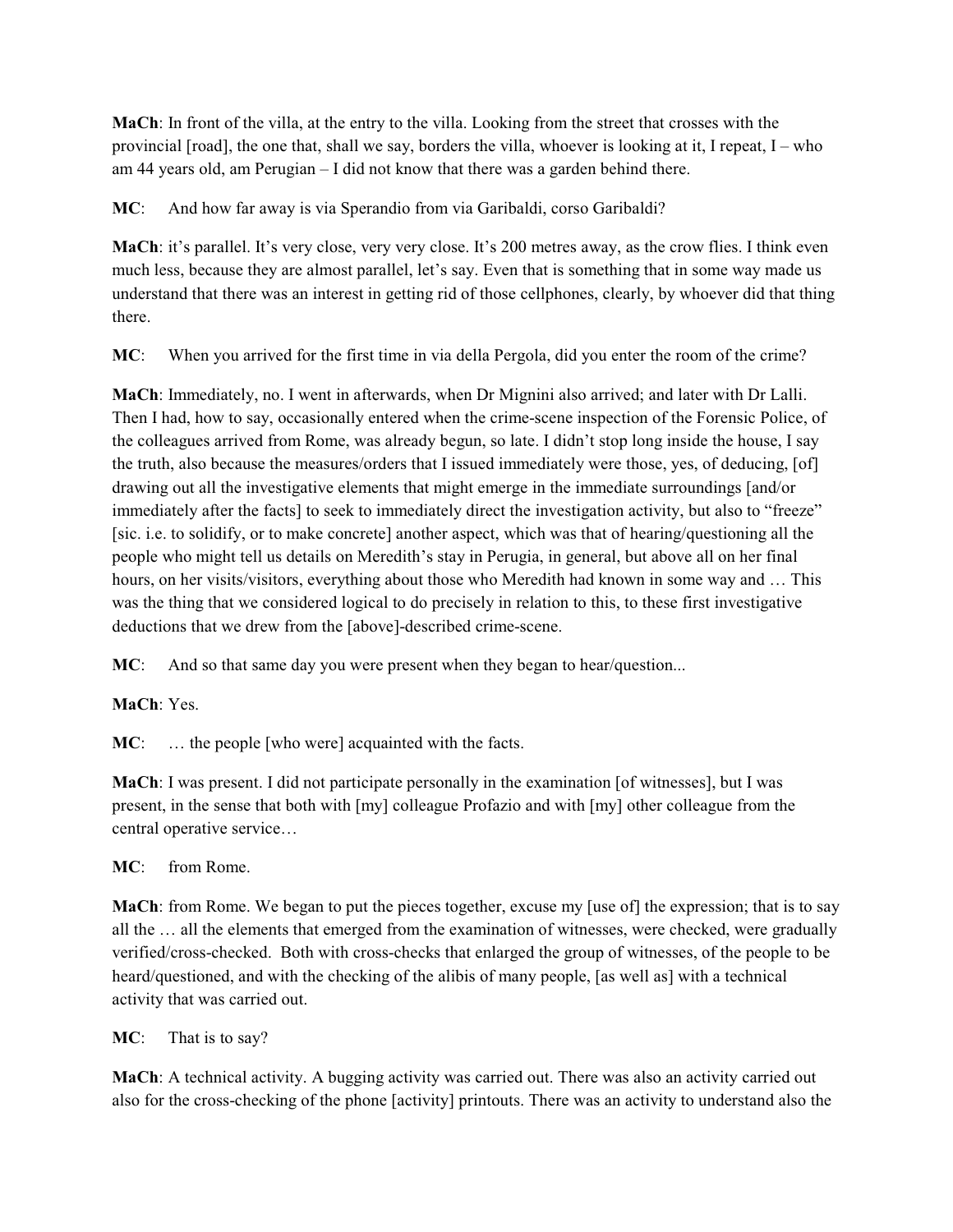cross-checking of the [phone] cells. There was a very wide-range activity carried out. Without excluding, I repeat, all also [sic] ... shall we say, the minor hypotheses. For example, the news arrived of a Maghrebi who had been in a rush to wash his own clothes in a launderette, not too far from the scene of the crime. This piece of information was excluded for a very simple reason, because from the first results of the investigative inquiries, he had arrived there in the early afternoon, but instead, in the early afternoon of the day before her death, Meredith was still alive [sic]. Because from the witness examinations we had determined that the last person who had seen her alive, saw her in the late afternoon. After which, we also did another series of checks relative to the one [sic] that there was a strange telephone call that the people who found the cellphones in the famous villa, the beautiful one on via Sperandio, had received in the evening. However, we had, how to say, understood that it was a case of a boy who had made a call from Terni and of a strange coincidence, but absolutely irrelevant for the investigation activity. Indeed, we made checks on all the hospitals in order to evaluate, to check, whether maybe there were [patients] who had presented blade/cutting wounds that in some way might have been compatible with a wound, let's say, or at any rate with a reaction by the victim. Only one had presented, it was a [person] from Foligno who, [while] cutting salami, had cut their hand during the trip back from an away-game with Foligno – he was a football fan. Nothing else. So no investigative hypothesis was rejected. It was, obviously, because this is how it is done, and thus I believe that it is logic, we began to discuss/think in a certain way, because we had deduced from all this scen, another series of further elements, that is to say that the person ….

**MC**: Speak. Don't be afraid to say it.

**MaCh**: No, no. I'm not afraid.

**MC**: That is, let's say, when was it that the investigations turned to, [started] to focus on today's defendants?

**MaCh**: When on the evening of ... they did not focus on today's defendants, that is to say, progressively the analysis of the investigative elements made us … made us start, even us, to suspect. Because going into a house, finding a [sic] door of Meredith's room closed, a [sic] door of the apartment opened, faeces in the toilet [bowl], while I take a shower, a series of bloody prints…

**MC**: However the faeces were in which of the two bathrooms?

**MaCh**: Of the bathrooms. Me, if I take a shower in a bathroom where there are faeces, instinctively I flush the toilet, in short.

**MC**: Yes, but the faeces were in the other bathroom.

**MaCh**: Yes, yes, I understood. However, in short, in some way it comes instinctively, no?, to flush the toilet? The fact is that ….

**GCM**: Excuse me, do you know how many bathrooms there were in the house?

**MaCh**: Two.

**GCM**: Two bathrooms. Excuse me, please. Do you know that a shower was taken?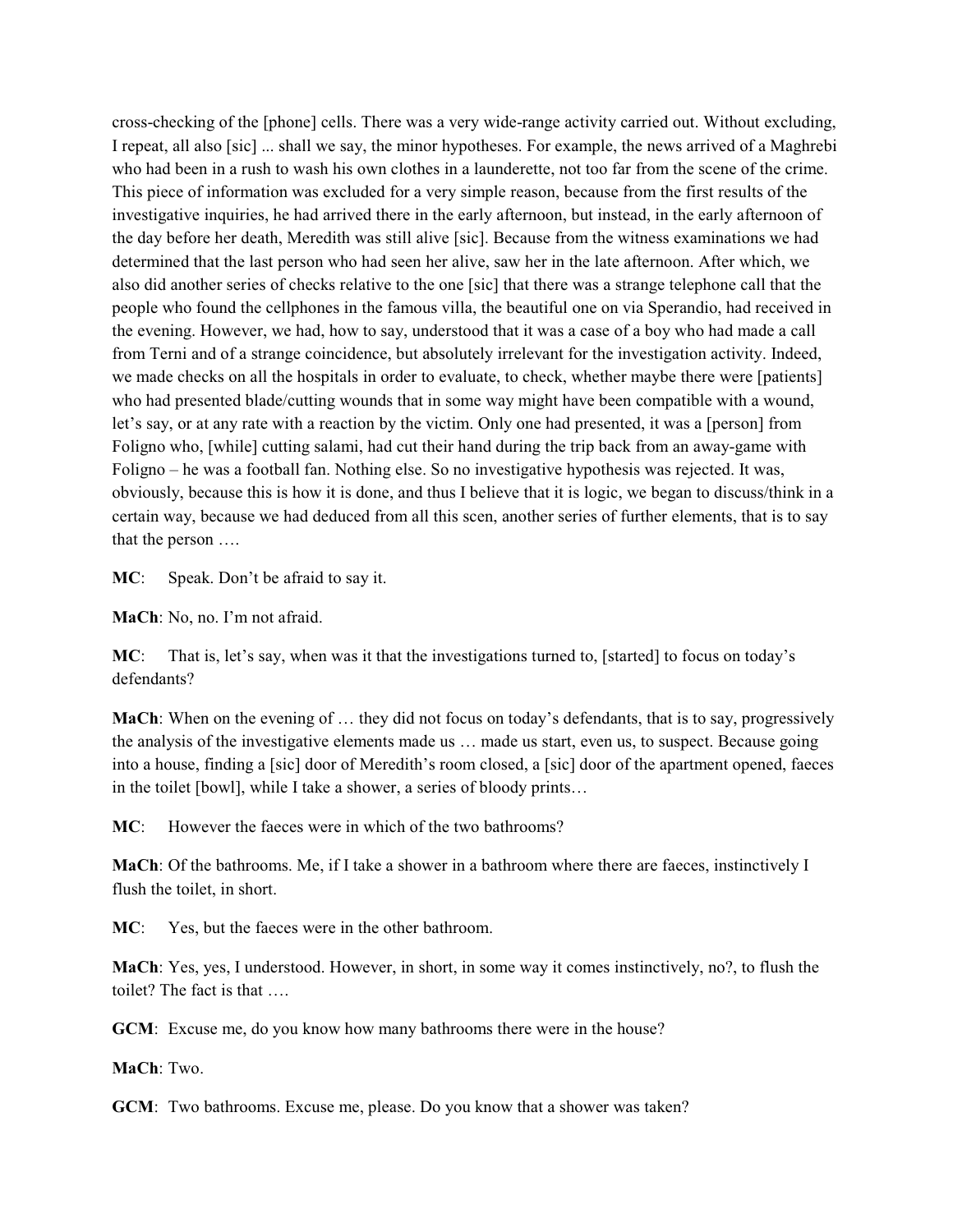**MaCh**: Yes.

**GCM**: How do you know?

**MaCh**: I know because it is a thing that I cannot, I believe, report because it was ...

**GCM**: But you checked…?

**MaCh**: I am trying to be very very careful.

**GB**: Mr President, we are talking of nothing.

**GCM**: Excuse me, Attorney.

**MaCh**: Well, the main point [is] that very slowly we began to understand that there were strong inconsistencies in the revelations that were made. And there were behaviours that on the part of above all, indeed exclusively, of Sollecito and Knox, appeared to us as [being], at the very least, particular. Behaviours both immediately after the event – a sort of impatience/irritability shown [with regard to] the investigation activity that we were carrying out, and obviously we could not but ask [NdT: i.e. "we had to ask"] those who were close to Meredith [about] elements that we considered useful, even necessary, in order to continue the investigation activity.

**MC**: Excuse me if I interrupt you. I'll just make a few precise questions, thus: you checked, let's say, let's call them alibis, even if it's a term that's very so [sic] from American TV films, but in any case [it's] understandable… Did you check the alibis of the people closest, let's say, to Meredith?

**MaCh**: Yes.

**MC**: In particular, did you check the alibis of the young men from the [apartment on] the floor below?

**MaCh**: Yes.

**MC**: Results?

**MaCh**: Positive for them, in the sense that they were at home, in their own home, that is to say their respective houses, because they were here for reasons of study, so they were not present in Perugia during the days when …

**MC**: Because they had left for …

**MaCh**: Yes, for the All Souls' Day long-weekend, let's call it that.

**MC**: Did you check the alibi of Mezzetti and of Romanelli?

**MaCh**: Yes.

**MC**: Results?

**MaCh**: The result in this case also [is that] Mezzetti and Romanelli were not there, so ...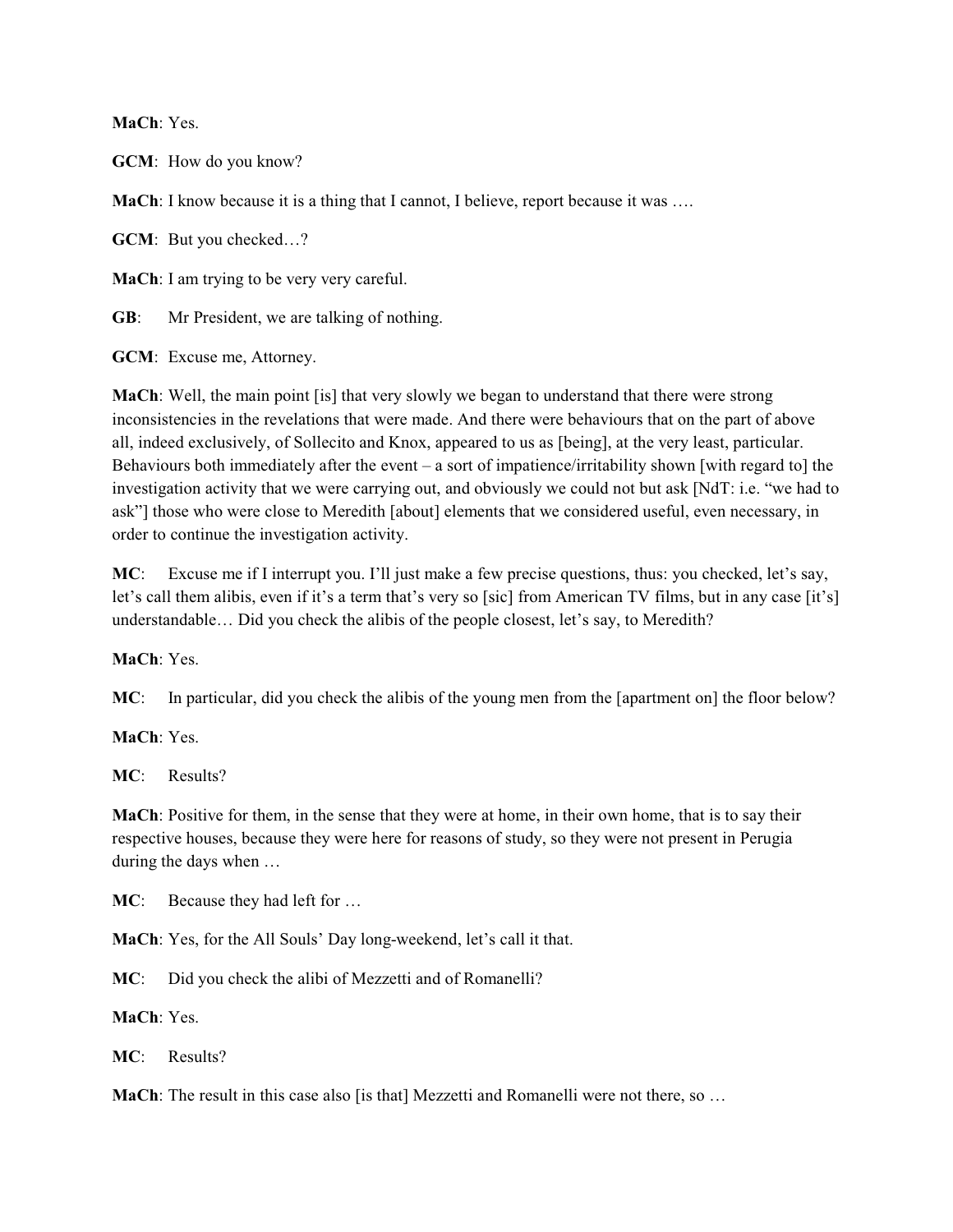**GCM**: Excuse me, can you say what checks you did?

**MaCh**: We carried out a whole series of checks that brought us to evaluate, establish, that these persons were not present in the premises that evening.

**MC**: Let's say, I imagine that you heard/questioned them.

**MaCh**: Yes.

**MC**: Did they tell you where they were that evening, what they did that evening...?

**MaCh:** And in effect, we assessed/considered that ...

**MC**: And you ascertained that in effect ...

**MaCh**: That it was true what they had told us. I can report on the circumstance.

**MC**: Did you check the alibi of Amanda Knox and of Raffaele Sollecito? Was there a comparison between the declarations of Amanda Knox and of Raffaele Sollecito with regard to the night of the murder, and what you were able to compare, shall we say, objectively, through the other declarations, through the phone records?

**MaCh**: Through the phone records and through the checks [that were], shall we say, objective, it was found that what Sollecito had declared was not truthful because there was a phone call that was never received [i.e. answered] by Sollecito at 23:00 hours. Because it turned out that there was no interaction with the computer, but I believe that this  $\dots$  as declared [sic]. But above all there was an absolute incongruity of the ….

**GCM**: There now. Excuse me. Maybe we will not ask the question in these terms: following the declarations, on which you cannot report, that you got from and that were given by Amanda Knox and Sollecito Raffaele, what type of investigations you carried out…

**MaCh**: We carried out

**GCM:** ... and the outcome of these investigations. There now. This is where we're at.

**MaCh**: Well, in summary ...

**GCM**: Following the declarations given by them, you had … With regard to Sollecito Raffaele, what did you do and what [information] emerged?

**MaCh**: It emerged that, unlike …

**GCM**: What did you do, first?

**MaCh**: We did an analysis of the telephone traffic, and from the analysis of the telephone traffic it emerged that Sollecito had absolutely not received/answered the 23:00 hours phone call as he had declared. From the analysis of the telephone traffic, there then emerged a very strange detail, in the sense that the cellphones …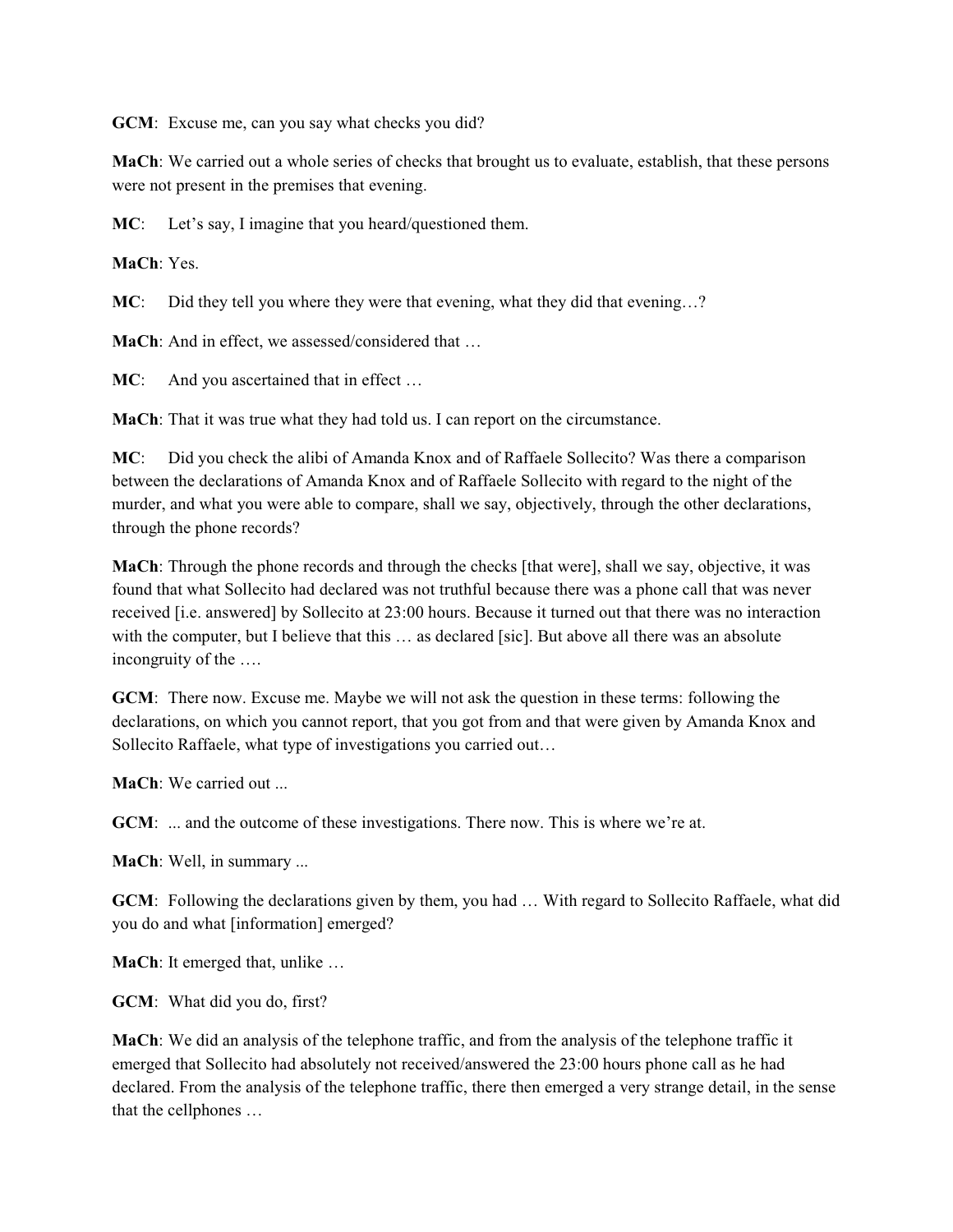**GB**: (overlapping voices) … continue with the opinions/judgements, with all the opinions/judgements.

**GCM**: That which emerged.

**MaCh**: A detail/particular emerged ... unlike what …. (overlapped voices).

**GCM**: Excuse me. What emerged?

**MaCh**: It emerged that normally Sollecito kept his cellphones, and also Amanda Knox, they kept their cellphones on until a late hour, evening, [sic] there is no telephone traffic from 20:40 hours. A thing of this …

**MC**: But did this emerge from the declarations or did it emerge from the analysis of the [phone] records in the preceding days?

**MaCh**: It emerged from the analysis of the [phone] records in the preceding days.

**GCM**: Excuse me. Let me understand. In other words you say: the cellphone was switched off and there was no telephone traffic, these are two different things.

**MaCh**: I'm saying, Mr President. Two things. The first, normally Sollecito's telephone and the telephone of Amanda, were switched on until the late hours. The fatal evening, they were switched off from 20:42 hours until ... one [of the phones] from 20:42 onwards and the other from about 20:50 onwards. One. Two, the traffic …

**GCM**: Before going on to "Two", excuse me: "normally" – what does that mean? You had ...

**MaCh**: We had done a comparative analysis of the telephone traffic of that evening with the telephone traffic of the preceding evenings. Shall we say the habits ...

**GCM**: And so the "normally" emerges from this?

**MC**: How many evenings? If you recall, or not?

**MaCh**: Months, no … honestly, I don't remember how many [evenings], but months.

**MC**: I mean to say, not ...

**MaCh**: Not three days, no. The telephone traffic habits were evaluated. [This is point] one. [Point] Two, the element that emerged, that contradicted the declarations, I can't report on the declarations but I can report on the element that contradicted [sic. i.e. provided the contradiction], that in effect no telephone call had arrived at 23:00 hours, as had been declared: on the phone line that was declared to have received that … the recipient of that very phone-call. Another element: no interaction with the computer emerged, unlike what was declared. So there were a few objective elements of comparison from the analysis and from the technical checks that contradicted what had previously been revealed.

**MC**: For Amanda Knox, were there incongruities of this type?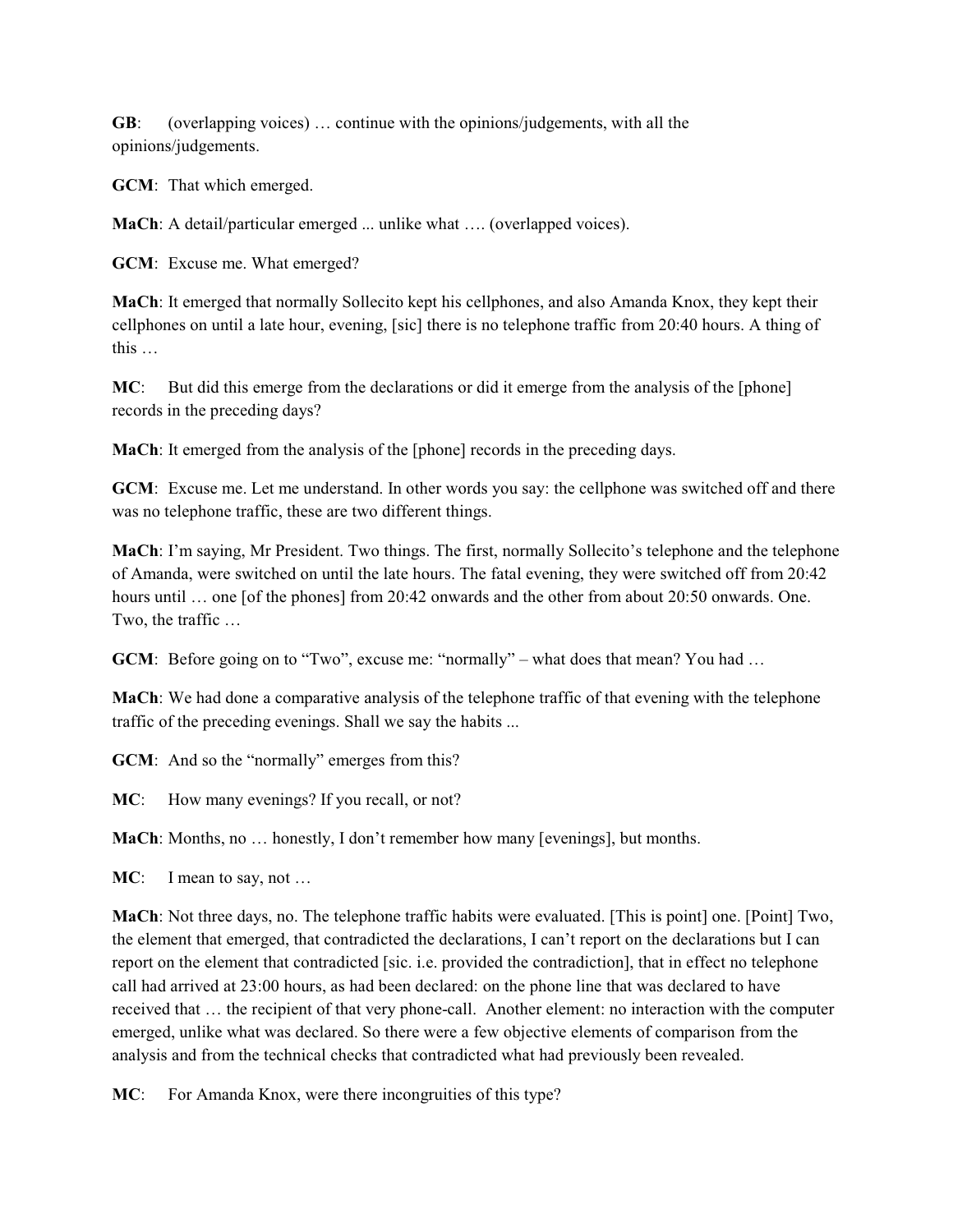**MaCh**: Yes, there were incongruities because Amanda Knox was, how to say, contradicted by Sollectio, and then she contradicted herself, if I may …

**GB**: President, if we continue in this way, then we might as well do the old [trial] procedure.

**GCM**: Excuse me, please.

**MaCh**: The elements, these are [sic], Mr President, I don't know how to do.

**MC**: But it is so difficult, however.

**MaCh**: Mr President, I really don't know what to do.

**GCM**: Excuse me…

**MaCh**: If I have to describe the investigation activity …

**MC**: He's not referring to declarations.

**GCM**: Regarding these declarations, you can report on this [sic. i.e. in this instance?], andwith regard to Raffaele Sollecito, you reported – citing the telephone traffic and citing the use of the computer. There now, and this is one point. With regard to Amanda Knox, you cannot report the declarations. But you may, however, say – following these declarations – what type of investigations you carried out, and the outcome of these. So, following the declarations given by Amanda Knox, did you do similar investigations, as [those you did] for Sollecito Raffaele on the [phone] records? Or was there nothing to do, except to …?

**MaCh**: Mr President, all the necessary checks were made, but in that immediate moment the most important element … that is to say, in [this] place [NdT: i.e. "in this Court"], in this moment, in this place, that is to say, when they were … I said [that] when the arrests were made, I don't, I don't know how to do, however, the incongruity of the declarations with the facts that we had found, and with the declarations that Sollecito had previously given us, [this] was the most important element. I don't know if I have managed to …

**GCM**: No, excuse me (overlapping voices). So, with regard to Raffaele Sollecito, we have understood these checking activities were carried out on the declarations made, the verification activities carried out, and [that's all] very well. With regard to Amanda Knox, if you also carried out … maybe there were no objective elements for possible checking, there were no … or else, there were activities carried out of …

**MaCh**: Later, there emerged a series of further elements.

**GCM**: Not evaluations on the congruity, incongruity, likelihood, these are evaluations and will be done, there you go, comparably. I'm thinking of the [phone] records, of the use, if she had given indications on the basis of which [you] could carry out investigative activity …

**MaCh**: In the moment in which  $\ldots$  That is, the arrests were carried out on the  $6<sup>th</sup>$ , four days afterwards. And the elements that emerged in the immediate aftermath were those which I described. Later other, many others, were collected, later. And they are the evidences of the... let's say of the crime-scene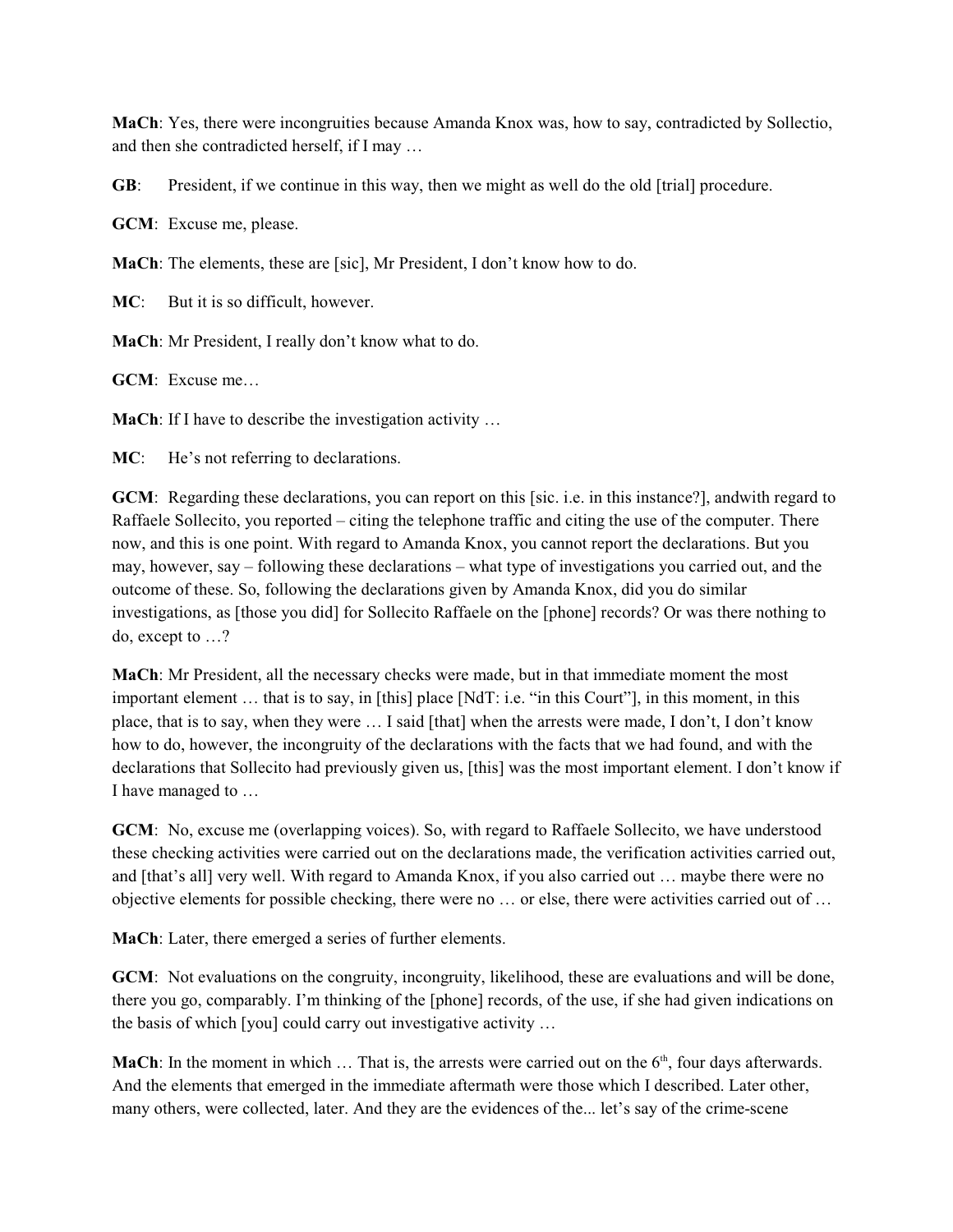inspection by the Forensic Police and all that that emerged in relation to the checks carried out later. Should I report [on them]?

**MC**: Yes.

**MaCh**: The line of investigation that we had followed was revealed, in relation with the other and later phases of the investigation, to have a better foundation [in fact]. I am trying to measure the terms, Mr President. Even better foundation on the basis of the checks carried out: A) on a knife that was seized from Raffaele Sollecito's house, in the morning, if I'm not mistaken, of the  $6<sup>th</sup>$ .

**MC**: Do we want to speak of this? So let's speak of facts, let's speak of this.

**MaCh**: Yes, in the morning of the 6<sup>th</sup> we did the search in Corso Garibaldi, if I'm not mistaken, I don't remember the street number, at Raffaele Sollecito's house.

**MC**: Before the arrest was carried out, or after? Do you recall?

**MaCh**: I'll take [a look at] the papers, maybe.

**GCM**: Yes, yes, it is allowed, you may consult your files obviously.

**MaCh**: In [the process of being] carried out, Doctoressa?

**MC**: Yes, in short, at the moment when …

**MaCh**: Well then. The search in Raffaele Sollecito's house began at 10:00 hours.

**MC**: The execution [of the arrests] is at 13 hours and something.

**MaCh**: The execution, as far as Sollecito is concerned, the arrest is at 13:05 hours.

**MC**: Very well. So you carried out a search in Sollecito's house. Thus, you were the highest in rank?

**MaCh**: Yes. I confirm.

**MC**: Then who was there?

**MaCh**: There was Inspector Finzi. The inspectors Finzi, Passeri, Superintendant Ranauro, Assistant Camarda, Assistant Rossi and Assistant Sisani.

**MC**: Were you looking for something specific, or else...?

**MaCh**: We were seeking to understand if there were elements [that would be] useful for the investigation activity. With our luck, we succeeded, we had …

**MC**: How did you proceed. Report to the Court how you proceeded.

**MaCh**: The question is … it is easy to give an answer to the question, Doctoressa, because the searches have a standard procedure. In short, they teach it in Police school [in], I believe, the fourth [or] fifth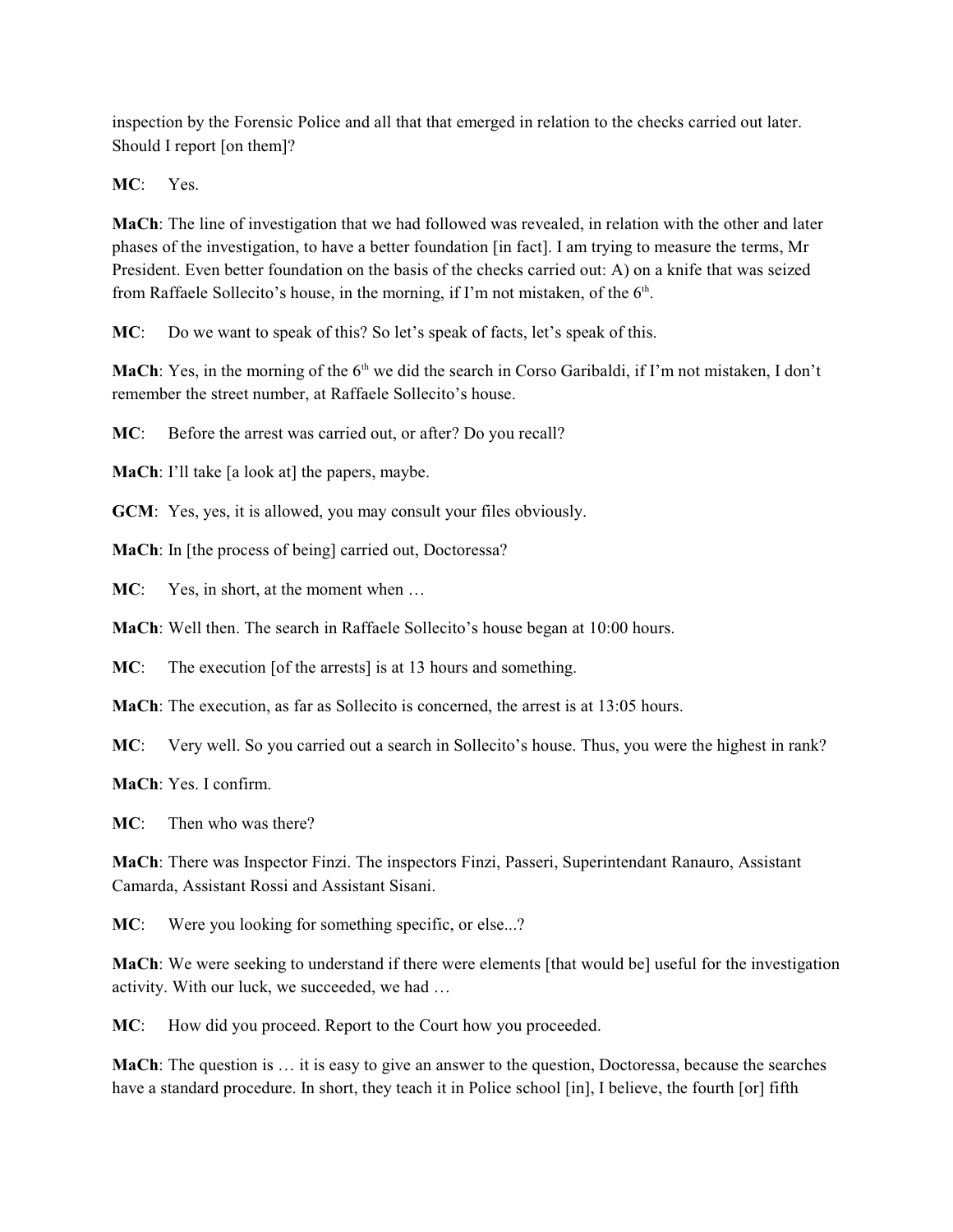lesson, because I believe that they are the act, with the arrest, [that is] the most common, the most important act, the act that the Judicial Police must know how to do, a bit like an injection for a nurse, in short. I don't know how to say. So, we did the search and Sollecito's house is composed of two rooms, if I'm not mistaken, with a bathroom that leads off the room that is used as a bedroom. The room allocated as a bedroom is in some way raised with regard to the room that is used as a living-room/kitchen.

### **MC**: There's a little step, like this?

**MaCh**: A pair of steps? I wouldn't swear it. A pair of steps, two/three steps, staggered [i.e. on unequal levels]. We did the search, we acquired/collected various things, amongst which was a kitchen knife. I remember even now that Inspector Finzi came to me and said: "Doc, here there are some knives", but what I hold … that is to say, that which, in short, as an investigative deduction might appear to be immediately compatible with the wound was that one. I said: "Take it. Seize/sequester it", among the other things that we seized. After which, if I may continue, I was particularly struck by some comic/cartoon books that we found inside the bedroom. I don't recall exactly where, however inside the bedroom. Honestly, those comics/cartoons struck me a lot, because, in short, they are a bit far from an evaluation …

**GCM**: Yes, you may say that comics/cartoons are [sic] without an evaluation on them. We are at the objective data.

**MaCh**: Very well. They are comics that, shall we say, mix pornography and horror. I had never seen this, so they immediately made a fair impression on me. Then after, I discovered that they are called "Manga". I don't know how widespread they are, however ....

**GCM**: What are they called?

**MaCh**: Manga. Am I wrong? They are Japanese comics, they're strange comics.

**GCM**: How many were there?

**MC**: That's already in the Court's case files, at any rate.

**MaCh**: I don't remember.

**GCM**: Just one?

**MaCh**: No, there were a few, a few. Not a collection, but a few. We seized them because they seemed to us, how to say, strange. Various other things. In short, I don't know which, which [ones] might be interesting for the Court, in short. However, these are the elements that I consider should be reported in this place [i.e. in Court].

**MC**: At what moment of the search did you acquire/seize the knife?

**MaCh**: At an initial moment, because the search took place ... because the kitchen, let's say, it is a wallkitchen, it is adjacent to the entry, if I'm not mistaken. So that part there of the house was searched first.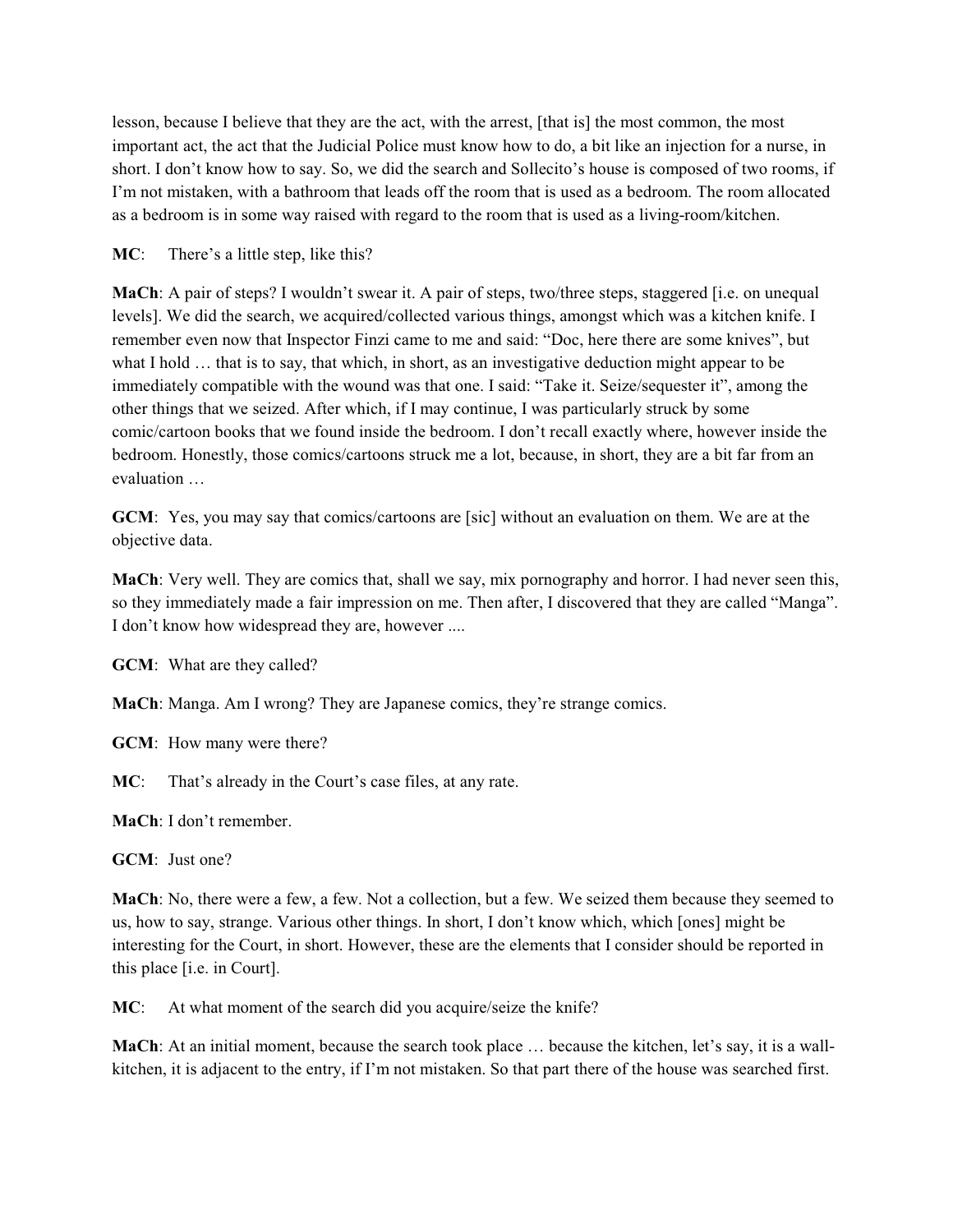Even if normally, when searches are being done, still for reasons of completeness, one tries in some way to split the tasks up/share the tasks between [staff], at least on the whole, there you go.

**MC**: And how was the knife collected [NdT: typo: "refertato" = "reported" instead of "repertato" = "collected"] by Finzi?

**MaCh**: As is normally done: it was taken with the necessary precautions. I recall that we all had, obviously, the equipment/outfit for avoiding contamination, in other words gloves and shoe-covers. It was taken and put inside an envelope, which is more or less the kit of a good investigator. In other words, the pen, the little paper with the form of the files of the Judicial Police, and [some] envelopes. I took it, put it inside the envelope, closed [it], sealed [it] and brought [it] back to the Questura.

**MC:** And in the Questura it was ...?

**MaCh**: Along with all the other things, together with all the other things that were, obviously, seized, were brought to the Questura.

**MC**: Together, however, in that envelope, there was also ...?

**MaCh**: No. In the most absolute manner, no! Inside that envelope there was only the knife.

**MC**: Then, in the Questura, it was delivered to whom? By whom was it taken in delivery, this knife?

**MaCh**: The knife was taken delivery of by the Crimes against Persons Section, in the person of Superintendant Gubbiotti, who inventoried it. He inventoried it, I mean, he sealed it inside a box, as is normally done, a rigid box, because when there are items that might prick, [or] cut, like [a] knife, obviously, one tries to avoid that they might cause damage, besides that obviously one might lose the evidence.

**MC**: Listen, going back [in time], unless you have something else to say about this search ...

**MaCh**: No.

**MC**: It is useless for me to ask you what was then the outcome of the biological analyses on the knife. I was saying, turning back to the day on which the body was found; you arrived and the door had already been broken down?

### **MaCh**: I confirm.

**MC**: Was it reported to you by anyone [about] who entered, if anyone entered, who entered before the arrival of the Forensics or of the 118 [the Emergency Services], other than the 118, in that room? If you want, I can make the question more direct.

**GCM**: You, excuse me, at what time do [sic] you arrive at the house in via della …?

**MaCh**: I arrive [sic] a quarter of an hour after the discov… [sic] I did this reconstruction, the time [sic], it's not very easy to say the precise time. I arrived there a quarter of an hour after having received the phone call from the operations room. The operations room, I believe they didn't call me half an hour after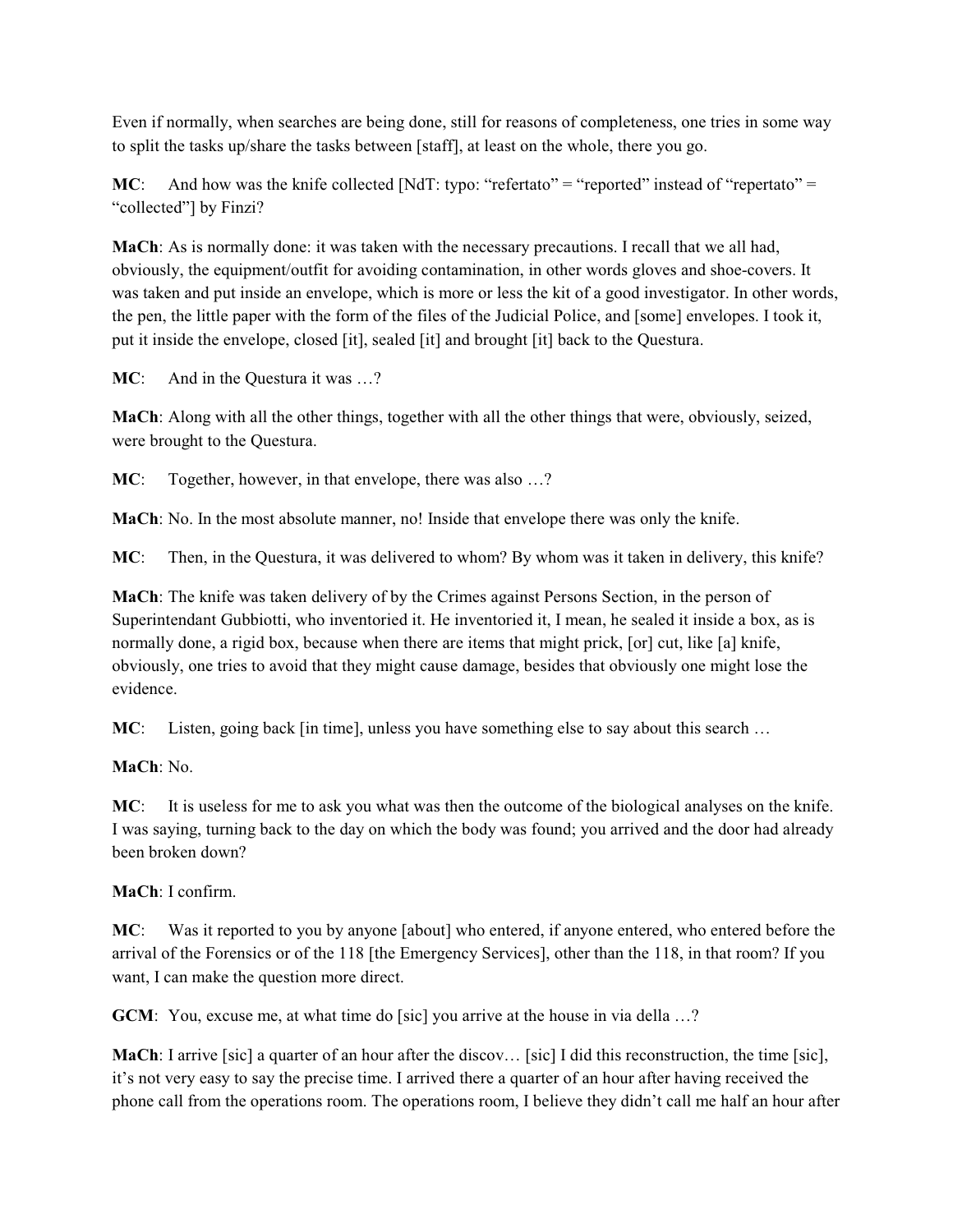having received the information, [instead] they immediately notified me. So I arrived there, I think, a quarter of an hour after, twenty minutes after the discovery.

**GCM**: And so at what time?

**MaCh**: It was one-thirty.

**GCM**: When you arrived, did you inform yourself on who had entered Meredith's room?

**MaCh**: In that moment, I did not immediately inform myself on who had entered in Meredith's room. In that moment, I was interested in other things that I considered to be – in that phase, in that moment – much more important.

**GCM**: Ok. However the Public Prosecutor asks you....

**MaCh**: I considered, perhaps in error.

**GCM**: ... asks, do you know who entered the room. So, did you inform yourself on ...?

**MaCh**: No, in that very moment, no. I didn't inform myself on who had entered inside the room. Later, certainly, the deputy Commissioner Napoleoni, to whom I asked: "go inside in order to understand immediately what there is that can be intuited/grasped/understood". Because I have finished, Mr President, in that day, three cellphone batteries because you can imagine that in a moment of this type, it's necessary to make and receive … there are things to do, and one receives thousands of phone calls. So we tried immediately to "freeze" [i.e. fix/establish] each and every element of evidence, but in the moment when we entered inside a room – not me, but I find inside a situation of that type – that is to say, whoever entered inside the room is not my greatest concern.

**MC**: Perfect. However, I'll ask you the more specific question. Does it appear to you that someone, one of the two Postal Police inspectors, had entered inside the room after the breaking down of the door?

**MaCh**: It seems to me that they had seen the situation, and had made sure of the situation that had not [sic] happened there, but actually entered inside the room, I don't … I don't know that.

**MC**: Do you know who broke down the door?

**MaCh**: Yes, it was … the name is not coming to me easily. I would have to check the case files. At any rate…

**MC**: Very well, but the Postal Police?

**MaCh**: No, no. It was one of the young men, if I'm not wrong. It was one of the young men who was, if I'm not mistaken, the friend of the boyfriend of Meredith's co-tenant, or the boyfriend. One of the young men. At any rate, it was not the Postal Police. It was one of the young men. Because, I am sure of this, a discussion arose, there were those who said that Meredith was in the habit of locking herself in by key, some others said: "what are you saying? That Meredith locks her door? Meredith has never locked herself in!". So, in the end, they decided to break down the door. This [sic].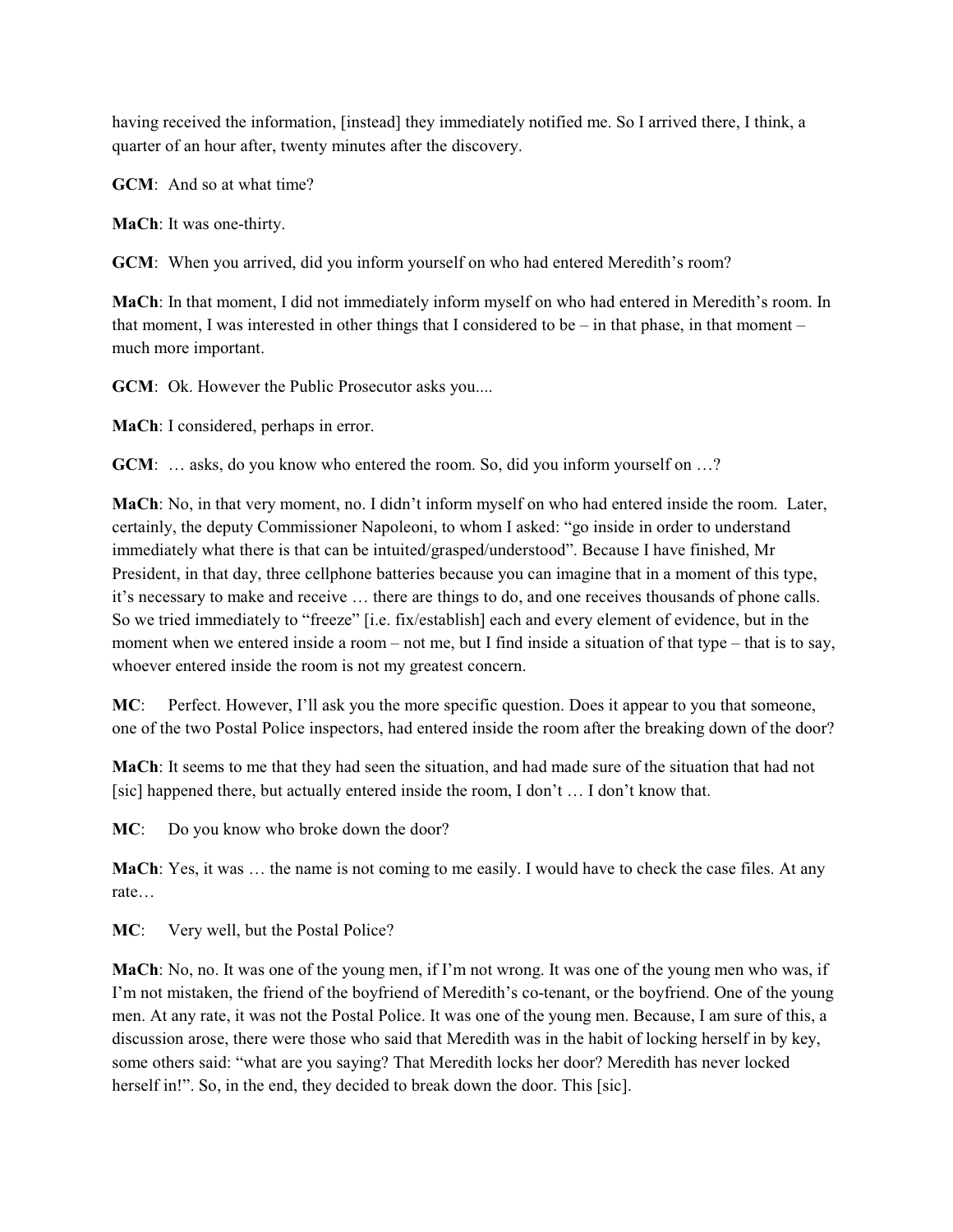**MC**: Very well. On the contrary, you have already reported that you went at least once into the room of the crime, together with Dr Mignini?

**MaCh**: Yes, I reported this, and it was so.

**MC**: So when ... first; [you] didn't even peep round the door?

**MaCh**: How not? I peeped round the door, I repeat, in the moment when I managed in some way to free myself of all the duties [NdT: typo the Italian has "incombente" = "overhanging/impending" but it should be "incombenze" = "tasks/duties"] that I had to do with the telephone. Then I went in, then I went in. Yes. But not as far as the room [sic]; I went in and I saw the body, the scene, shall we say, precisely the room where Meredith was, together with Dr Mignini, whom I had gone to fetch, for that matter.

**MC**: Do you recall if there was Vaseline present?

**MaCh**: Yes, yes.

**MC**: You recall this?

**MaCh**: Yes, I remember it.

**MC**: What is it? A jar/pot? Do you remember where it was?

**MaCh**: Inside the bathroom, if I'm not mistaken?

**MC**: In the room of the crime, or ...?

**MaCh**: Yes, in the room of the crime, yes.

**GCM**: Or in the bathroom? Where was it?

**MC**: You said [it was] in the bathroom.

**MaCh**: Inside the room of the crime, yes, excuse me, but … I took a chill [sic].

**GCM**: Can you be more specific, where it was?

**MaCh**: Inside the room.

**GCM**: But where? On the bed, on the bedside table, in a closed drawer?

**MaCh**: It was, it was on the floor.

**GCM**: Where?

**MaCh**: It was on the floor, where it was found ...

**GCM**: On the floor?

**MaCh**: If I'm not mistaken, yes. There was a pot of Vaseline, yes. It was on the floor.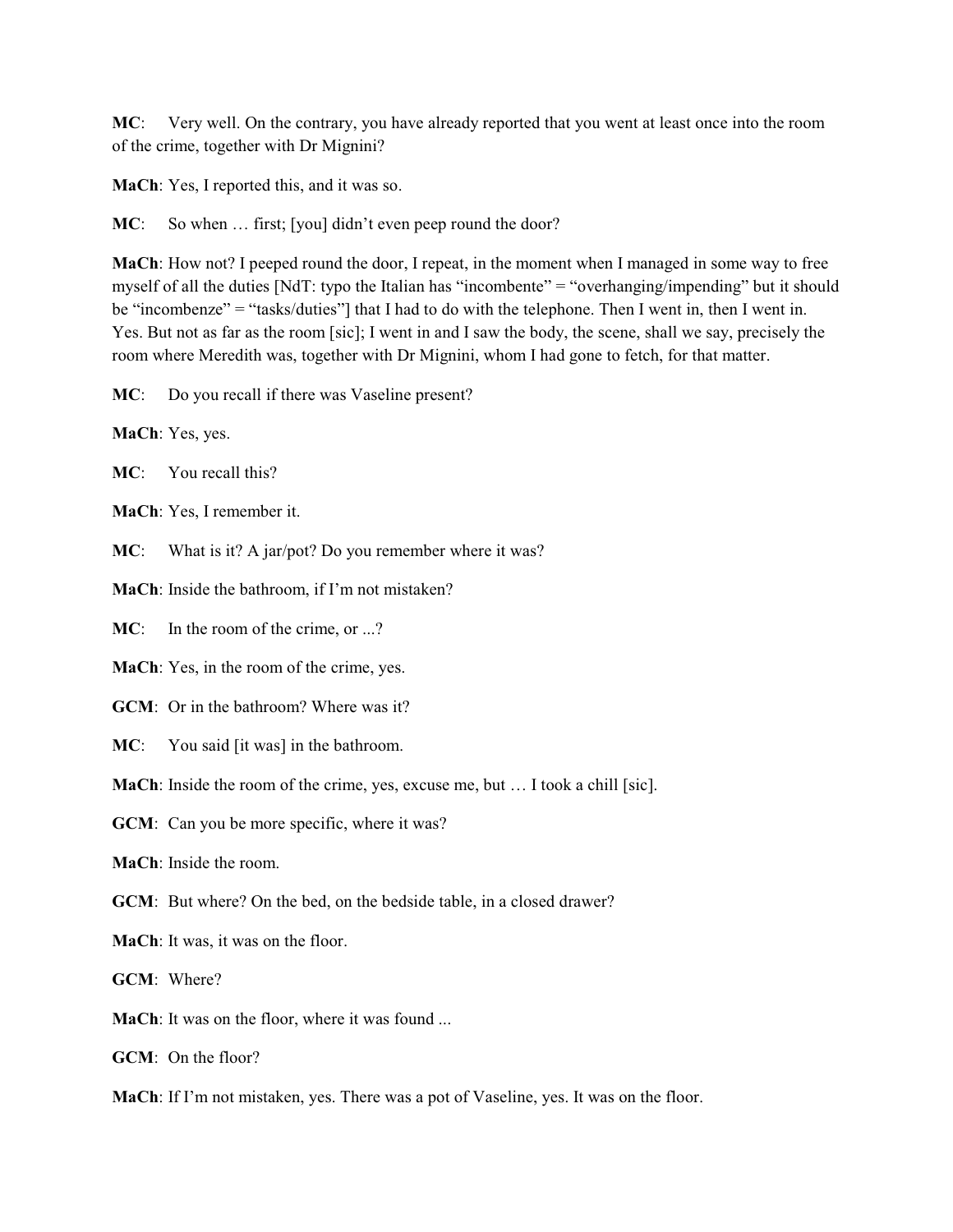**GCM**: This pot, was it opened? was it closed? Was it new?

**MaCh**: It was an open pot, it was a pot that … used, I am wrong [sic: "sono vado errato". I believe this is a typo as it is not correct grammar, and should actually be "se non vado errato" = "if I am not wrong"], yes.

**GCM**: The wrapping/labelling was worn away, there you go, if one may say, in short.

**MaCh**: If there was Vaseline, I remember. But the precise description of the Vaseline I honestly can't give [you].

**MC**: You didn't examine it, I imagine?

**MaCh**: Well obviously not.

**GCM**: Yes, but excuse me. We need to know: the contents had been used or not used? Was it an untouched/full jar or it had never been used?

**MaCh**: Mr President, I remember that there was a pot of Vaseline, but honestly I wasn't there observing if the pot of Vaseline had been used or not, honestly.

**MC**: At that point in time, Amanda Knox and Raffaele Sollecito, where were they when you arrived?

**MaCh**: When I arrived, they were in the little courtyard outside the house, as I remember it, for the little I was able to see of them, they remained there. Up until they were accompanied to the Questura to be examined, to be heard [questioned] for the minutes [i.e. witness statement], they were there.

**MC**: What were they doing? What was their behaviour? Did you note anything that remained particularly impressed [in your mind], or did they have a behaviour ….

**MaCh**: Shall we say, they had a very affectionate behaviour between them. They did not, when I saw them, me, they never separated. They were there, they were hugging, they were there, always together. I repeat, the behaviour that I considered, me, I considered most strange … at any rate, a behaviour that was different compared to [that of] the other co-tenants, let's put it that way. Whereas the other co-tenants had a behaviour that was obviously the result of bewilderment, they were devastated by what had happened, I did not note – outwardly – that Amanda and Sollecito behaved also ... also they in the same manner. On the contrary, they displayed, as time passed, more and more impatience/intolerance.

**MC**: [Intolerance] for the questions they were asked?

**MaCh**: For the questions, because they were called several times, because obviously we were trying to reconstruct, also through them [i.e. their testimony], and perhaps especially through them, everything that could help us to reconstruct the murder.

**MC**: Listen, from the case files, it appears that … I believe that it was you, or at any rate a file with your signature, that ordered, correct me if I'm mistaken, at any rate, that ordered the acquisition/seizing of Inspector Battistelli's shoes?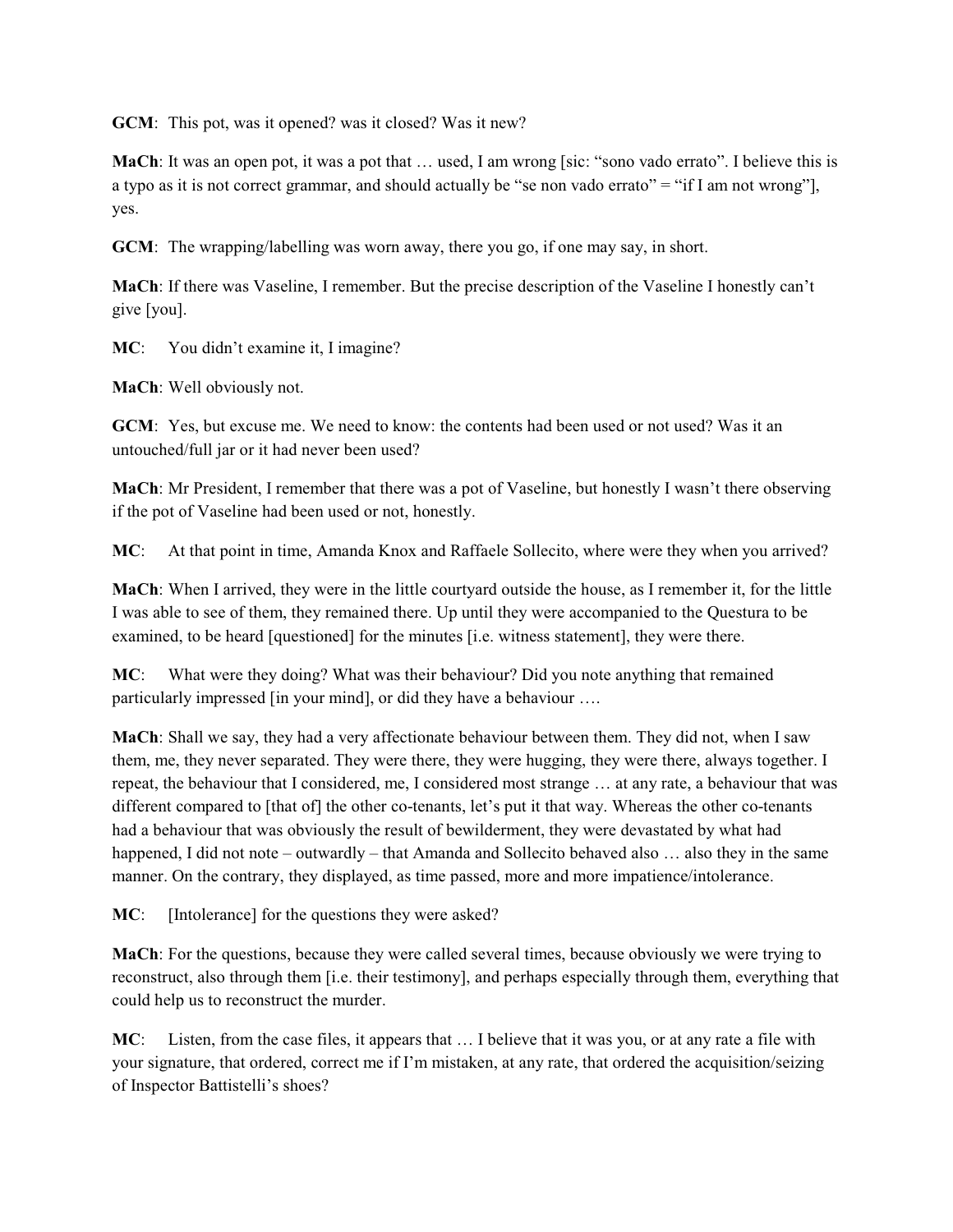**MaCh**: I confirm.

**MC**: You ordered the acquisition?

**MaCh**: May I?

**GCM**: Certainly. You are authorised to consult the files.

**MC**: Why did you order the acquisition only of Inspector Battistelli's shoes, and not also those of Assistant Marsi who was with him?

**MaCh**: Because it was …

**MC**: Second question: did you order the acquisition for potential comparisons with what thing ...?

**MaCh**: With an imprint…

**MC**: Wait for me to finish. Only the shoes of Battistelli, or also of others?

**MaCh**: No. Well, I ordered that Battistelli should carry out a check on his shoes to exclude in an absolutely categorical manner the abstract possibility that the shoe print, [which was] fairly clear/sharp, that we found on the floor could have in some way been left accidentally by someone who had entered for reasons of duty. The check that resulted gave a negative outcome because the only one who had gymshoes was Battistelli – he had a pair of Stan Smith that have underneath a sole with little leaves [sic], I actually had them photographed in order to do the thing very precisely. Then I asked him: "since you're here, do me a favour, *ad abundantiam* [NdT: i.e. in addition/as an extra], also do for me the checks on the people that entered with the 118 [Emergency Service team]". He did this and both declared that they were wearing work-boots ["scarponeini" in Italian – probably a typo for "scarponcini" = "hiking boots/ankle boots", such as Doc Martens] with cleated soles, which are those they are equipped with [i.e. part of their uniform], I believe. So we excluded categorically that that imprint could have been one of us, I say clearly.

**MC**: You participated then in the crime-scene inspection of the … Shall we say, in what other investigation acts did you participate, and apart from your role as Vice-Director and coordinator of the investigations? In which other investigation acts did you personally participate, other than the search of Sollecito's house?

**MaCh**: I personally participated in the search of Lumumba's house.

**MC**: There now. How did you arrive at Lumumba? How does one arrive at Lumumba?

**MaCh**: On arrives at Lumumba through, I'm forced [to say it] the declarations of Amanda, and through a comparison – that is [the comparison] of the text messages that were sent on Amanda's cellphone. Because Amanda worked occasionally/irregularly at the Le Chic pub, which was the pub …

**MC**: Managed by Lumumba.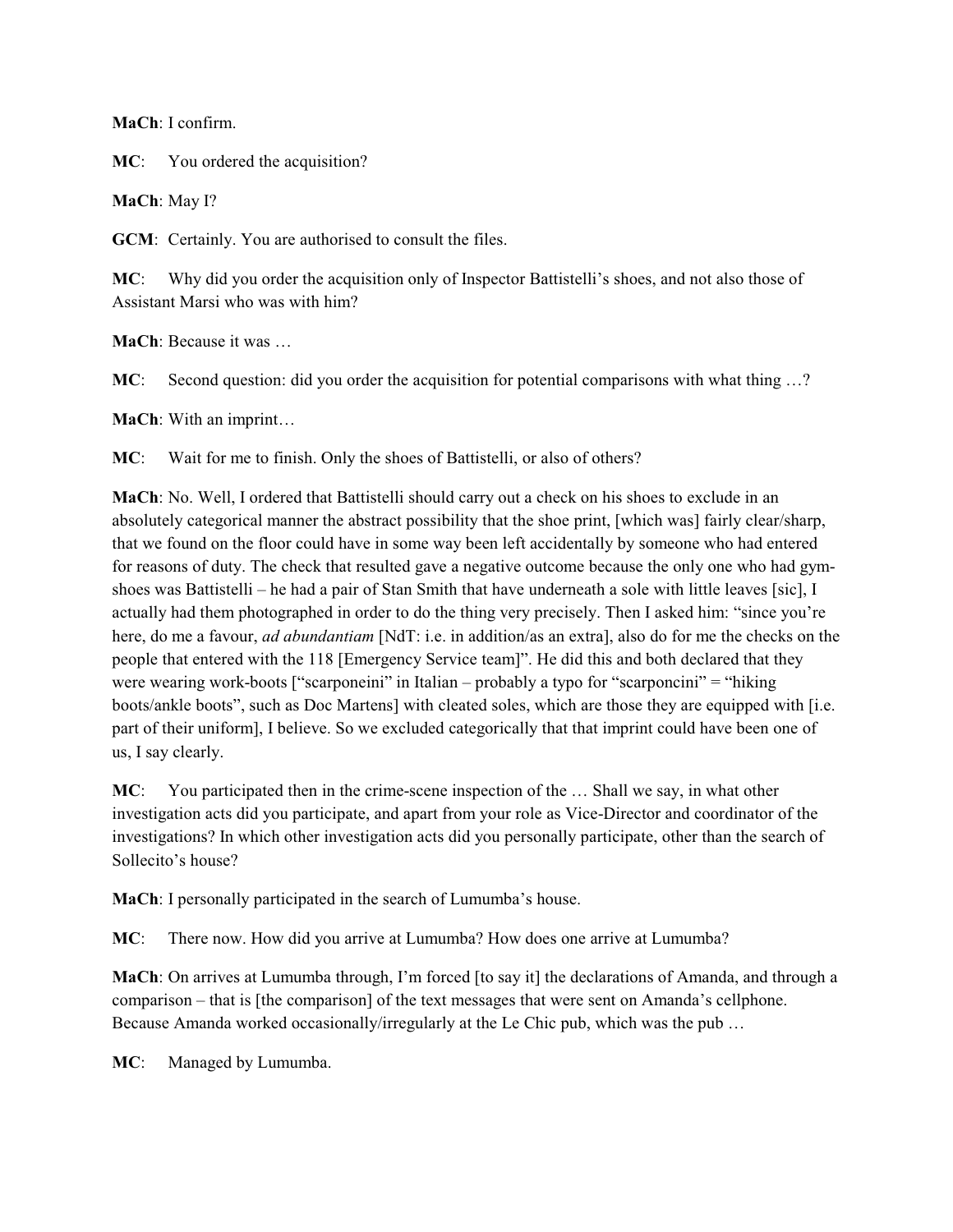**MaCh**: Managed by Lumumba. That evening, the evening before the crime, the evening of the crim, Amanda receives [sic] a message in which Lumumba tells her: "don't come, we'll see each other later" [NdT: "ci vediamo più tardi" in Italian]. She answers [sic]: "we'll see each other later". Because, I repeat, Amanda told us that Patrick had entered inside Meredith's room, she had heard screaming…

**GCM**: Yes, obviously you cannot report. Howver, you can report wherever it is indispensable in order to understand the subsequent investigative activity.

MC: I would say it's indispensable.

**GCM**: Obviously, these declarations are not taken into account. (overlapping voices).

**MC**: … went to arrest Lumumba, in short.

**MaCh**: In extremely summarized form. Amanda told us.

**GCM**: So on the basis of Amanda Knox's declarations.

**MaCh**: Not only, but also on the basis of a comparison, which was that of the [text] messages.

**GCM**: And from the messages you arrived … this is what the Public Prosecutor is asking. Please.

**MaCh**: I believe that better than this …

**MC**: You continued … because you did not participate right up until the end of the investigations, [is that not] true?

**MaCh**: No. Let's say that there was a phase ... shall we say in the immediate aftermath of the event there was a phase, such that the whole Questura was involved, and not just [them], [there was ]also the Central Operations Service, the colleagues from the Rome ERT [NdT: Emergency Response Team?]. In short, it's clear that there was a general/overall involvement. Then after, gradually, as the investigative activity advanced, it's clear that then the section that naturally deals with crimes against the person, which is the one [section], in short, that Deputy Commissioner Napoleoni is responsible for.

**MC**: Very good. And so you, in the moment when Lumumba was in some way – I always use television terms, but this way it's understood better – was cleared, you were living [sic] personally still involved in this investigation, or not?

**MaCh**: No, I was already involved in another investigation that, in short, I think that … I think that it is superfluous to report on in this Court.

**GCM**: At any rate, you were no longer dealing with it?

**MaCh**: I was no longer dealing with this investigation.

**GCM**: Please.

**MC**: Thus you were not present either at the Forensics' crime-scene investigation of 18 December, or yes?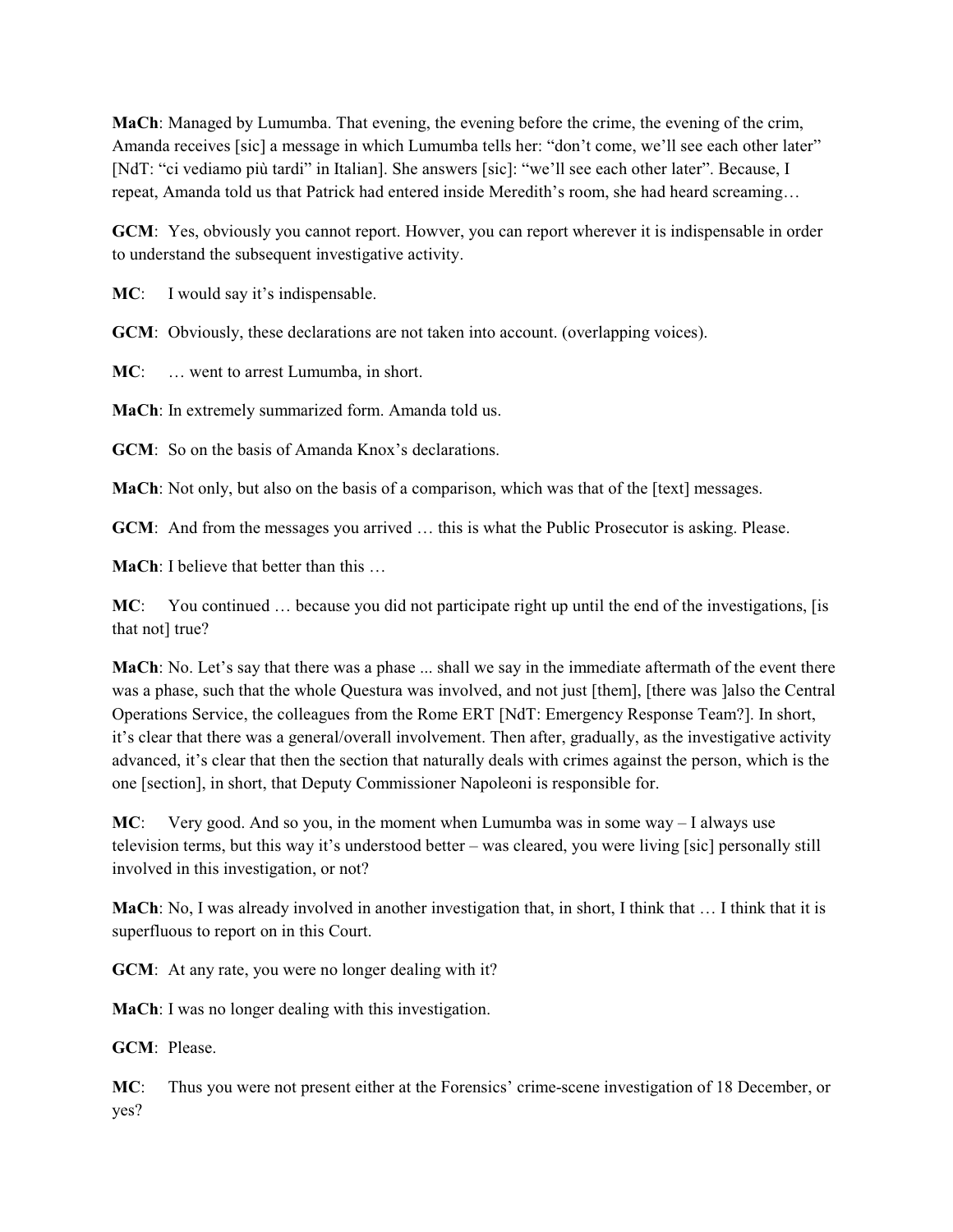**MaCh**: Of 18 December, no.

**MC**: At what date can we pinpoint/place your exit from the scene?

**MaCh**: We can situate my exit from the scene shortly thereafter… two days after Patrick Lumumba's arrest. Then there was, how to say, another phase, a couple of days in which there was the identification of Rudy Guede as the owner of the imprint, if I can use this technical term. It's clear that in that moment, we were all once again "reactivated" for the search, a couple of days. And then I once again effaced myself/withdrew, let's put it that way, in the moment when Rudy Guede was arrested.

MC: After having participated in the search of Sollecito's house, [on] the 6<sup>th</sup>, did you ever return to via Della Pergola?

**MaCh**: No.

**MC**: For now, Mr President, no further questions.

**GCM**: The civil parties?

### **Civil Party Attorney Pacelli**

**CP**: Just one. Attorney Pacelli, defence [attorney] for Patrick Lumumba. I would like to show you the print of the SMS sent from the cellphone of Amanda Knox to Patrick on the date of 1 November 2007, at 20:32 hours, if you recognize it. It is a communication signed, for that matter, by Dr Profazio, in the footnote.

**MaCh**: Given that I never saw the text message in real life, however...

**CP**: No, I'm asking whether by chance you saw it, since you cited it earlier.

**MaCh**: I cited it for a simple reason…

**CP:** In any case, it [comes to] the same, for that matter, that you had ...

**MaCh**: Everybody knew it.

**CP**: It's [all] the same, for that matter, Mr President, that …

**MaCh**: but I didn't see it.

**CP**: … first you pointed out the colleague Della Vedova. You even showed it, even politely, to the counsel of the defendants.

**GCM**: What is it, the text of the SMS?

**CP**: The complete text of the SMS ...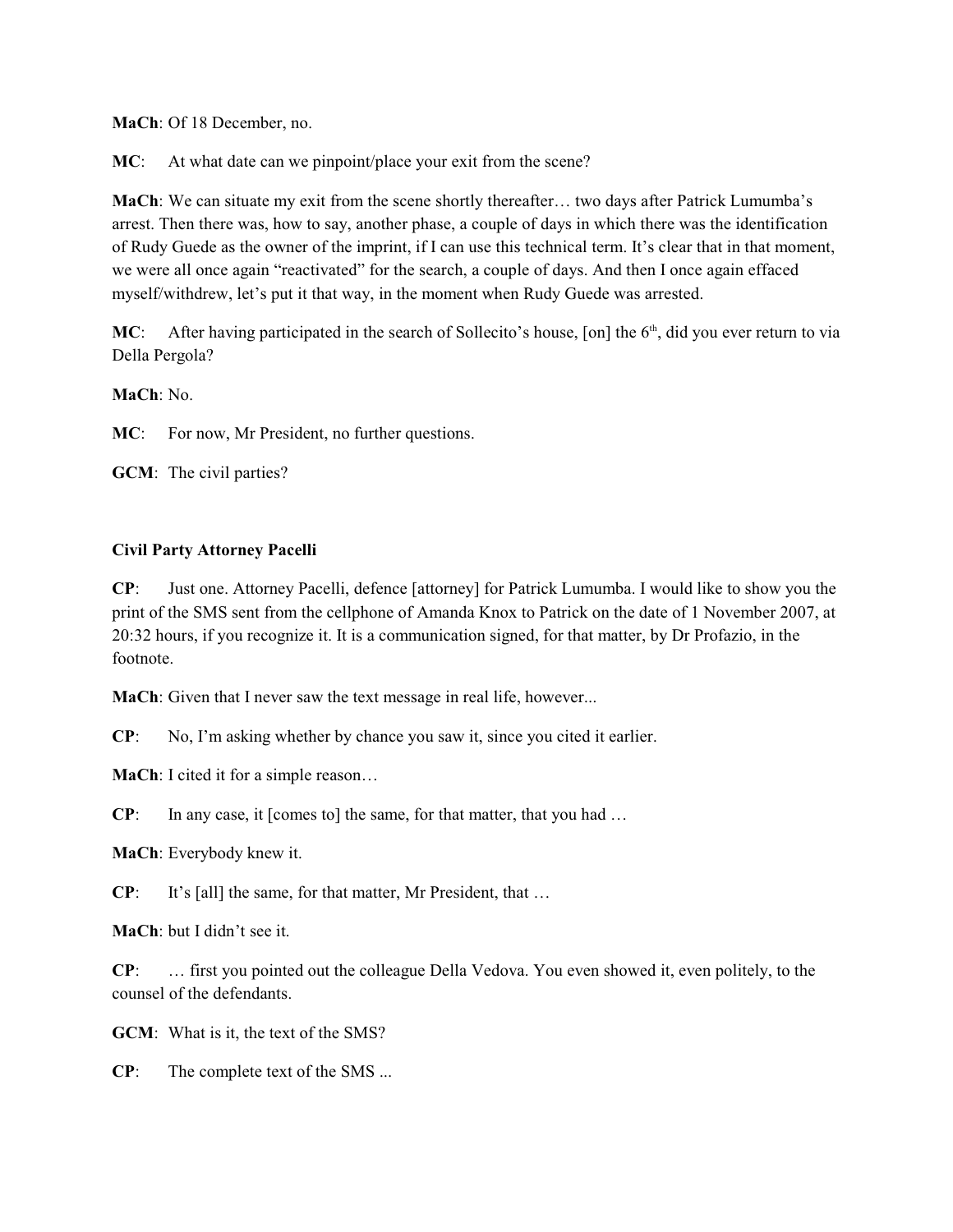**GCM**: You, at any rate, had never seen it?

**MaCh**: Attorney, I can tell you that very probably it is this one, but not … that is to say, it is compatible with what was reported to me, but not everyone saw it physically [NdT: i.e. in real life].

**CP**: Very well. I reserve the production with a later witness. Thank you, Mr President. You may show it, maybe.

**MaCh:** ... compatible with the one that we were ...

**CP**: You can show it also to the defences. Thank you. I have no other questions.

**GCM**: The defendants' defence [teams]?

# **Defence Attorney Bongiorno**

**GB**: Attorney Giulia Bongiorno. You pointed out that among the particularly significant elements, especially at the beginning, against Sollecito, there was that analysis of the [phone] records from which emerged, you said, an anomaly, because you had made comparisons, a new fact came out; that is to say this turning on and switching off in an anomalous manner with respect to the preceding [phone] records. Excuse me, but how does one establish, on the basis of [phone] records, when a cellphone is switched on an switched off?

**MaCh**: Is this a technical question, or else ...?

**GB**: No, it is a question that is based on the fact that you defined as anomalous a thing that, as you know, is not revealed by the cellphones, is not revealed by the [phone] records.

# **MaCh**: Why not?

**GB**: Because from the [phone] records it does not appear when someone switches on and switches off a cellphone, but, if anything, the incoming and outgoing calls are shown.

**MaCh**: Absolutely, yes. However, from the telephone records, as will be explained by anyone who is more technically knowledgeable than me, but I believe I can state this thing anyway, even if I am not a technician in this subject: that one may absolutely reconstruct the telephone habits of a person. And we saw that that evening, unlike what had not happened [sic], as I stated earlier, Sollecito's cellphone did not show/have the activity it normally had. And furthermore, there is another passage [sic], that the phone call of 23:00 hours, which Sollecito affirmed he had received, was not there.

**GB**: So, try and follow my question. You referred, in the course of the [witness] examination, to an anomaly linked to the switching on and off: we will see this in the transcription, and you said that this was an anomaly. So forget, for now, how many phone calls I receive and how many I don't receive, if the telephone is switched off or on, you said you can tell this from the [phone] records.

**MaCh:** We can tell/deduce this when ...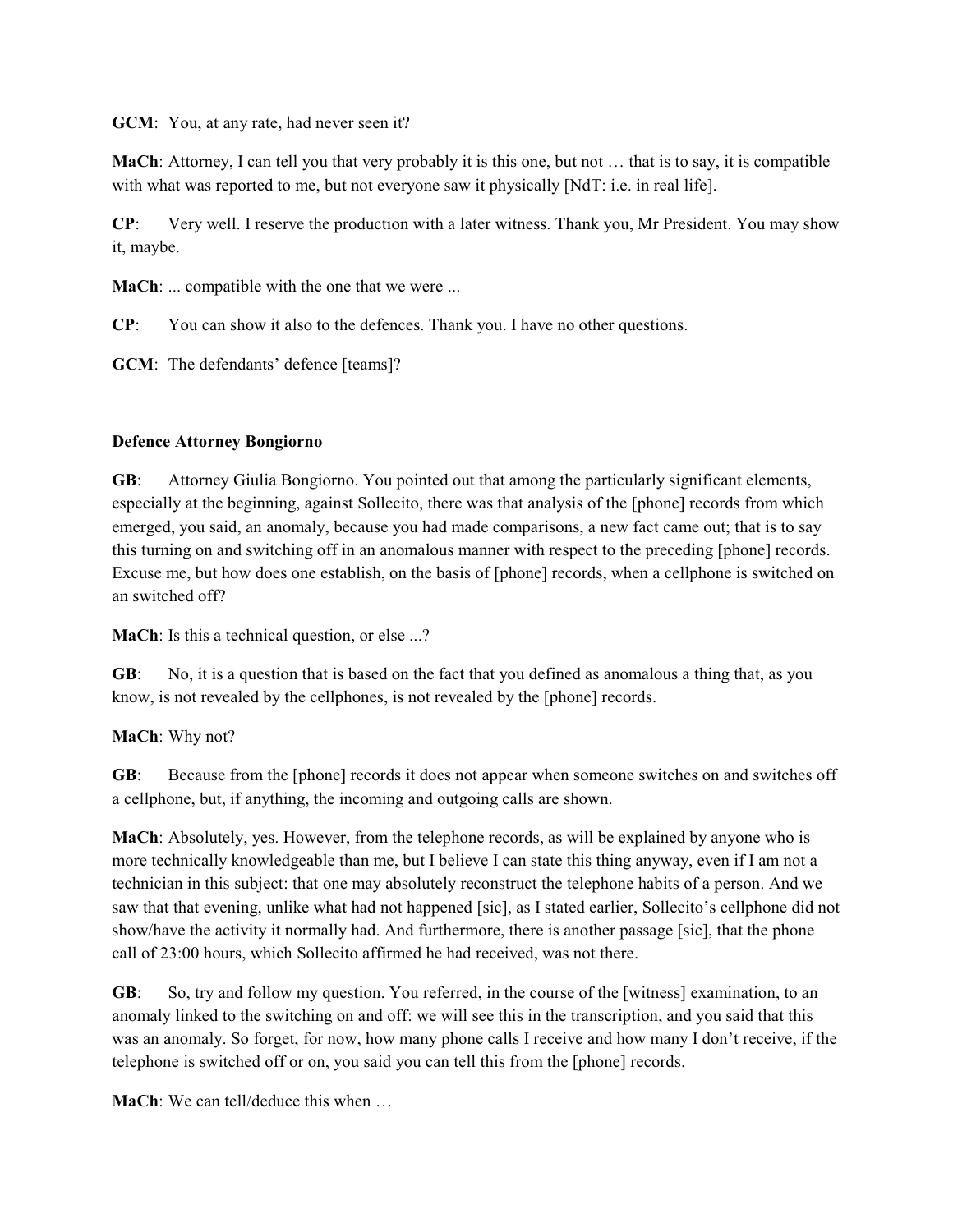**GB**: Excuse me. Let me finish the question. And you managed to say that this is an extremely serious, anomalous, element, against Raffaele Sollecito.

**MaCh**: I said only that there was an anomaly.

**GB**: Explain to me, on the basis of the [phone] records, how one establishes whether someone's phone is on or off? Or else whether, on the contrary, you indirectly deduce the switching on and off from the number of phonecalls that arrive and leave. Which is completely different. Because you understand very well that if I have my cellphone on, I might not receive phone calls, but that doesn't mean that it's switched off.

**MaCh**: May I answer? Well then, technically, the switching on and switching off of a cellphone appears from the moment in which is re-downloaded/re-charged [sic] … when a little text message of reswitching on is re-downloaded at the moment when the person who calls has found the telephone [is] switched off. This is technically possible. Then I said another thing. That Sollecito's habit was found to be different in previous times. And, that is to say, that normally Sollecito received and made phone calls until a more late hour, and vice versa that telephone did not move again until … from 20:42 … I don't remember well, Attorney, I don't remember clearly the exact hour. However, I confirm with firmness what I said earlier, and that is that Sollecito's habit was different with respect to that of the evening of crime.

**GB**: Yes. If you could answer me on the ... then we'll go to the preceding [one] and let's see the comparison with the other [phone] records. For now, I'm telling you: if we take the [phone] records of any given subject, and in particular these ones, why do you, on these, will we find written "the cellphone was switched on, was switched off"?

**MaCh**: Attorney...

**GB**: Answer me that.

**MaCh**: No.

**GB:** No. There you go. So we start to say that switching on and switching off...

**MaCh**: But it's obvious, Attorney. Certainly, yes, yes, it's true.

**GB:** It's true this, what I say?

**MaCh**: Certainly.

**GB**: For now this ...

**MaCh**: From the telephone record one does not/cannot deduce the …

**GB**: Can you let me finish the questions?

**MaCh**: Go ahead and make your question, but don't make me say things that I never said.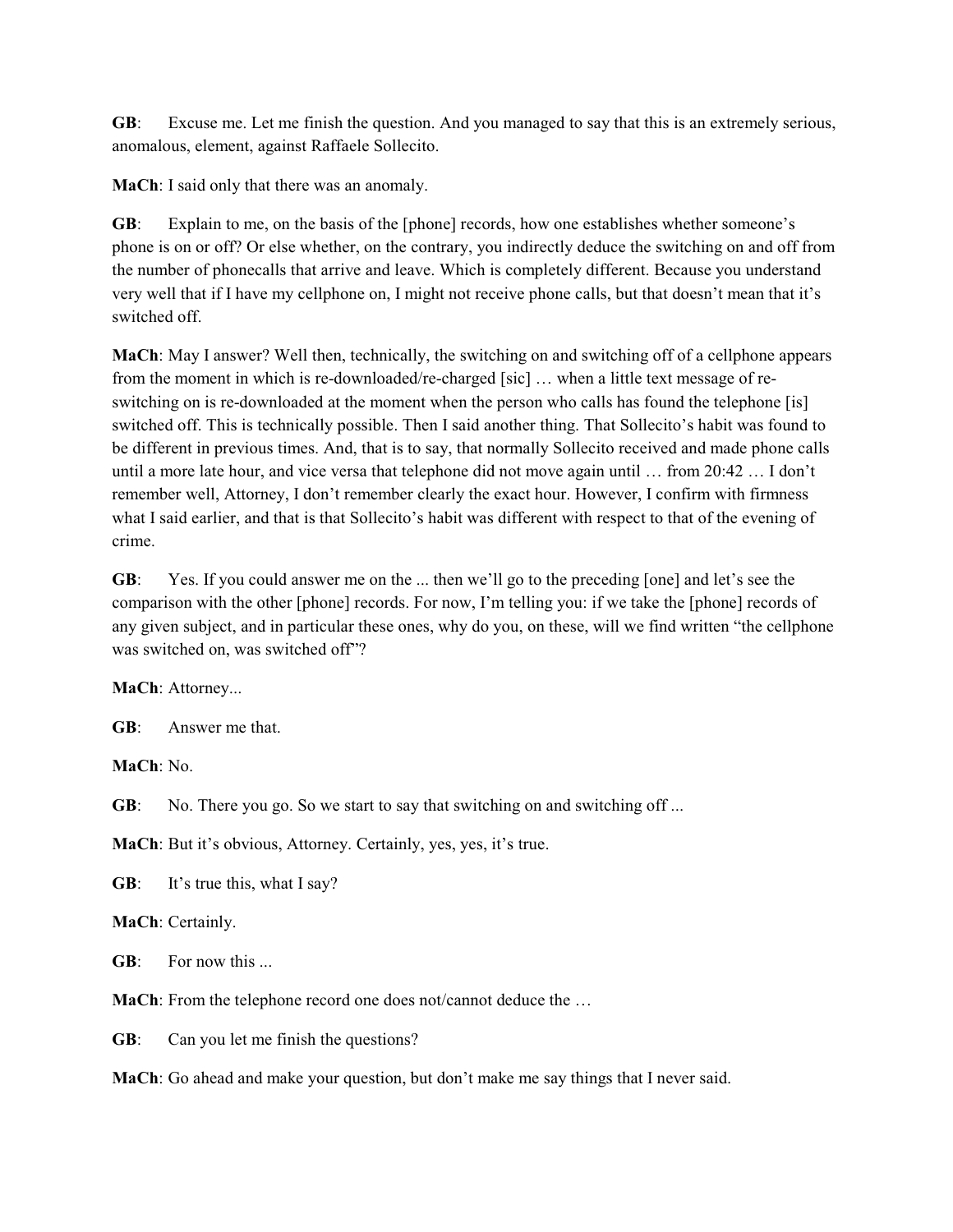**GCM**: Look. Let's do it this way. You remain still in the same position as earlier that this way ...

**MaCh**: That is to say, which?

**GCM**: Look at the microphone. Turn around, so that in this way the defence's question reaches you more slowly and you are not tempted to start these dialogues that, in short, answers and questions overlap each other and we can't manage to understand.

**GB**: From Raffaele Sollecito's [phone] records, did you deduce, I read, the switching on and the switching off? For now, let's answer this.

**MaCh**: No, I did not deduce the switching on and the switching off, because even an ignorant person [ignoramus] like me in technical subjects knows perfectly ….

**GB**: Mr President, this does not seem to me to be a [seemly] way of answering!

**MaCh**: You know perfectly [well], Attorney, that the switching on and the switching off ... ignorant, I can say that I ignore [NdT: as in "don't know"], how to say, specific aspects that will be described better than me by whoever deals with these technical aspects, with authority, for the State Police. However …

**GB**: Yes, this now …

**MaCh**: These technicians, Attorney, write this in a note/annotation, and I did not say that the switching on or switching off of a cellphone can be seen from a telephone record. I said simply that the telephone habits, the habits of whoever telephones with a given SIM [card], can be deduced from a telephone record.

**GB**: Well then …

**MaCh**: If you have understood, excuse me, that I said this thing … (overlapping voices).

**GCM**: Dr Chiacchiera, simply answer the questions.

**MaCh**: Very well.

**GCM**: At any rate, I too had noted that there was a certain ambiguity between switching off and phone traffic.

**MaCh**: I will clarify …

**GCM**: So the question was pertinent because the curiosity about the technical datum has been established that was the subject of the relevant question. However you clarified also on the aspect relating to switching off, the little message that arrives. However that which interests [us] is that from the [phone] records can be seen this lack/gap of telephone traffic and that … that is to say, there was no telephone traffic on the records examined, also following the declarations – which was what we started from – given by Sollecito Raffaele. At a certain point, you also said: "unlike what had occurred for the previous days, to the extent" – you added – "that there was phone traffic until a certain hour/time". There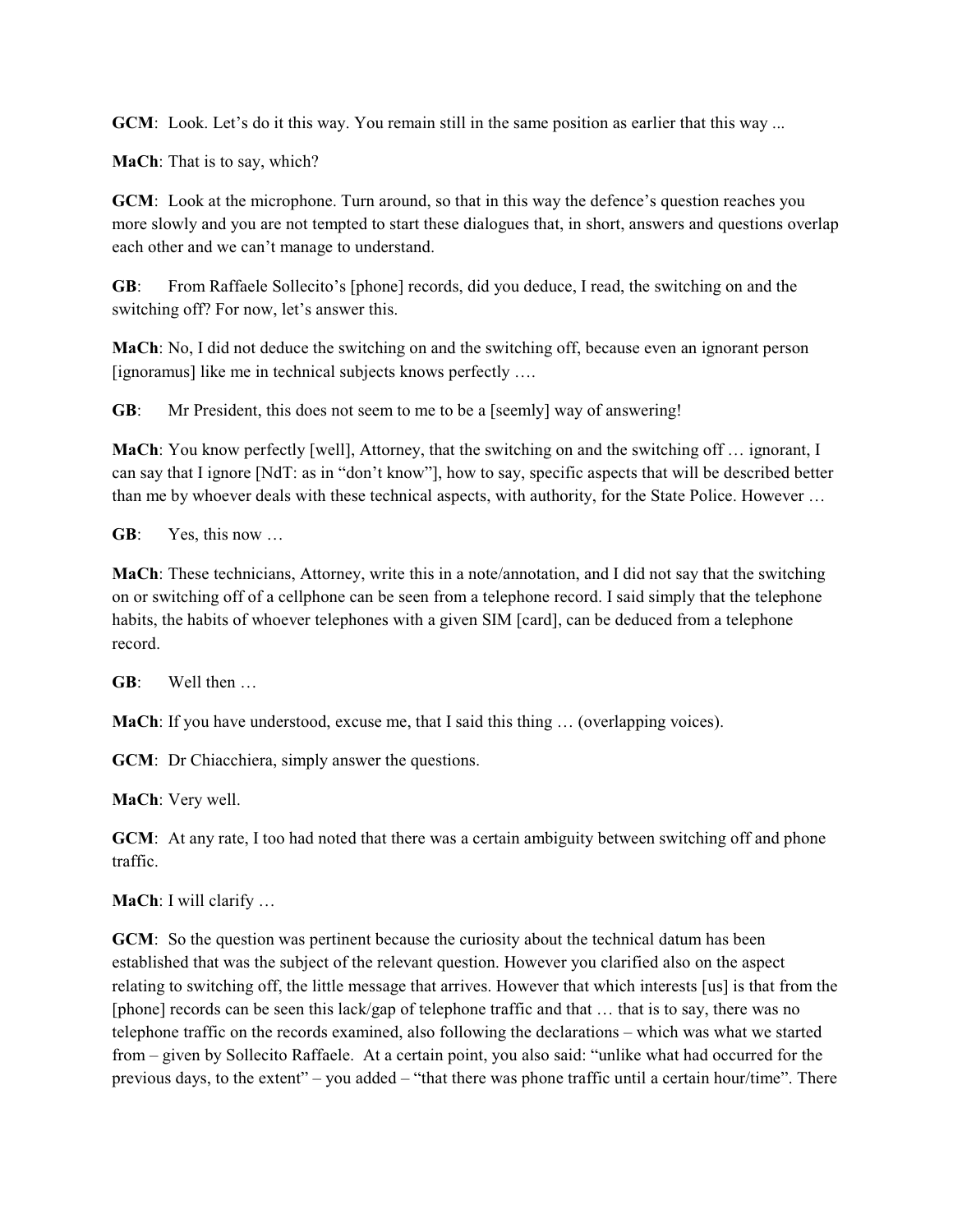you go, if you can say up to what [that] certain hour was, just to complete your answer. Then, the recommendation …

**MaCh**: Yes, I will be very brief…

**GCM**: Let's avoid the extra in answers, that serves no purpose even. We are simply at the question [stage].

**MaCh**: May I?

**GCM**: Please. The certain hour. Always look at the microphone, look at the Court.

**MaCh**: It's not instinctive for me, Mr President. I'm sorry, but it doesn't come instinctively to me.

**GCM**: "until a certain hour", to what does this refer?

**MaCh**: The checks on the [phone] records are done by technicians who use computer tools. Then they write and say, our technician, the inspector who dealt with this and has dealt with it for years, wrote this, that is to say that there is a different, a different behaviour of this cellphone, if I may say, with respect to the habit that this cellphone has, of making and receiving phone calls until, normally, a later hour. If I may, in a way, clarify my earlier description in this way, I would be grateful to you.

**GCM**: Until a later hour, what does that mean?

**MaCh**: Until a later hour means that normally [it] happens up to 23:00 hours, up to midnight. That is to say, normally there is a cellphone activity that  $[on]$  that evening did not happen.

**GB**: Well, now … exactly. Seeing as we said switching off and switching on, we have it clear. Let's pass to this anomalous traffic. How many [phone] records were compared, for how many months were these records compared? That is to say, was an analysis of six months, of a year, carried out?

**MaCh**: I don't know how many months. I don't know.

**GB:** How many times previously was it found that there were similar moments of non-existent [i.e. no] traffic? In what months and on what days?

**MaCh**: Attorney, I was saying …

**GB**: Speak with the President.

**GCM**: Look, the questions are useful, especially in the answers, for everyone. So the defence attorney is asking ... you understood however ...

**MaCh**: Yes, I understood perfectly, Mr President.

**GCM**: [You] simply need to avoid, maybe, that ...

**MaCh**: Well, if I have to say that the police official sets out to read each and every [phone] record...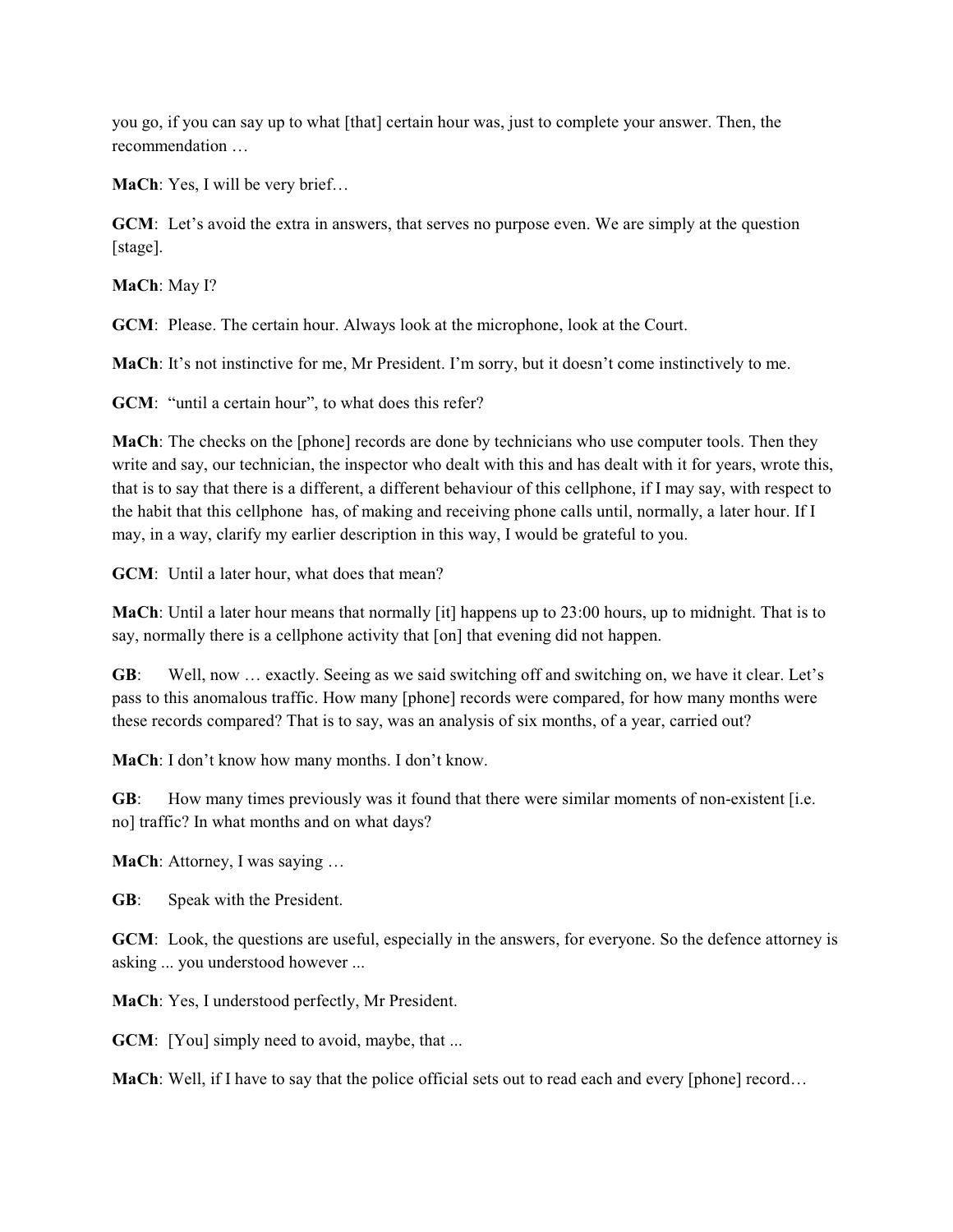**GCM**: No, excuse me, you said earlier …

**MaCh**: I did not read the [phone] records, I inspected/compared what was said to me by a reliable/authoritative colleague who did this analysis, and I am reporting it in this Court. For that reason, I take it as the [Gospel] truth.

**GCM**: Then, maybe, there will be other witnesses who [sic] on this reference, since even you, however, make reference to this [sic], it is in everyone's interest to know the elements which you know.

**MaCh**: Yes.

**GCM**: In particular, earlier you said: "it was anomalous this silence in the telephone traffic compared to other earlier, verified, situations". The Attorney asks, and the question pertains to us, [do] these other different situations go back to several days, a week? Can you quantify it? Or else do you not know?

**MaCh**: No, Dr Comodi also asked me the question earlier. I reported that it concerned a lapse of time that was sufficiently adequate in order to evaluate...

**GCM**: How many days. Because then ...

**MaCh**: Months, Mr President, obviously. But a period of this time, this procedure ...

**GCM**: Just by way of example, from the first to the  $2<sup>nd</sup>$  November, at 20:30, on Sollecito Raffaele's cellphone there was no telephone traffic from 20:30 until around 06:00. The day before, did you check what the telephone traffic was? And the day before that again? There you go, this [is what we want to know]. It is useful only to establish a practice, a habit, to check whether it is a practice, if it is a habit.

**MaCh**: Among the other thousand checks that are done, also this. The check that was done gave this outcome: normally Sollecito's telephone speaks [sic] until late, and receives until late. That evening, it stopped speaking and receiving much earlier compared to the usual. Wait, I don't slip, I'm not slipping. I don't know if previous telephone traffics were done for a year, two years, eight years, I don't know, Mr President. I know, nonetheless, [that] it is a suitable period of time in order to be able to evaluate a person's habits amongst the other thousand things, but also through the use of his cellphone. One must necessarily go back retroactively until a suitable date.

**GB:** Mr President, I believe ... my need is this: I believe that a witness may have done checks or may not have done them. If he did them, we ask questions, if he did not do them, it might as well be the Public Prosecutor who answers even during the questions, no? You spoke specifically of an anomaly, I am asking you [what are] all the specific elements - so that I can check/compare them, I can agree with you, and stop [sic. i.e. "and that's it/all"] - on the basis of which you expressed an opinion of anomaly. That's all.

**MaCh**: The elements are given to me, and there are data from the person who, in that moment, was evaluating the telephone traffic.

**MaCh:** [sic? GB?] Can you show me?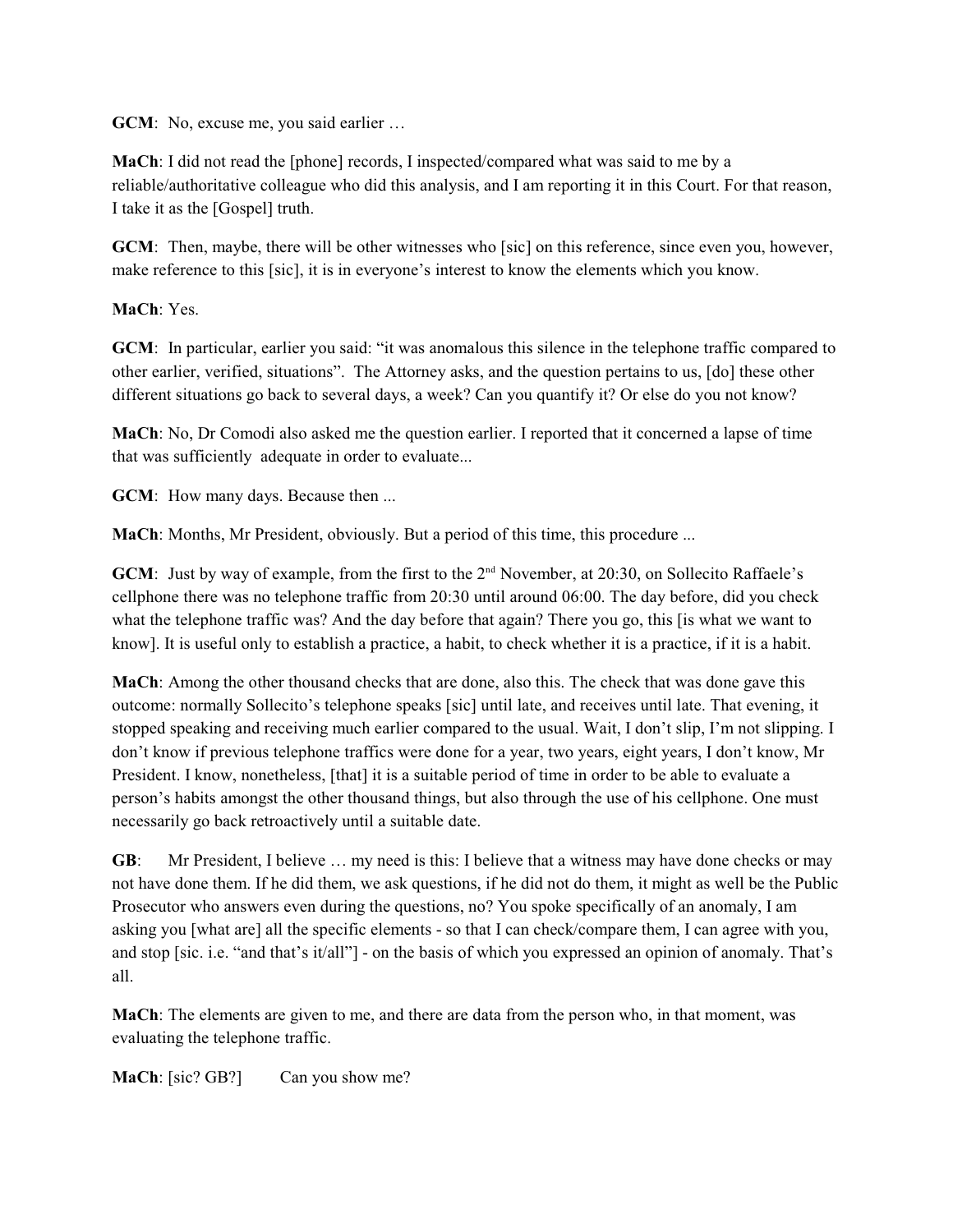**MaCh**: I told you [it]. What I know is this, and what I know is in the case files. And what I know was, how to say, written with in the necessary manner, in a service note, by …

**GB**: You're telling me the month of October? Let's talk about the month of October. In the month of October… (overlapping voices).

**GCM**: Please...

**MaCh**: I already told you that I don't know if [in] the month of October he phoned or did not phone.

**GCM**: Let's avoid speaking three at a time ...

(overlapping voices)

**GCM**: Did you do this check?

**GB:** Did you do it or not? If you didn't do it, [then] stop. We'll change ....

**MaCh**: But I'm telling you, Attorney, that I didn't … but not… but a police official, who together with others tries to make sense of/draw together the threads of a thousand checks that may make …

**GB**: Why are you raising your voice?

**MaCh**: Excuse me, because it comes to me instinctively.

**GB**: And why does it come instinctively?

**MaCh**: Emphatically reporting that which should be clear, that is to say, the activity of an official ...

**GCM**: Please, this does not help …

**MaCh**: If it's not clear what a police official does ...

**GCM**: But the question is simple: if you did it yourself, this check. It seems that you did not do it yourself?

**MaCh**: But it's obvious that I did not do it myself, Mr President.

**GB**: Very well.

**MaCh**: Because there's the person who does the checks and there's the person to tries to put them together, and there's the person who tries to deduce from these checks, by connecting them.

**GCM**: This we wanted to know. So [at this point] we're at, Attorney, maybe it will be the subject of subsequent …

**GB**: Certainly, Mr President. Maybe, if maybe [we] had avoided the judgement/opinion first, there wouldn't have been my questions.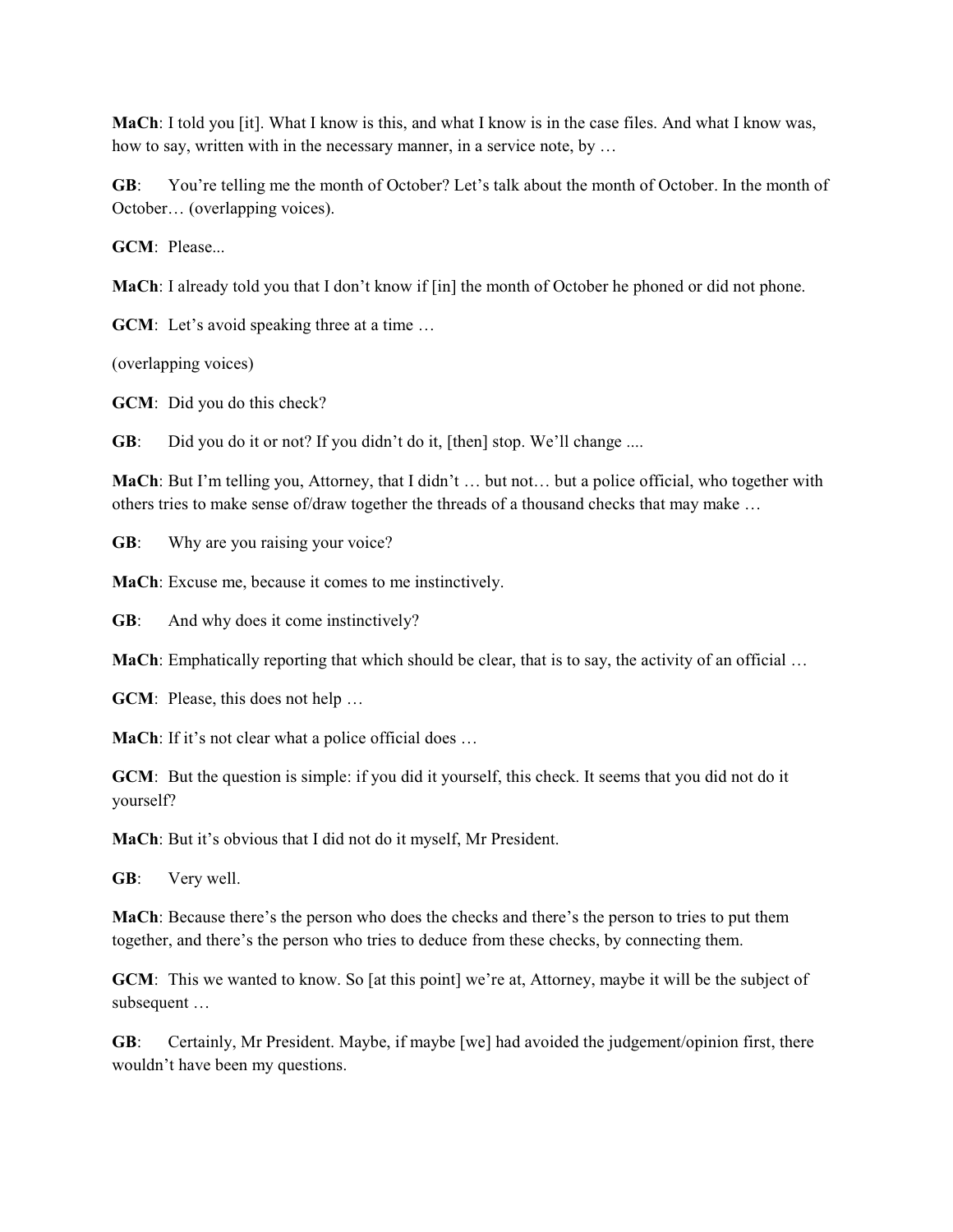**MaCh**: I didn't make any judgement. I only reported that which was a check carried out by others, Attorney.

**GCM**: Let's avoid that which is not useful for the acquisition of evaluation elements, and that is not useful either for the hearing. We are simply at the questions and at the answers [stage].

**GB**: You said, it can be seen in the transcription, that another anomaly would be given by the fact that, indeed/in fact, Knox took a shower in a bathroom, and in the same moment, you said verbatim – because I wrote it here – you said "to me, this seemed anomalous, because if I see faeces in the toilet, I flush the toilet, and I don't take a shower".

**MaCh**: Yes, I was wrong: she didn't take the shower there.

**GB**: She didn't take the shower there. You see, therefore, that this is your error. Perfect. At what time/period did you enter in the … I didn't understand this, if you said "in the house" or "in the room" of the crime, with Dr Mignini.

**MaCh**: In the crime-room I never went inside, that is to say, I did not cross the threshold because I would have run [sic] ... but it was full of blood, [as you can] imagine, I would have run the risk of contaminating. Then, it's a good rule when there's the Forensic police, who are already doing the crimescene inspection, to avoid in any way disturbing [them/it]. I went in … you surely, Attorney, will know how the house is made [i.e. laid out]…

**GCM**: Excuse me, speak with everyone.

**MaCh**: Excuse me, you're right. The house has a corridor. At the end of the corridor there's a little bathroom. On the left there's the room … that is, next to the little bathroom, at the end of the corridor, on the left, there's Meredith's room. Let's say that I kept/held myself in such a way as to observe everything that there was inside the room, but not … it was also, how to say, very difficult to enter inside because the body was in such a position that entering inside [the room] would have been difficult. Then, furthermore, inside there there was already, in the moment when we arrived with Dr Mignini, the lads from Forensics who had begun to do …

**GB:** My question was much more simple. That is, we are talking only about the day ...

**MaCh**: I was trying to give a complete answer.

**GB:** We're talking about the day of the  $2<sup>nd</sup>$  [November]?

**MaCh**: We're talking about the immedia [sic] ... of the afternoon following the discovery of the body. That is to say, "following" in the sense [that it was] the afternoon of the discovery of the body. The body was discovered at a certain hour, it must have been two-thirty, three. In short, we arrived with Dr Mignini, and I did not go inside. I kept/held myself in such a way as to observe everything that …

**GB**: Being in the house, but not in the room, correct?

**MaCh**: Yes.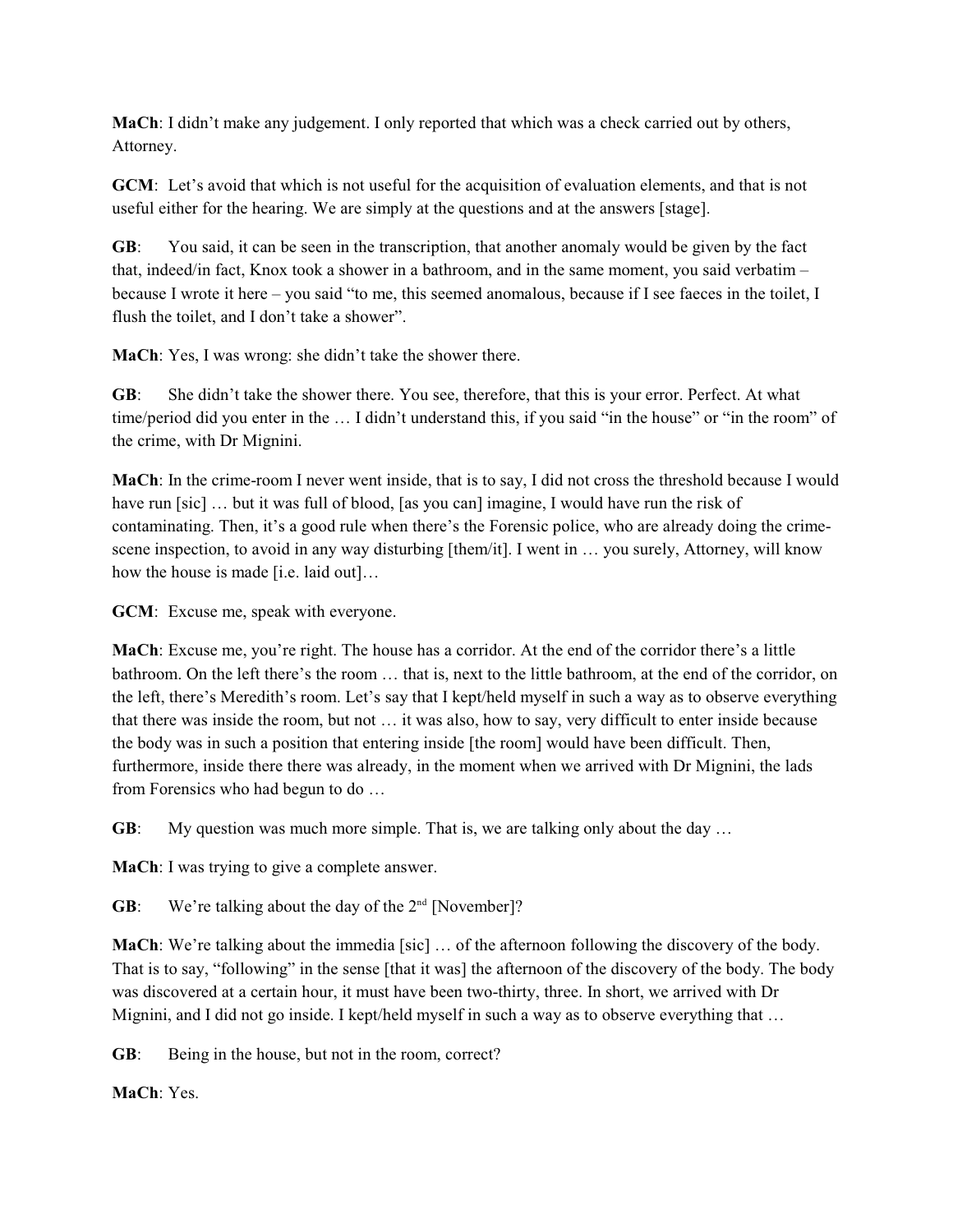**GB**: Did you go in all the rooms, or only in some rooms.

**MaCh**: I went into Romanelli's room, where there was the stone. I entered the inside of the corridor, went along the corridor, that I recall. I looked at all the various traces that there were inside the little bathroom. I saw the faeces, so I also went into the other bathroom. I also saw the kitchen, but in a very brief way. I don't remember, at this moment, in this Court, having seen the other rooms. Then, later … I don't know if I'm going too far [i.e. beyond the scope of the question]? Interrupt me where that's the case.

**GB**: No, I wanted to know what other entries you made.

**MaCh**: There now, exactly. I also went into the house [i.e. flat] below. There a situation had come to be created, no? Also there, we considered that it might be necessary to enter, and then we entered, and I entered also inside that house in order to check and to evaluate whether there were useful elements.

**GB**: Other days after the one on which you entered?

**MaCh**: I certainly entered another time, on the occasion of a crime-scene inspection for the checking of … if I'm not mistaken, all of the knives; we did that checking.

**GB**: That was the day of 4 November?

**MaCh**: Probably, yes. Then ...

**GB**: No. Let's stop a moment on the 4th November. With whom did you enter on 4 November?

**MaCh**: Ah. There were a few people. I remember that was deputy Napoleoni, if I'm not mistaken there was also Amanda, if I'm not mistaken [sic], there was … in short, there were a few … there was Romanelli. I don't remember, honestly.

**GB:** But how many of you were there, on the 4th?

**MaCh**: A few people. I don't know, truthfully.

**GB**: How long were you there?

**MaCh**: We were there the necessary [amount of] time to be able to do that type of check of ...

**GB**: How much is the necessary time to do this check?

**MaCh**: I can't say with certainty how long the time was. Also because our concern, in that moment, was to remove the people who had entered inside the house from the aggression of the press [i.e. take them away from]. Because there were videocameras outside, a bit …

**GB**: The  $6<sup>th</sup>$ ?

**MaCh**: The  $4<sup>th</sup>$ .

**GB**: And what was it you had to do? Take whom away from the press?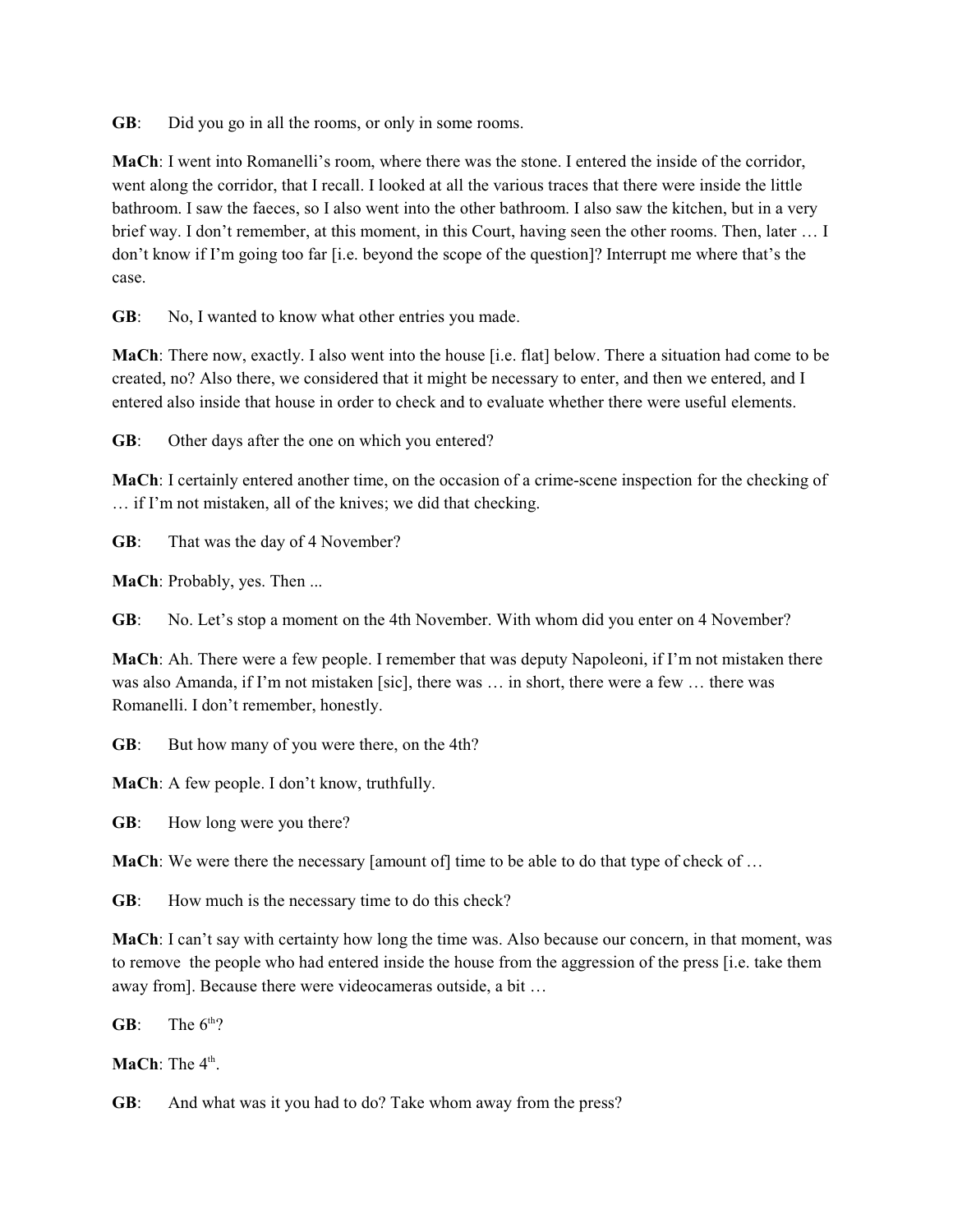**MaCh**: Yes. There were videocameras there outside, so in some way we also took care to do this. We made the people concerned stay there. If I'm not mistaken, there was Amanda, there was Romanelli, there was Dr Mignini, there was deputy Napoleoni, it seems to me there was also Dr Prefazio, imma [sic] … there was certainly Dr Prefazio. But the thing that I was concer…

**GB**: Very well. I've understood, this thing of the press. Instead, I wanted to know inside the house, do you know what each of these subjects did on that occasion?

**MaCh**: No. That is, I don't ... it is does not appear/come back to me. I was not inside the house for very long.

**GB**: That Romanelli, for example, went inside the bathroom to look for something?

**MaCh**: I don't know.

**GB**: That they were all in one room, you don't know?

**MaCh**: No. I remember that there were some people inside the kitchen. But I didn't go in to do particular checks.

**GB**: There was the Forensics, in the meantime, no?

**MaCh**: Yes. It seems so to me, yes.

**GB**: At the end, did you write up a report/minutes?

**MaCh**: I don't remember.

**GB**: When one enters, one does crime-scene inspections, normally one writes up a report/minutes?

**MaCh**: Sometimes ye, sometimes no.

**GB:** In what circumstance does one not write one?

**MaCh**: One doesn't write a report in the moment there's a crime-scene inspection that has gone on for days, and that continues.

**GB**: What?

**MaCh**: There's a crime-scene inspection that lasts and continues. And then there's the presence of Dr Mignini in this place [Court?]. I don't know if the Judicial police might have written minutes as much as the judicial authority also does. In short, this is a forensic disquisition that I don't know to what extent, in this Court, …

**GB**: What is the forensic disquisition?

**GCM**: Excuse me. So, the report/minutes: as far as you know they were not... You don't remember?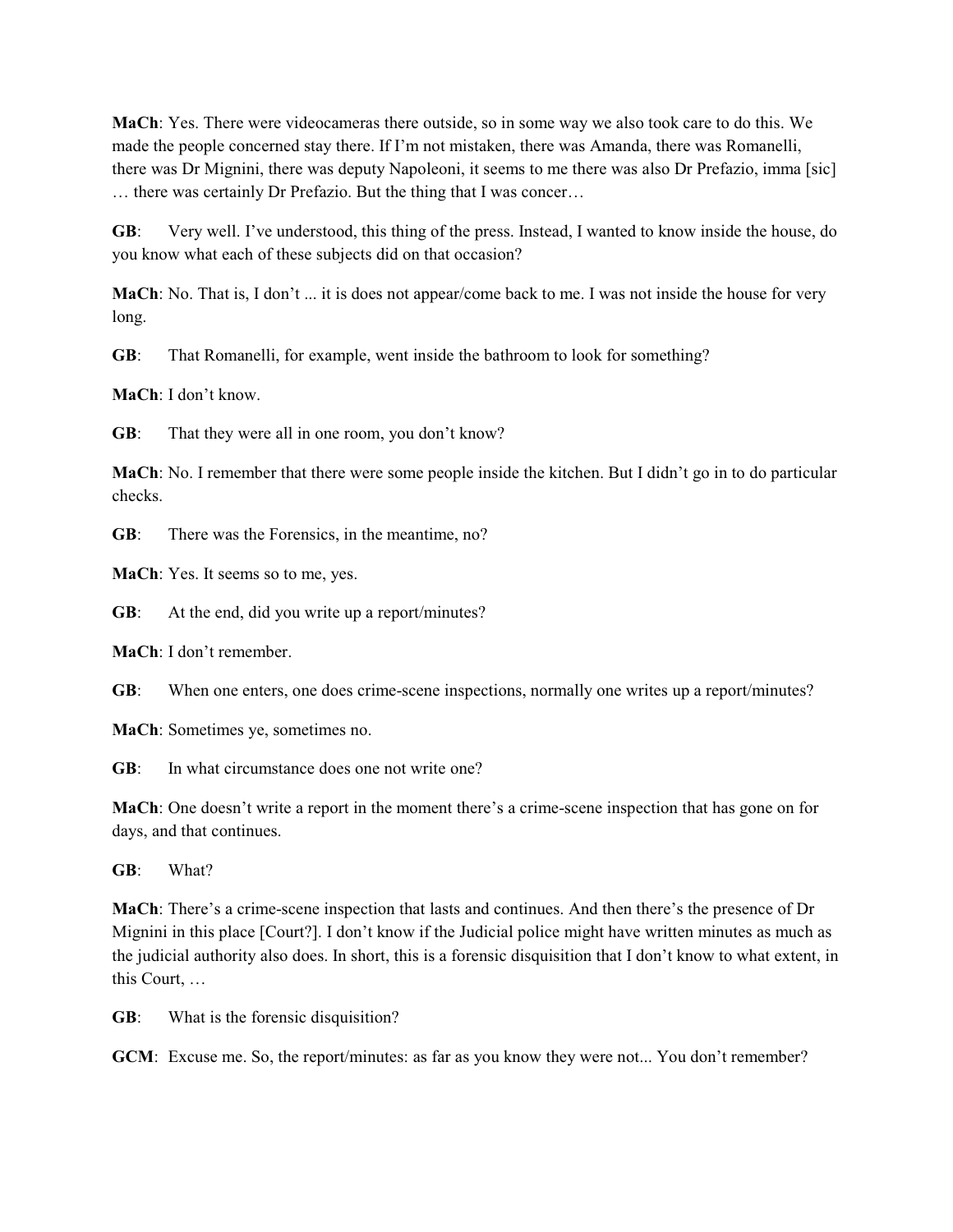**MaCh**: ... it should be done, if we want to speak of law, certainly, certainly, certainly [sic] ... I'm telling you the facts.

**GCM**: Yes, please, can we go [on]? There are other questions. Please.

**GB**: Yes. You said that, on the contrary, when the knife was collected in Sollecito's house, a colleague of yours took a knife …

**MaCh**: No.

**GB**: Please.

**MaCh**: He made a choice on the basis of a logical deduction, and on the basis of his knowledge of the type of wound. For this reason, sometimes, as I said earlier, the deductions have a positive result for the prosecution, other times not. In that occasion, it went that way because there were other knives, but we decided to take that one because it had characteristics …

**GB**: I ask you this. What were the characteristics?

**MaCh**: The characteristics were those of a fairly big knife, to make a wound of that type, with an edge, not a serrated blade, a knife [that is] fairly, how to say, pointed, that is, it had characteristics that seemed compatible with the crime weapon.

**GB**: So a visual judgement was [made] in that moment, or did you also have elements on the basis of which [you could] express this judgement? Technical experts' [reports], notes?

**MaCh**: No. We had the judgement of compatibility made by an Inspector who has been doing this work for 30 years, for which reason, in short …

**GB:** Let's turn to the comics that were ...

**MaCh**: That went well, for others, that judgement; [it was a] correct judgement.

**GB:** Look, this is one of the many judgements that you, in this ...

**GCM**: Excuse me, please. They will use the elements ...

**GB:** Yes, Mr President. However it does not seem to me [to be] a testimony of those ...

**GCM**: Every testimony, there you go, are so many pages. When one comes to re-read these pages, only a few are … there you go, excuse me. Please.

**GB**: Mr President, if we can abstain, in an absolute manner, on the part of everyone from making comments.

**GCM**: Yes, thank you. Yes. This fulfils a widespread requirement.

**GB:** It seems shocking/perturbing to me. "That went well" is a personal judgement/opinion. It should be removed, this.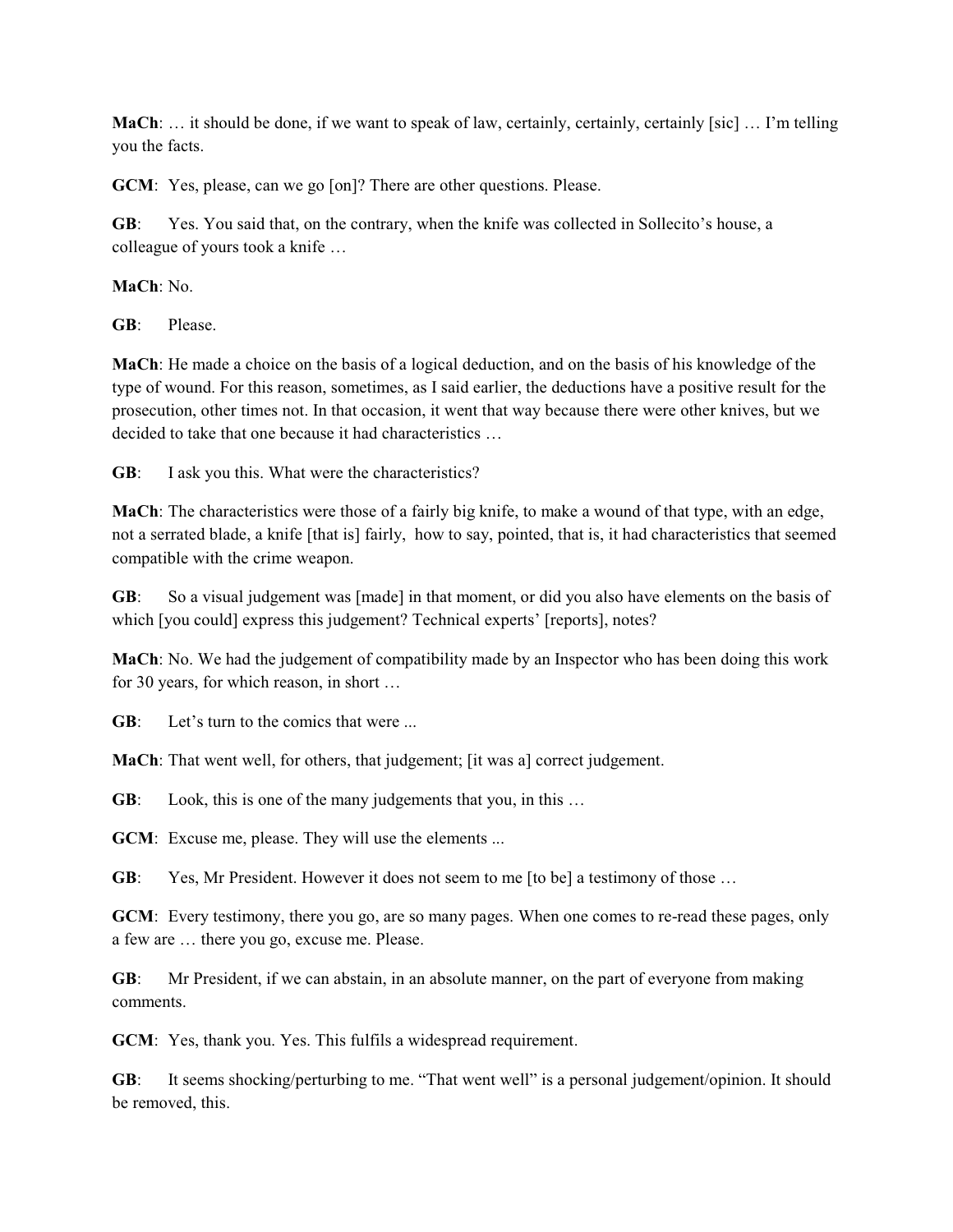**GCM**: Ok, ok. Let's avoid comments.

**MaCh**: Pardon me, Mr President. It's instinctive.

**GCM**: At any rate, they will not be useable.

**MaCh**: It's instinctive.

**GCM**: Please.

**GB**: The imprint that was initially attributed to Raffaele Sollecito – of a shoe found in the room of the crime – what investigative outcome did it then have?

**MaCh**: Later, it appeared much more plausible the hypothesis that Raffaele Sollecito was perhaps barefoot in that moment, so …

**GB**: Yes, I was asking you: that imprint that was found in the area of the room, that was an element for which he ended up in prison – in effect, is it still now an element against Raffaele Sollecito, or did you discover that it belongs to another person?

**MaCh**: I believe that it was discovered that it belonged to another person.

**GB**: Ah! Well then ...

**MaCh**: It was in a moment when, I believe, I had "eclipsed"/effaced myself from the investigations.

**GB**: I understood. Listen, you cited these pornographic comics/cartoons. It was an enormous collection of pornographic cartoons/comics ...

**MaCh**: I said it earlier. No, it was not a collection. There were some pornographic comics/cartoons – enough to capture my attention.

**GB**: In reality, there were a great number of cartoons/comics also of a different nature, that then were listed/catalogued in the context of your report/minutes?

**MaCh**: There were not that many … there were, there were also other books, other things that obviously we in some way evaluated.

**GB**: In the context of this report/minutes, I find an "infinite" [i.e. very long] description of comics/cartoons, I believe that they were … this, that I find here, [does it] correspond to the truth?

**MaCh**: I think it's superfluous to say it. Of course it corresponds to the truth!

**GCM**: Let's avoid at any rate any superfluous evaluation. I understand that ...

**MaCh**: … evaluations that I make, and then it's insinuated that I write a falsehood in the report/minutes!

**GCM**: Let's avoid any ... it's difficult, perhaps, that whoever carried out the investigations [must] then become a witness who has to report only facts and circumstances. This is difficult, especially if …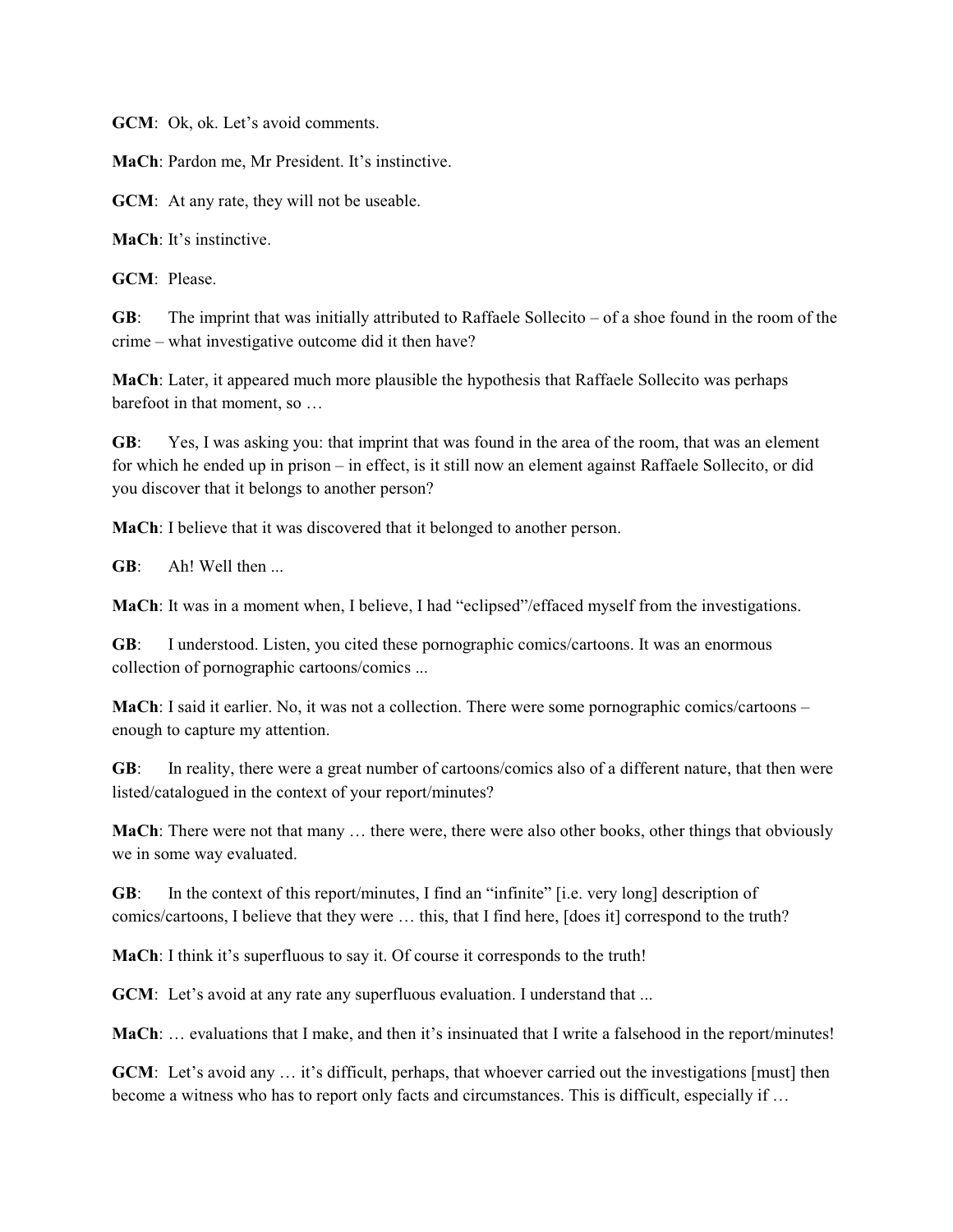**MaCh**: Normally I write the reports/minutes with great attention, Mr President, and I never write falsehoods, obviously, in my reports/minutes.

**GCM**: However an effort must be made that the witness is no longer the investigator who participated with his/her whole soul, maybe, in the investigations: he/she is a witness who reports the facts, excluding all the evaluations that maybe, during the activity of the investigations, were necessary, also in order to carry out further investigative activities. So, all this that is not strictly inherent [to] the objective circumstance that must concern the question that has been asked, we must seek to avoid.

**GB**: Well then, the Trigum (phonetic) comic, is it a pornographic comic?

**MaCh**: I don't know.

**GB**: MP Psycho (phonetic), is it pornographic?

**MaCh**: No, I'll … I'll forestall you immediately. So, some comics were ... or at any rate a lot of documentary material, many books or comics were then in some way taken ad abundantiam: there is no problem, I can easily say. Some comics, now honestly I have difficulty to pinpoint them, they are comics inside which [there was something] that struck me for a simple reason … should I stop?

**GB**: No. I've understood. I wanted to ask you, how many in total there were, with regard to the pornographic ones, that's all.

**MaCh**: How many in total there were, with regard to the pornographic ones? [Of] the pornographic ones, there were four, five, if I remember correctly.

**GB**: There were four, of which by chance two were open, and then you opened two?

**MaCh**: I don't recall. It may be.

**GB**: They were closed with cellophane, and you opened them yourself?

**MaCh**: But, it may well be, but it may absolutely be so. It may be that I opened them myself, even if they were closed with cellophane.

**GCM**: The defence [attorney]'s question maybe also was tending towards this. Earlier you said: "a few comics/cartoons caught my attention" because of the characteristics that you highlighted earlier. These few comics, you quantified them as being three or four, it seems to me that I understood. Was it only these comics that caught your attention?

**MaCh**: Yes.

**GB**: And were there otheres of a different type?

**GCM**: This is it. I think that this was the question you were tending towards.

**MaCh**: It's written in the report/minutes.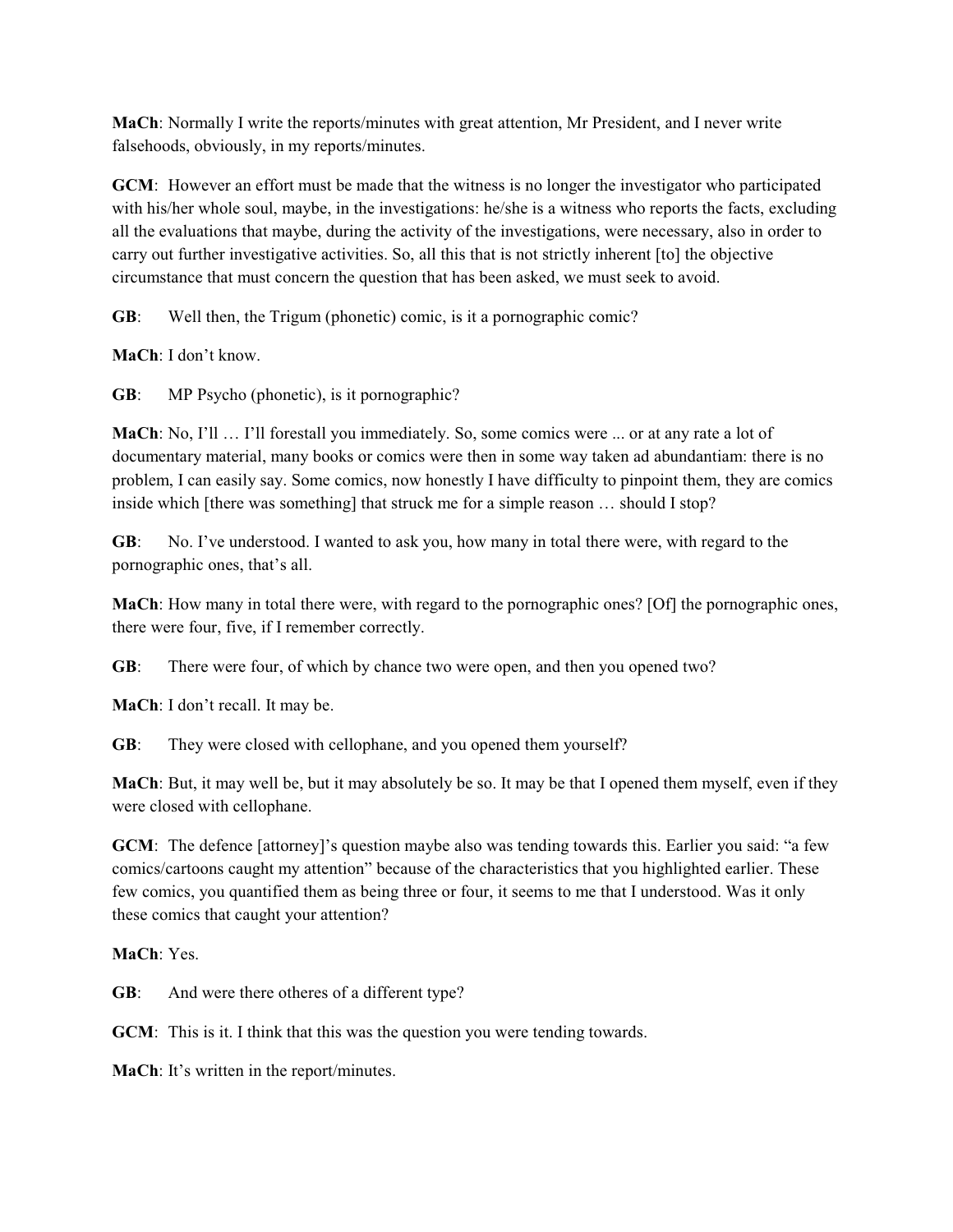### **Defence Attorney Donati**

**DD**: Yes, Mr President. Attorney Donati. I hope that with me you'll be calmer, because I am frightened.

**GCM**: No, he's calm. However, excuse me Dr Chiacchiera, excuse me. We are still at this morning, which has been long, but also the afternoon will not be any less. You [must] still look at the Court, in this way maybe we might avoid an immediacy in answering the question that maybe … instead, in this way we let pass several seconds after the question and we answer calmly.

**MaCh**: I'll make an effort.

**GCM**: Please, please, Attorney.

**DD:** I would like to turn for a brief moment to what the scene was that you found in the moment when you arrive [sic] in via della Pergola, so the afternoon, at one-thirty, you said to me [sic], it seems, around 13:30.

**MaCh**: Yes, around that time, maybe even a minute after, also.

**DD:** Very good. Listen, in the meantime, a preliminary question. When you arrive [sic], the journalists are already there?

**MaCh**: Good question! For that matter, I asked myself that. Because I arrive [sic] … no, because I arrive with my mother's car, from above the guard-rail, and I actually asked myself before entering. If I were to answer instinctively, I would say that it's not that I reca[sic]… I recall that at any rate when I went down, immediately I had this impression of all the journalists that were at the guard-rail. However, when I arrived by car I don't remember honestly, because I took a secondary route, that is to say … I arrived … I don't even remember whether by the gate or not, however if I have to answer instinctively I would say that they arrived almost immediately, yes.

**DD**: Almost immediately.

**MaCh**: Yes, immediately, certainly.

**DD**: Immediately, so, from one-thirty, let's say, immediately.

**MaCh**: With certainty, they arrived in the moment when I was in the little courtyard. When I arrived in the little courtyard, I raised my eyes, the first image that I remember is that of having seen all the journalists and cameramen with TV cameras, cameras, so yes.

**DD:** Well then, very well. So we have seen this. Listen, when you arrive [sic], just as soon as you arrive, the shutters of Romanelli Filomena's window are open?

**MaCh**: They're ajar/slightly open. This thing struck me also because then/later we made a series of attempts to clamber up.

**DD**: No, well excuse me...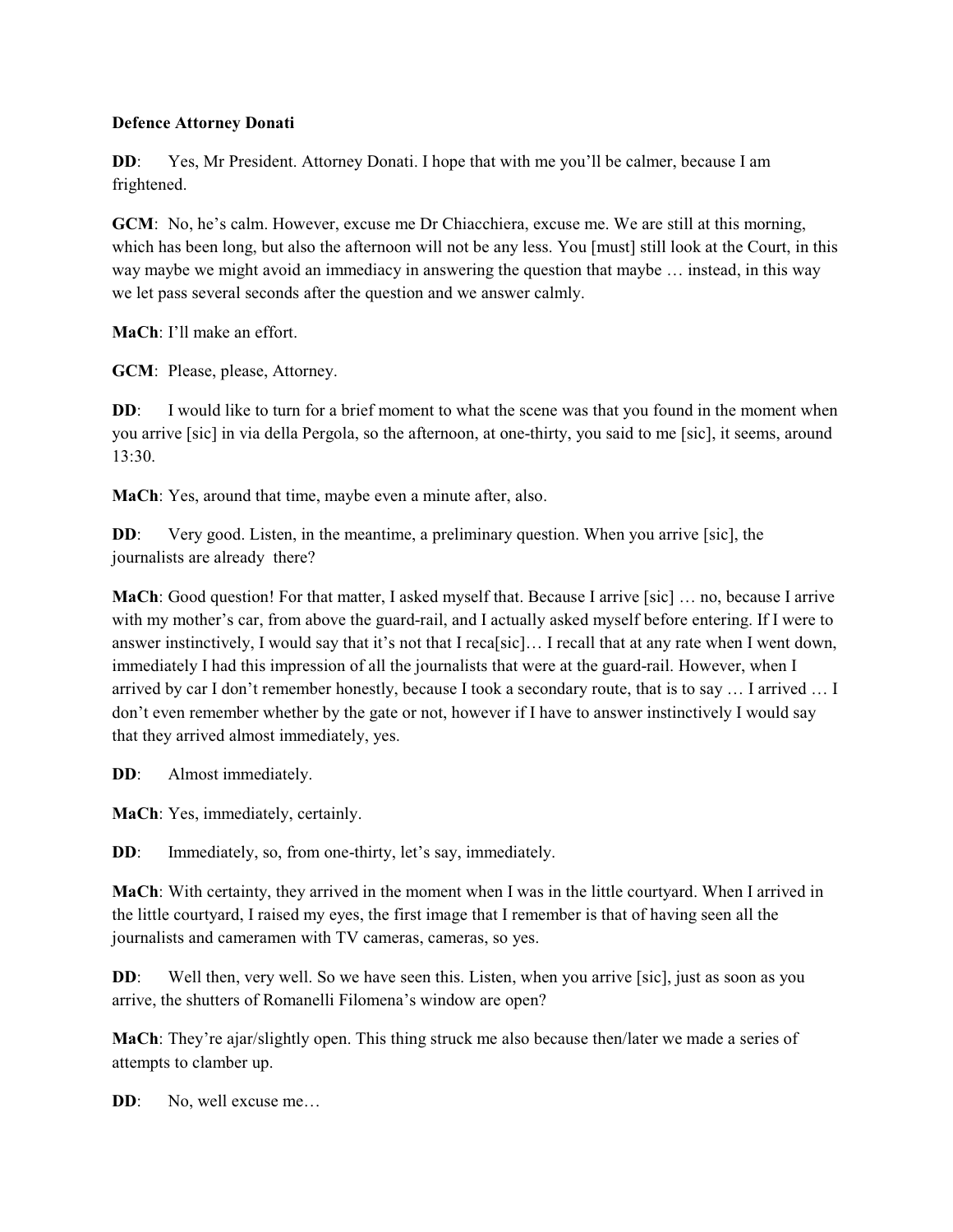**MaCh**: No, I'm saying it.

**DD:** The question is this, then after ...

**MaCh**: They were .. I don't know how ....

**GCM**: A little bit opened?

**MaCh**: I don't know how to describe better. I don't know how it can be put into words: they were a bit opened. They were maybe at 45 degrees, something like that, let's say…

**GCM**: 45 degrees, so a half door [sic], compared to the 90 degrees of a completely opened door, at 45 degrees [that's] a half.

**MaCh**: 45 each, let's say.

**DD**: Listen, then, I ask you this: you [all] arrive practically first, you touch in some way these shutters before the video signals [sic] arrive … now I don't know what they're called, video-photo-signal system/detector? Those that then do the little film?

**MaCh**: It doesn't seem to me, honestly, that I touched them, no no, absolutely not.

**DD:** You didn't touch them. So let's say the state of the shutters is that which is seen ... that you saw when you arrived; it is that which is seen in the film, correct?

**MaCh**: Yes.

**GCM**: Excuse me, attorney. Are we talking about the inside shutters [*scuri*] or of the door [sic]?

**MaCh**: The inside shutters.

**GCM**: So, the inside shutters.

**MaCh**: I'm trying to remember with extremely great care, I'm trying to remember with extremely great care [sic]; honestly, it seems to me that actually no, it seems to me not.

**DD**: That you did not touch them, then?

**MaCh**: It seems to me, no. I don't know if maybe … no, it seems to me that no, no.

**DD:** No. Very well. So they will be these. Listen, earlier, answering the Public Prosecutor, you made an assertion, saying that right then it seemed strange to you that it would be a robbery, that is to say, a robbery is a thing that … and that window, in particular, is a window that according to you is not easy to, let's put it this way, to quote-unquote climb/scale. Listen, do you recall if down below that window there is another window?

**MaCh:** Actually lined up underneath it/in line with it?

**DD**: Yes.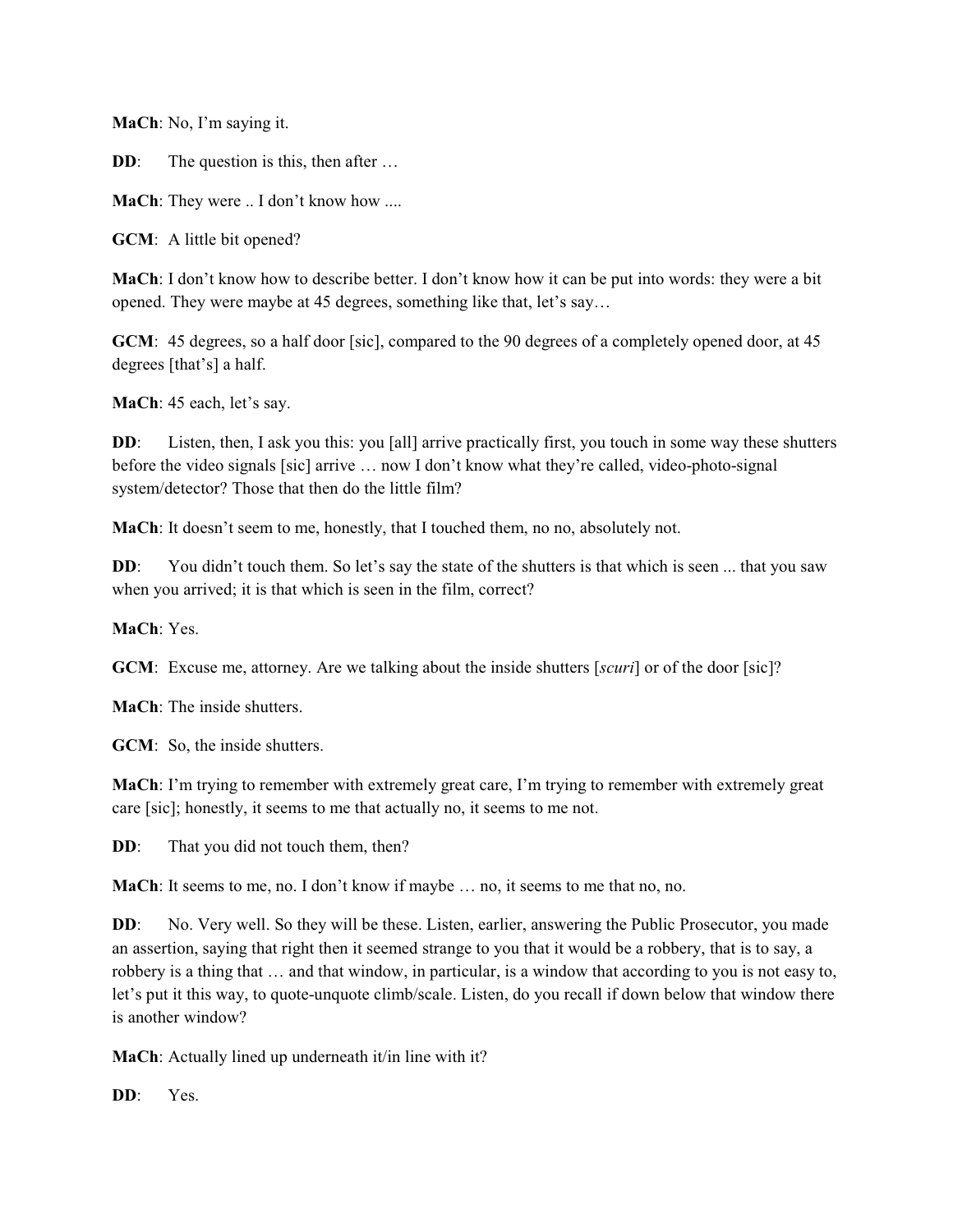**MaCh**: Lined up … I don't remember, it seems not to me, I don't remember.

**DD**: You don't remember. In particular if on this window there's also a grate?

**GCM**: The one underneath?

**DD**: The one underneath.

**GCM**: That would be below. The witness has already said that ... excuse me, Attorney, however the witness tells us that he doesn't remember. There you go. Let's perhaps avoid...

**MaCh**: Honestly, honestly, no.

**GCM:** ... questions that presuppose, obviously, that he remembers it.

**DD**: Can I show a photo?

**GCM**: What photo is it? It concerns the window, no? The representation.

**DD**: There's [a] window, yes. It's a photo that was taken ...

**MC**: Here there's opposition, because it is the same subject/discussion. There's no date, there's no ...

**GCM**: Yes, but it's a representation of the premises. Can we see this photo? Photos shot, there are the  $2<sup>nd</sup>$  November [sic]? The photos were shot on 2 November? There are photos?

**MC**: Yes, of course!

**GCM**: This, at any rate ... if you recall.

**DD**: There are so many photos.

**GCM**: Very well. We can show this photo.

**DD:** Mr President, excuse me. In the case files there's the CD with the photos, it should be there at least, from the index, I … This is in fact more, Mr President, a photo [that is] neutral, let's say.

**GCM**: If we can show this photo, certainly, this one. We could acquire it [for the files] – that is more difficult, at least at the moment.

**DD:** At any rate, I ask that this be acquired. I ask to aquire it [for the case files].

**GCM**: There now, these are … well, can you maybe give a description of the photo, of the image that you are looking at?

**MaCh**: It's not in line, however, in fact, recollect … it's not actually perfectly …yes, at any rate there's the grate, it's this. The window is this. I didn't remember that it was there. I remembered that we attempted …

**GCM**: So, below there is a little window, equipped with gratings?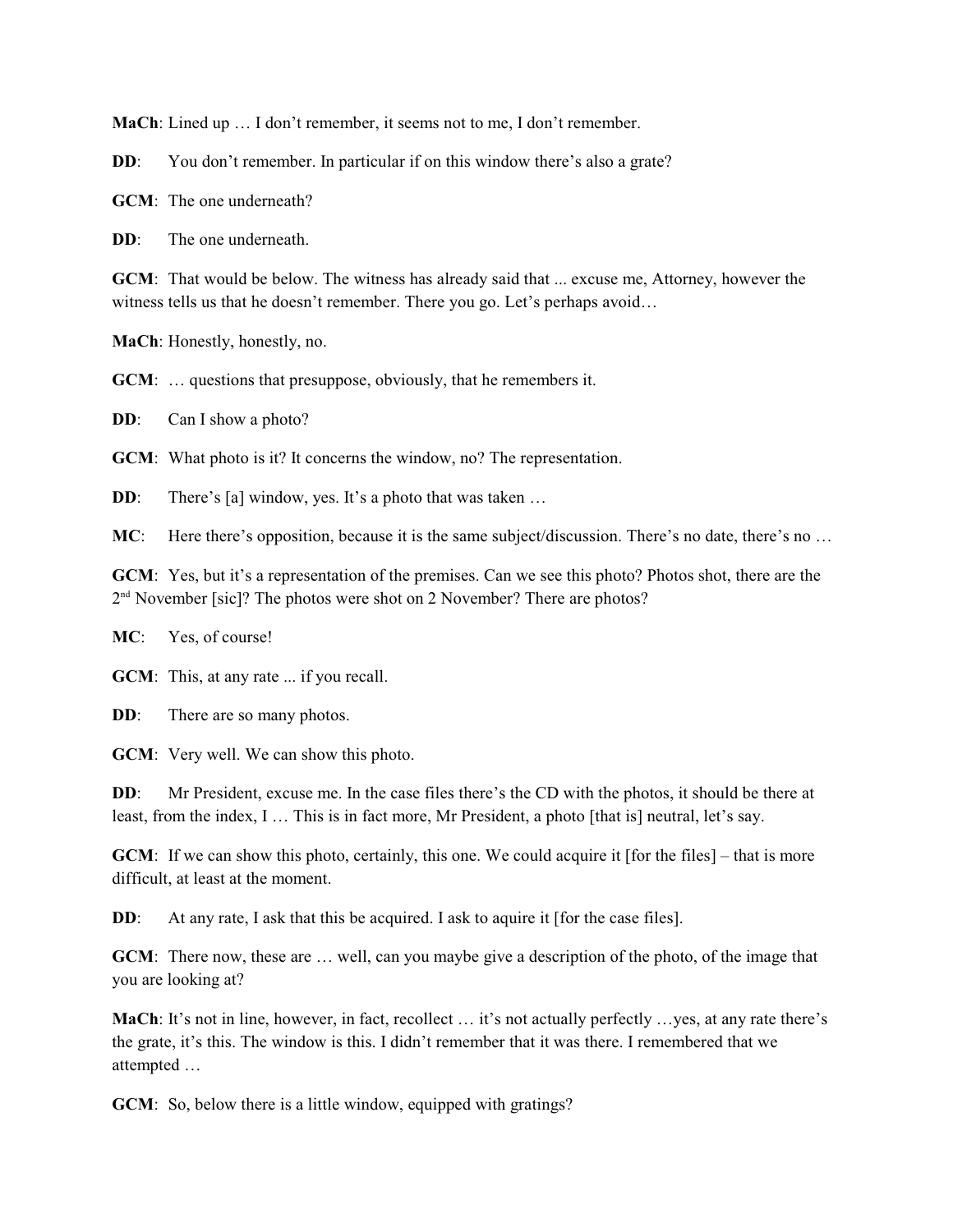**MaCh**: Absolutely, yes. It's this, yes.

**GCM**: Please, Attorney.

**DD:** If I may show, Mr President. This is a photo that's in the case files, it should already be in the files: one of the photos shot by this video-photo-detector, and it is the photo of the window. I would like to ask, given that Dr Chiacciera was practically one of the first to enter, so if this was the situation of the window that he saw when he arrived?

**MaCh**: ... remember.

**DD**: Certainly, however, if nobody touched it.

**MaCh**: May I ask this thing: who took the photo?

**GCM**: On this photo, what is the question?

**DD:** If the state of the shutters of Romanelli Filomena's room was that which is reproduced in this photograph. In this photograph, yes. This is [shot] by Forensics, the photograph.

**MaCh**: Yes, it seems compatible with the other. Yes, yes, yes.

**GCM**: You remember it in this way, in short?

**MaCh**: Mr President, it's not so easy to remember, [to] photograph the degree of inclination [i.e. of opening].

**GCM**: As an indication, it might be so?

**MaCh**: Of one, of one of the shutters. I'd say yes, I'd say yes.

**MaCh**: It's not as though [I went] with a goniometer [NdT: a tool to measure angles], Attorney, to measure the degree of inclination of the shutter.

**DD:** Mr President, I request the acquisition of both these photos, this one of the window ...

**GCM**: The other one, however (overlapping voices), however it is representative ...

**MaCh**: Excuse me if I speak in French, but …

**GCM**: Excuse me, it is representative ...

**CDV**: Mr President, on this one here there's opposition.

**GCM**: Then we'll acquire the other photo. There you go, yes. There are other questions? Attorney, please.

**DD:** Yes, listen, when you arrive [sic], when you arrive in via della Pergola, you go [sic] into the interior of Filomena Romanelli's room?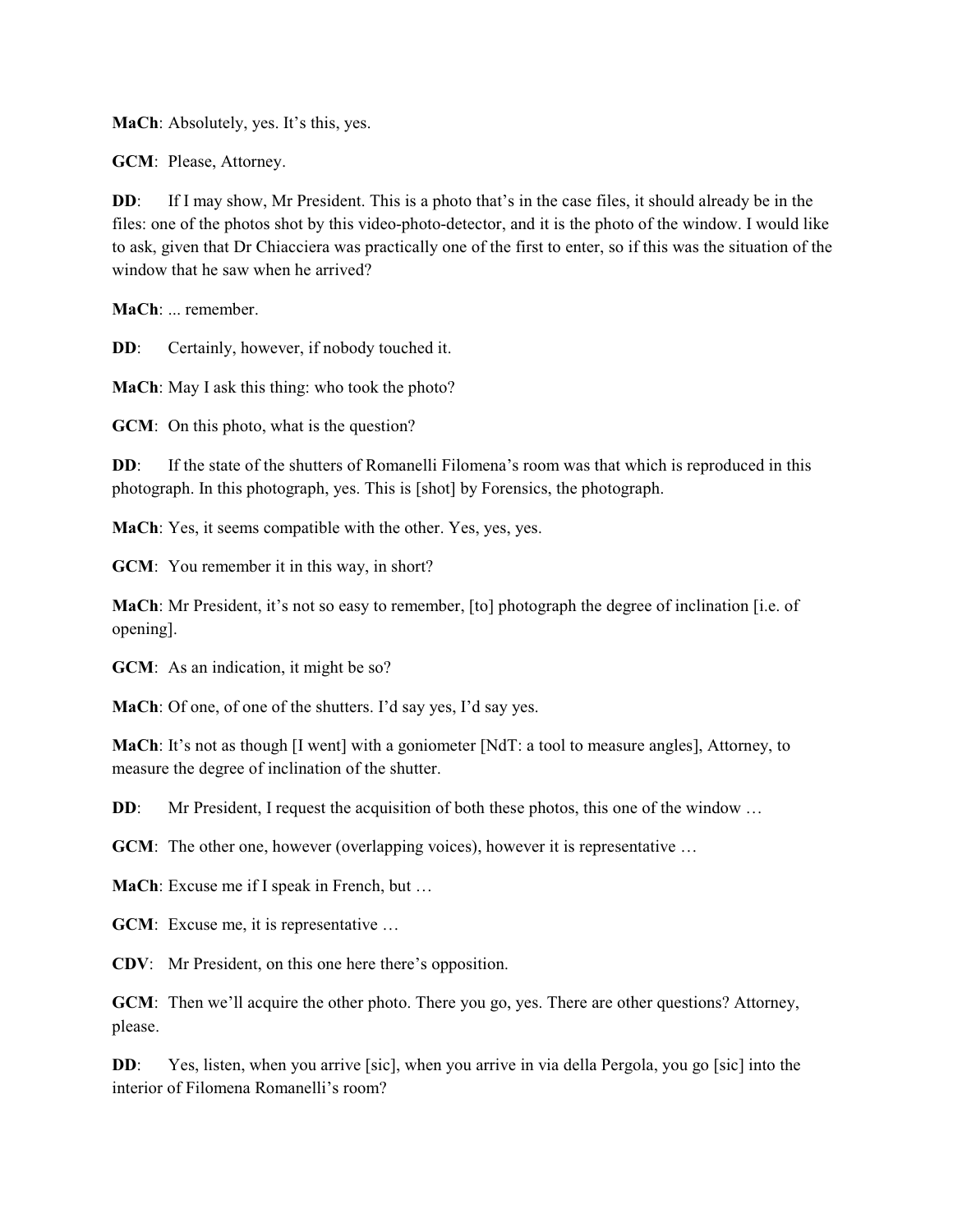**MaCh**: When I arrive [sic] in via della Pergola? Immediately, no. I went in afterwards, I don't remember when, but I ... yes, I gave it a quick peep, precisely because I checked all the things that I read [sic. typo? "letto" instead of "detto" = "said"?] earlier, so it's of no use then for me to repeat them.

**DD:** And so you went in. Indeed, earlier, in answering the Public Prosecutor, you asserted that there was a stone, that stone that was shown to you, this stone here, and this stone, according to what you said, seemed too close to the window? This, it seems to me, [is] what you said.

**GCM**: He said it was close to the window; 20 centimetres.

**DD:** No, he, but he expressed an opinion, saying that it was too close with respect to a potential throw from the outside, if I did not understand wrongly.

**MaCh**: May I repeat and clarify, Mr President? Very briefly and succinctly.

**GCM**: On opinions we've already said [sic].

**MaCh**: No. Yes, I said that, I said that, I said that it seemed to me, how to say, anomalous because it was ... the whole situation was anomalous. And also this detail made me incline towards, made us incline towards the anoma… [sic] … among the other, many other particulars, towards the anomaly of the situation.

**DD:** Listen, do you recall the "oscurante" [NdT: the inner window-shutter] of the window, in particular the part where there was the broken pane, did it also present a breaking of this, of this "oscurante" [shutter]? Do you not recall this?

### **MaCh**: No.

**DD:** That is to say, externally.

**MaCh**: No, I don't recall it. No.

**DD:** You say [sic] "among the other elements, this [sic] the stone did not really seem to us [to be] in a position compatible with a throw from the exterior". What were the other elements that, on the basis of which, you said that this burglary/theft must be considered [to be] improbable? Objective elements, obviously.

**MaCh**: Yes, it is an aggregate of objective elements, but then I would have to repeat the evaluations.

**DD**: No, without evaluations. Objective elements.

**GCM**: He has already said. No, he has already reported, Attorney: the [window] panes that were ...

**MaCh**: However, no … I can say that normally burglars do not close their own victims inside rooms, throw away the key … this is [an] evaluation. Perfect. So ….

**GCM**: Excuse me, Dr Chiacchiera. There now. But if we may, Attorney, ask questions that have not yet formed … on this it has already …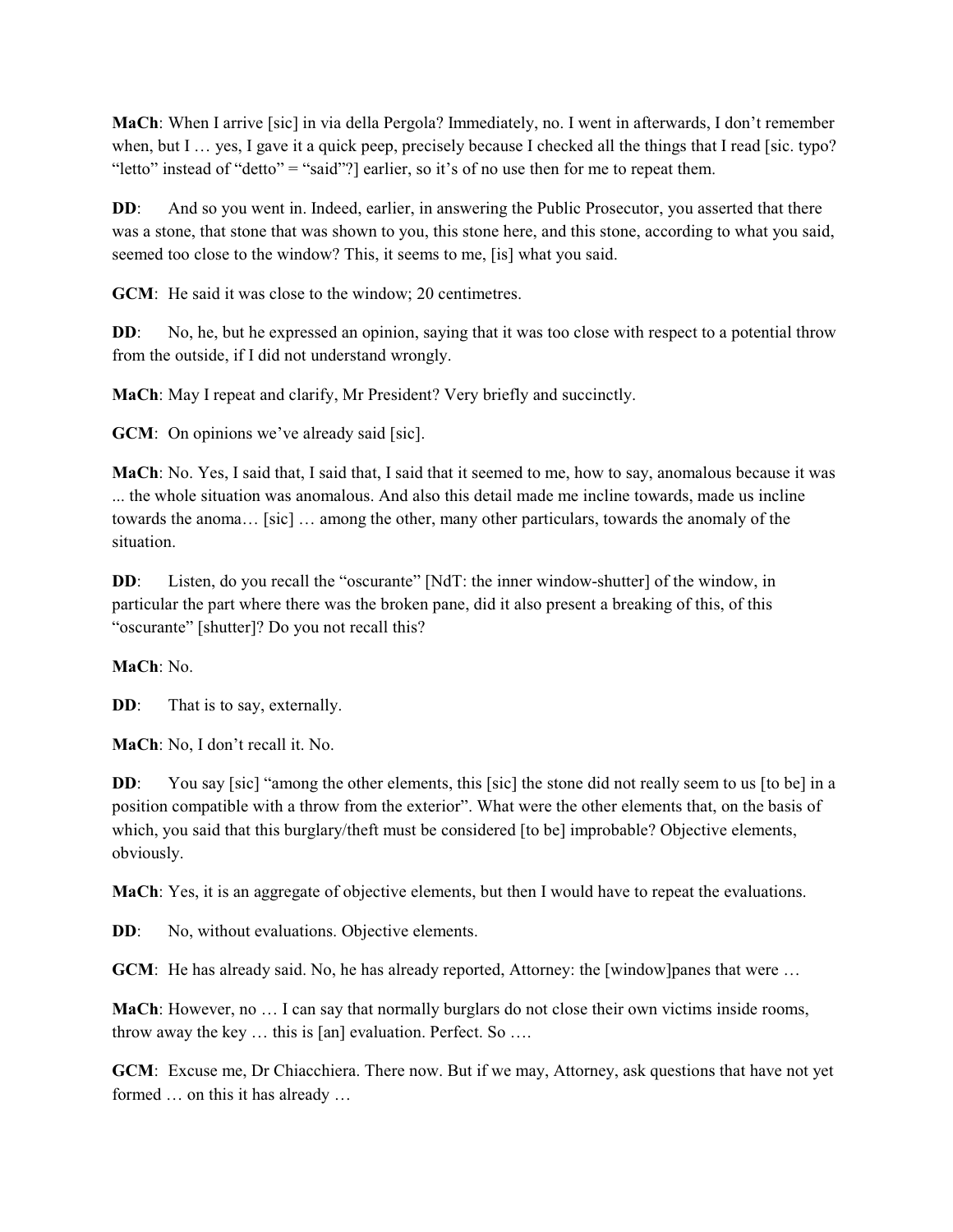**DD:** So one element was this [one] relating to the [window] panes, if I have not understood wrong.

**MaCh**: No, the element was the one relating to a difficulty because of the whole situation that revealed itself: [the angle of] inclination of the windows, type of breakage of the [window] panes, the position of the rock, the position of all the things that had been ransacked/made topsy-turvy, the position of the shards of glass, some of which were even on top of the things that were on the floor.

**DD:** There now, on this point...

**MaCh**: A series of … the fact that … makes me say only this thing, Attorney, pardon me. The fact that nothing had disappeared from that room there.

**GCM**: Yes, you already said.

**DD:** Listen, this element ...

**GCM**: Attorney, let's avoid maybe repetitions of questions that do not help, please.

**DD:** You will excuse me Mr President, but ...

**GCM**: No, no, well ok, if there are any ... OTHER [sic]

**DD:** The witness is not Sollecito's defence.

**DD**: But we are in counter-questioning.

**GCM**: Yes, yes, ok. Attorney, maybe on the glass shards perhaps you wanted to ask something. Please.

**DD:** These glass shards that you say, the glass shards on the clothes. Did you see these shards on top of the clothes? Did you see it yourself, personally?

**MaCh**: I went in and I found the situation that was, yes, that one. This situation appeared, I repeat. There's also another particular.

**GCM**: Excuse me, the glass shards on top of the clothes, you saw them?

**MaCh**: Yes, yes. I confirm [that], yes.

**DD**: Where? In relation to which clothes?

**GCM**: If you remember it, if you can specify.

**MaCh**: Excuse me, Attorney, it is becoming difficult. It is an important particular but it is a particular that I cannot remember, or rather, I remember this thing because of the impression that it made on me, and because of the evaluation that I made about a situation, but if I had to tell you that the glass shards were on top of the blouse rather than on top of the trousers, rather than on top of the lilac or beige sweater, honestly I am absolutely not able to do so.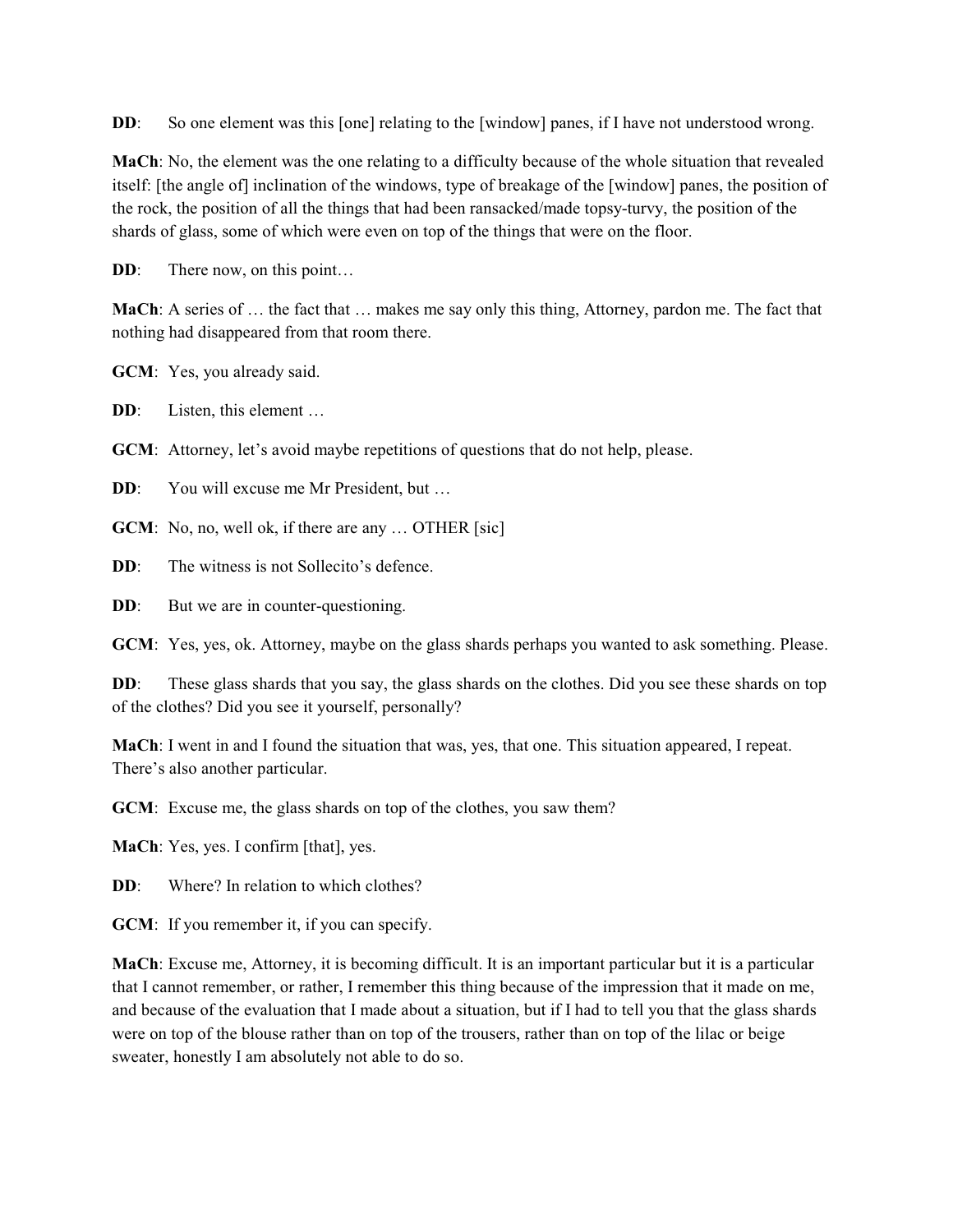**DD:** No, but I'm obviously not asking ... I would never have asked you to recall if they were on top of the lilac or beige blouse, that's normal.

**GCM**: Excuse me, Attorney, however there are also the Forensics' photos, so maybe ...

**DD:** In fact, I'm getting there, that is the reasoning, Mr President.

**GCM**: However, he said that they were on top of the clothing, he cannot clarify the nature of this clothing. There you go. We are at this. Please.

**DD**: At any rate, you saw them, yourself?

**GCM**: He saw them. He has already said that he saw them. Please.

**ATTORNEY [sic]:** Listen, but what is the role of the video-photo-detector technicians? Anyhow, in this case, did they take part?

### **MaCh**: Yes.

**DD**: And they are, if I am not mistaken, Inspector Cantagalli, Assistant Montani, Assistant Calmieri and Assistant Brocci Gioia, right?

### **MaCh**: Yes.

**DD:** There now. These people, that is to say, these video-photo-detector technicians, what were they meant to do? What do they do, what is their role at the scene of a crime?

**MaCh**: A question, this, [which] is the most simple. They must obviously video ... not photo-detect: photo-detecting is something different, Attorney. They have to document the crime-scene inspection that they are doing, and they have to give, let's say, [an] account of that which … of that which is the crime scene, let's put it that way.

**DD:** So everything that they see, they describe and photograph everything that appears before their eyes, in relation to the crime scene, correct?

### **MaCh**: Yes.

**DD:** Listen, [it's] a curiosity of mine. Earlier you were speaking of the search in Raffaele Sollecito's house on 6 November, and of the seizure/confiscation that was made of a few cartoons/comics. Do you recall if inside that apartment there was also a Harry Potter book written in German?

# **MaCh**: No.

**DD**: You don't recall it?

**MaCh**: What was this search, Attorney? Can you repeat the question for me?

**GCM**: The one of the cartoons/comics.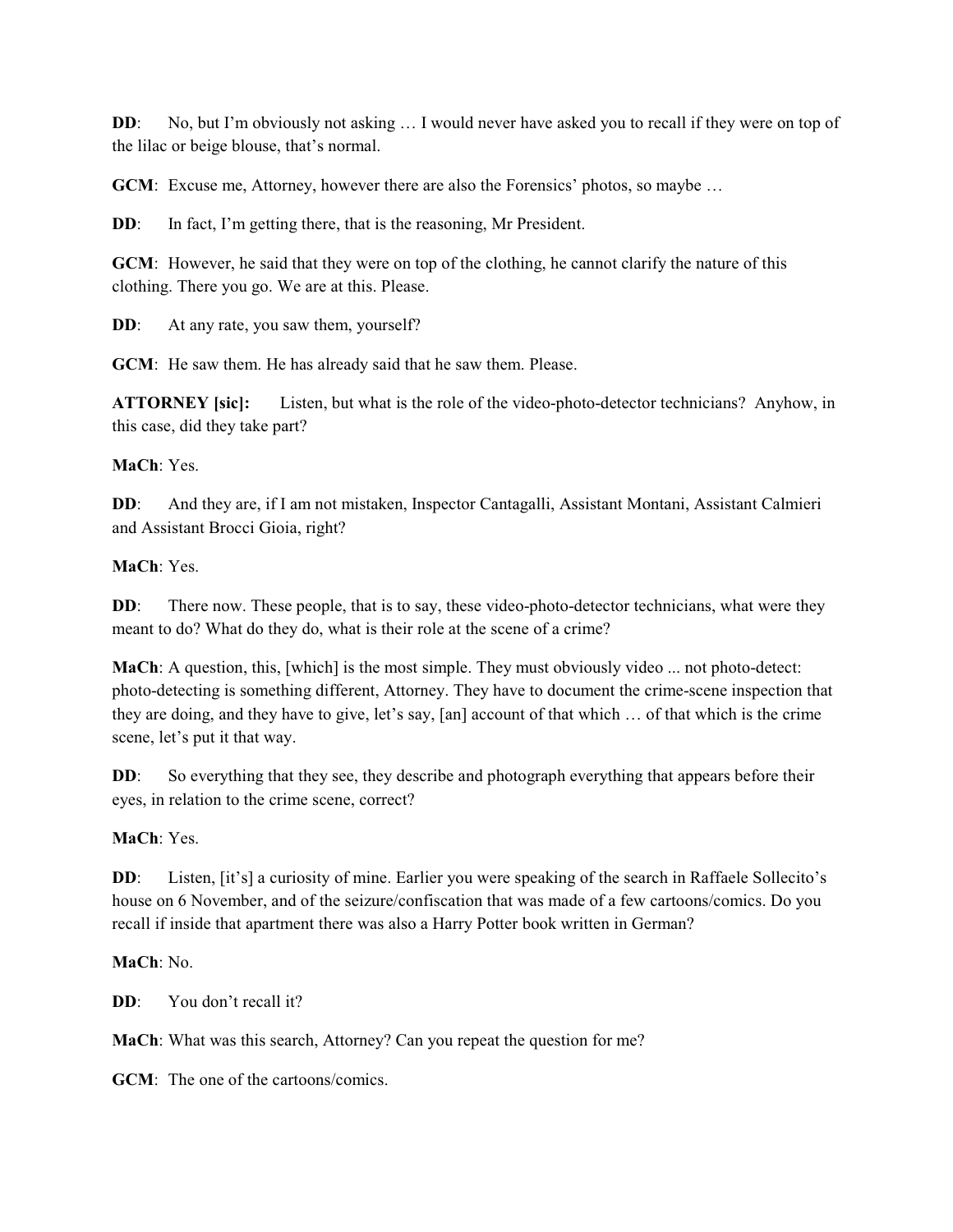**DD**: Search of the 6<sup>th</sup> November, search 6 November [sic], when the knife was seized/collected, in effect. On that occasion you also seized some comics/cartoons, and I ask if in that …

**MaCh**: It's in the minutes.

**DD:** No, it was not seized because it's not there [in the minutes?] as an [item of] seizure/sequestration. I ask if you recall if there was a Harry Potter book written in German?

**GCM**: Yes, he has already answered, he already said no. Please.

**DD:** He doesn't recall it or he doesn't know?

**MaCh**: No, I don't remember it. I don't recall if it was there, and I don't recall if maybe it was not considered useful. If you are telling me that there was a book … that if I remember whether there was a Harry Potter book there, no, I don't remember. In the event that it was there, I don't believe I would have considered it useful for the activity, in that moment, in this situation [or "in this Court"], clearly.

**DD:** Earlier, in responding to the Public Prosecutor, you said that so many investigations were carried out, amongst which was heard [sic], in any case there was a check, in relation to a young woman who had seen - in a Laundromat - a person washing clothing, shoes, if I didn't understand wrong. Correct?

**MaCh**: yes.

**DD:** You said, say [sic]: however this is not a check that we considered [it useful] to carry out, going beyond …

**MaCh**: It's not that we did not consider doing it.

**DD:** ... because there's a problem of ... what was the problem?

**MaCh**: The problem was that … no problem. It's that in the immediate [moment] we had gathered all the elements that were possibly useful. It's clear that with the passage of the hours, and with the revelation of another series of elements, certain checks or certain things that might seem plausible hypotheses are rejected, but for obvious reasons.

**DD:** Well then maybe I understood wrongly myself, Mr President, because I

signalled/indicated/noted, perhaps I'm mistaken to signal/note/indicate, me, that he reported earlier that the investigation was not done then because in reality this young woman seemingly said that she had seen this young man when Meredith was still alive.

**MaCh**: Yes, if I'm not wrong, it was so: it's a distant memory that I have, but it seems to me that it was that.

**DD**: I understood wrong?

**GCM**: No, no, I also, we also had understood. Yes, however, let's avoid questions, maybe, on these circumstances.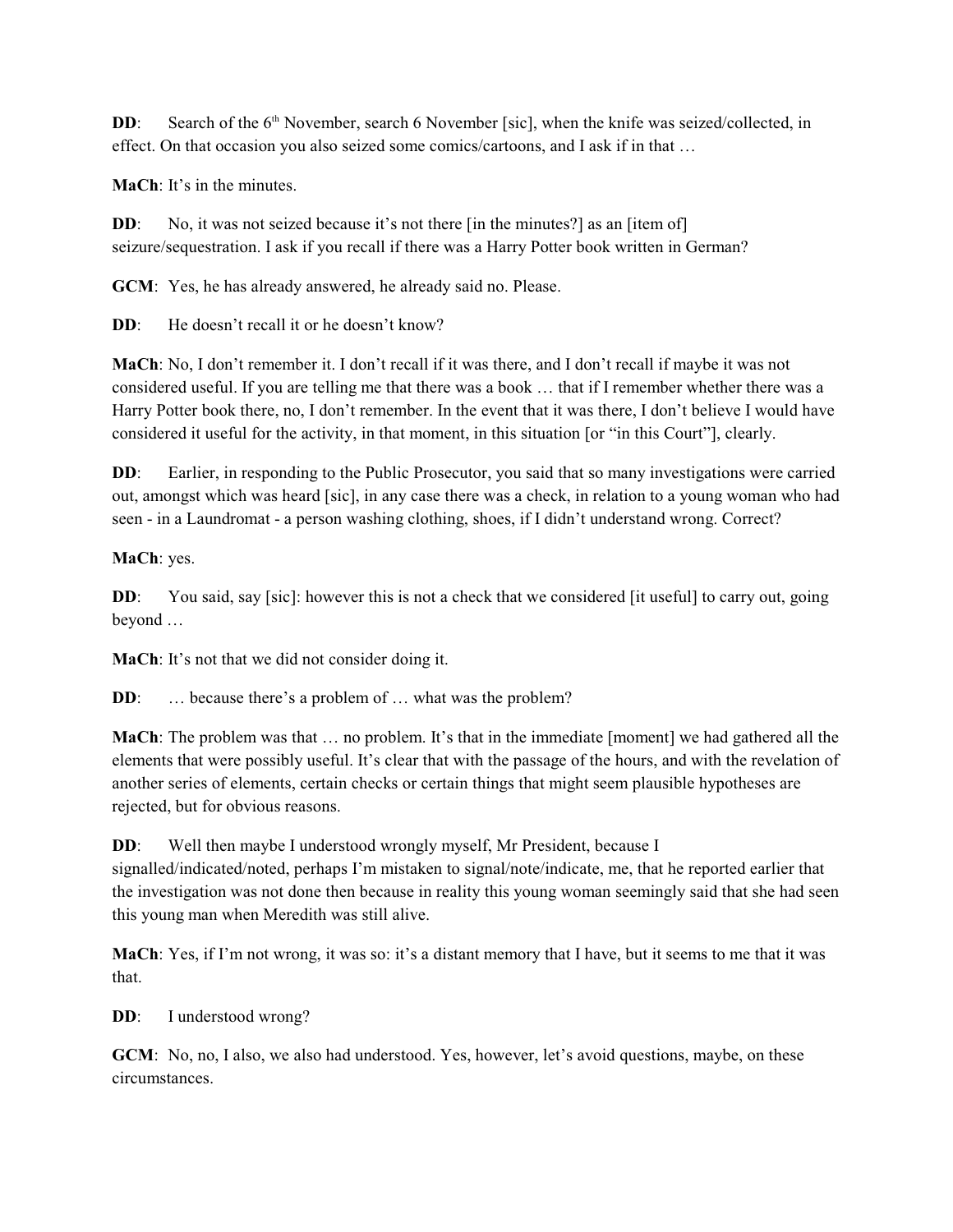**MaCh**: I said this, yes, you said this. [sic]

**GCM**: Yes, however if there are any clarifications to be requested.

**DD:** I have here a service report of Assistant Marini, which indicates precisely that he had immediately notified you, Dr Chiacchiera, which is of 2 November. So on 2 November, and it refers to this young woman who had seemingly seen this person with soiled clothes, whe had gone into a laundromat in the afternoon of this day [sic]. So on the  $2<sup>nd</sup>$  November.

**MaCh**: No. Later, yes, later, yes [sic].

**DD:** So what you said earlier, in reality is not ...

**MaCh**: It's not particularly exact, no. What I said earlier was, we had the goal of in some way giving an account of any lead that was revealed to our eyes. This lead, whatever it might be, that was revealed to our eyes in the immediate [aftermath] of the event. This lead here, like many others, I don't know if I should repeat them all, but … this lead here, we ruled it out, because honestly it could not be considered a plausible hypothesis.

**DD**: Why?

**MaCh**: Because, I have to repeat the evaluations/opinions that I made earlier. The evaluations that I made earlier that then led [us] to understand that in effect the priority lead was the right one, and that was that the person …

**DD:** Ah. I understand, so ...

**MaCh**: Listen, that the person ...

**DD:** ... you did not do this investigation [i.e. on the person in the laundromat] because in the meantime you had already in effect found the correct lead.

**MaCh**: No, don't say that, Attorney, for the love of God! We had evaluated/considered, looking at the case files, we evaluated a such a series of investigative hypotheses that this thing absolutely cannot be sustained, and that is that it was overlooked … that the hypothesis of a a fraudulent entry into the house was disregarded – that is not true!

**DD:** I'm not talking about the fraudulent entry.

**MaCh**: It was then subsequently, considered not immediately a priority that type of check, there.

**DD:** Yes, but with respect to the fraudulent entry, I think that this does not come into the equation at all, so I ask what the reason was that at a certain point …

**MaCh**: Excuse me, but what does it say inside the service report? If I may, maybe I will also find it myself.

**GCM**: Yes, maybe if we put it ... the defence [Attorney]'s question was if ...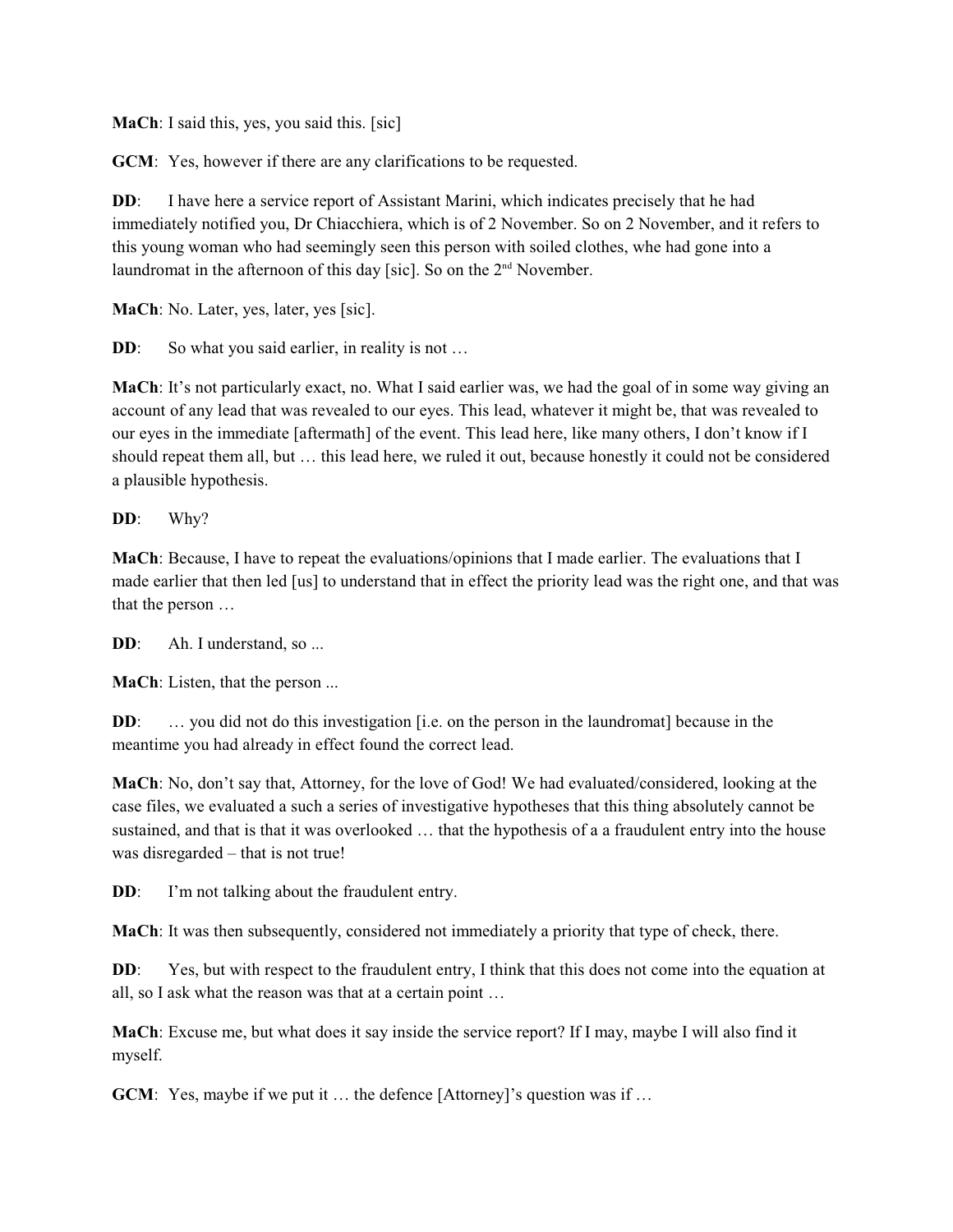**MaCh**: I believe I have answered the question of the defence [Attorney]. If there is something else to ...

**GCM**: We also understood in these terms, that is to say, this investigative hypothesis was set aside/shelved because you had discovered that this washing-machine had been operated when Meredith was still alive and …

**MaCh**: I rectify [that].

**GCM**: In the note, it seems on the contrary that this thing is different. Did you find it?

**MaCh**: I didn't find it.

**GCM**: Maybe if we make it available [to all]?

**MaCh**: You do [it] first, because I have a ton [NdT: literally "a hundred-weight"] of papers!

**DD:** Service report by Marini Gianluca, of 2.11: "around 21:30 approx., I was in via Sant'Antonio where I was carrying out a filtering service in front of the habitation where the body of the English student was found, and I was approached by a couple of young folk, of whom a young woman in particular declared that her name was Alice Puleo, telephone [number] … she reported to me that in the early afternoon – so I presume on the day of the  $2<sup>nd</sup>$  [November] – in the early afternoon she had been, together with a friend of hers, in the self-service Laundromat on via Faretti, and while they were busy doing their laundry, they noticed a North-African citizen who very rapidly, and with suspicious behaviour, undressed himself and washed his own clothes, including his shoes; having learned subsequently via the press about the criminal episode, Puleo had come together with her friend to the scene of the event, seeking members of the State Police in order to notify them precisely of the suspect; on site, they found the undersigned, who notified in that moment Dr Chiacchiera of the occurrence and subsequently reported with regard to the above, as by duty bound."

**MaCh**: I repeat, the speech [i.e. declaration] that I made earlier is not exact, obviously she was no longer alive. The fundamental point however is that that lead, there, was not considered  $-$  like many others  $-$  to be a lead [worth] following, for a very simple reason.

**DD**: Which [reason]?

**MaCh**: That, I repeat, I must then continue to make evaluations. The idea of a person, a North-African, who enters for reasons that are linked to a possible armed robbery or a person who enters and does not know the victim, in relation to what we had assessed/judged/evaluated in the immediate [aftermath], and in relation to those subsequent results that were then …

**DD**: That person could have been anyone.

**MaCh**: Yes. He could have been anyone, Attorney. However, you must understand how many notifications we then had …

**GCM**: Dr Chiacchiera, you must only answer the questions.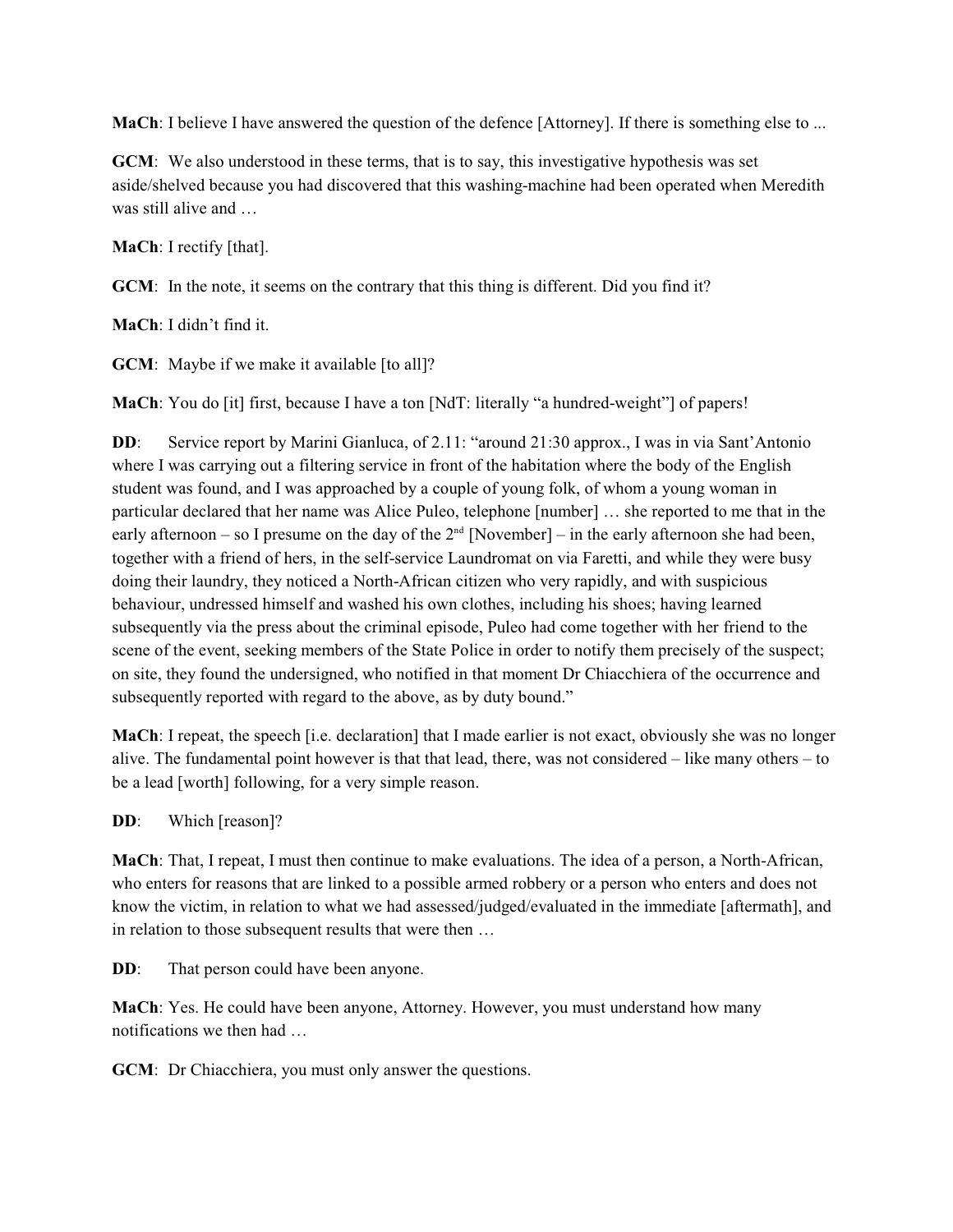**MaCh**: It was not considered [necessary] to have to follow-up that lead there, as [for] many others that were in some way not considered suitable.

**GCM**: Regarding this hypothetical lead, other than the evaluations you have presented, did you also carry out checks? Or else not? We carried out this check, we did not believe in the theft, we shelved [it] because …

**MaCh**: Yes, it is so.

**GCM**: Please, Attorney.

**DD:** You obviously know who and what [sic] was arrested subsequently, unfortunately perhaps too subsequently…

**GCM**: Excuse me, Attorney, the question. The same thing goes for the questions, as goes for the witnesses.

**DD:** ... with respect to Sollecito and Amanda Knox?

**MaCh**: And that is?

**GCM**: What is the question?

**DD:** Do you know, you are aware ... obviously I think so, the question is fairly ... if you know who, [which] other subject, with the exclusion of Lumumba, was arrested for this proceeding, other than the current defendants?

**MaCh**: Yes.

**DD**: Who?

**MaCh**: Who was arrested after Lumumba, Amanda Knox and Raffaele Sollecito?

**DD**: Yes.

**MaCh**: Rudy Guede? Yes.

**DD:** Rudy Guede was a subject who, on the basis of investigations that you then, I think, carried out subsequently, he was a subject who knew Meredith Kercher, who frequented Meredith Kercher's home?

**GCM**: Excuse me, Attorney, let's make questions: did you carry out checks on the potential/possible acquaintances of Rudy Guede? Is this what you want to ask, Attorney?

**DD:** Yes, no, the question, Mr President, is also a bit in relation to what he answered earlier.

**GCM**: Which is what?

**DD:** Saying: I did a number of evaluations according to which it had to be a person who frequented that house. So I ask if he, on the basis of the investigations that were then subsequently carried out, had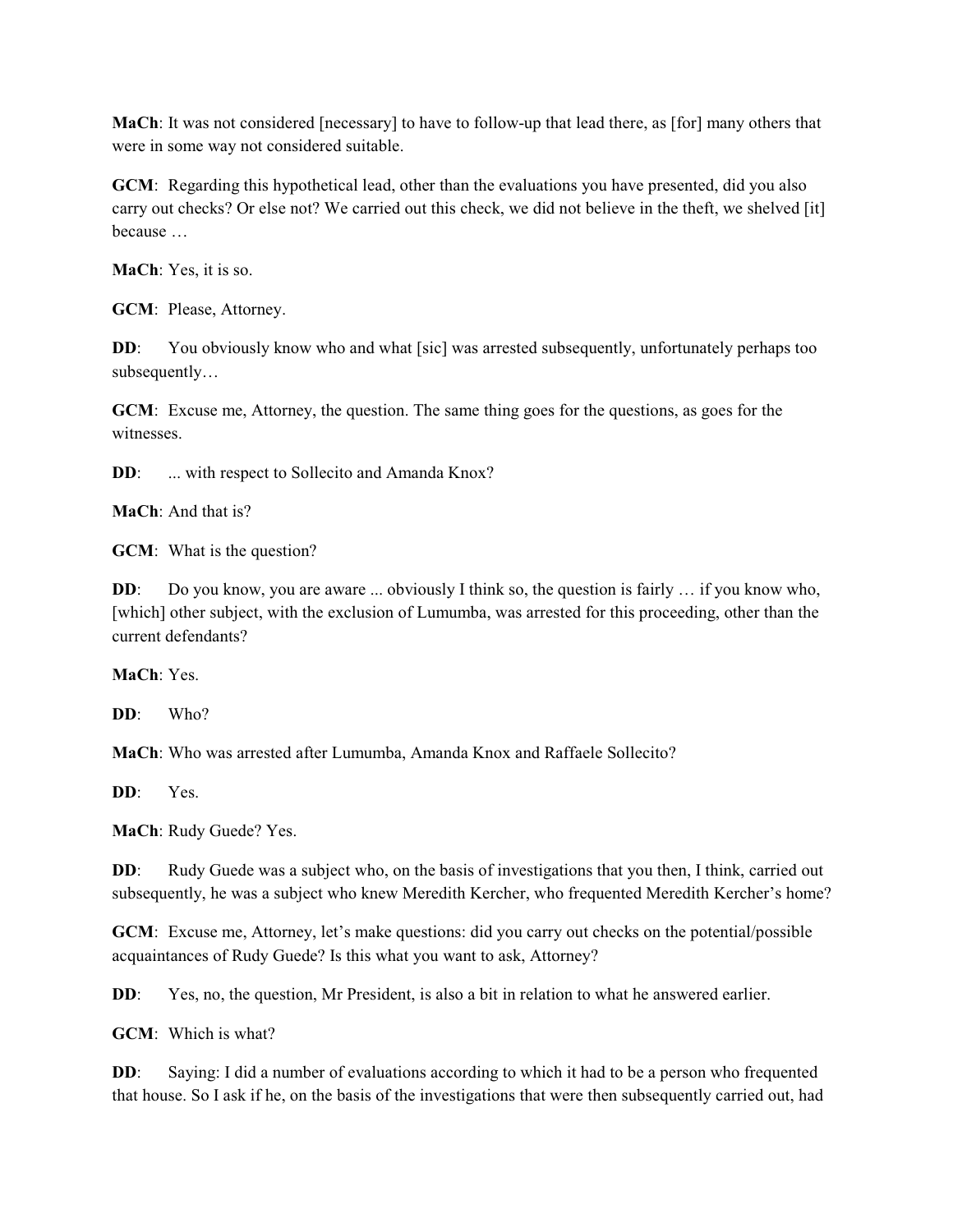verified/confirmed whether Rudy Guede was a subject who frequented that house and who knew Meredith Kercher.

**GCM**: If he frequented that house. Let's go by degrees, Attorney.

**DD:** That house.

**MaCh**: He wasn't like an unknown/extraneous North-African; he was a person who had frequented the house [sic. i.e. apartment] that was underneath, and who had met Amanda in a rather particular occasion. A party, if I don't remember wrongly, that took place some time before the murder, and during which he had had the opportunity to meet the people who were in that environment there, amongst whom [was] Amanda.

**DD**: Very well.

**MaCh**: Then, he frequented the little basketball court that is above via della Pergola, the one that is above in piazza Grimana – just so we understand each other, Attorney: you are also Perugian, so … and he played basketball with the young men who lived below, and who were also passionate/mad about basketball. For that matter, Meredith – if I'm still not mistaken – had a romantic relationship, which someone of my age would define as a "betrothal" [NdT: "fidanzamento"/"fidanzati" in Italian doesn't necessarily imply betrothal as in a formal engagement, but generally used rather to denote a recognized partnership between boyfriend/girlfriend], it doesn't seem to us [sic], but [at any rate] a romantic relationship with that perso… with a young man who [lived] downstairs. So Rudy Guede, called "the Baron", was known. And thus I don't believe that one can consider him absolutely extraneous/unknown, as someone who throws a rock from [sic] the window, enters furtively at night, and knifes a person …

**GCM**: We are only at the answers. Only if Rudy Guede frequented the house. Please.

**DD:** The last question. You said: we did not see a phone call from Raffaele's father to Raffaele. Are you sure of this assertion?

**MaCh**: Must I repeat?

**GCM**: Yes.

**MaCh**: I have faith in the person who does this type of check.

**DD**: Because the person who did the check excluded ...

**MaCh**: And from the check of the telephone traffic that is normally done with the aid of tools that should be considered technically certain, this fact emerges. I repeat, I was not …

**DD:** That is to say that Raffaele's father, on that evening, did not telephone his son?

**MaCh**: It enabled us to contradict Raffaele's declarations – on which I cannot report.

**GCM**: Excuse me…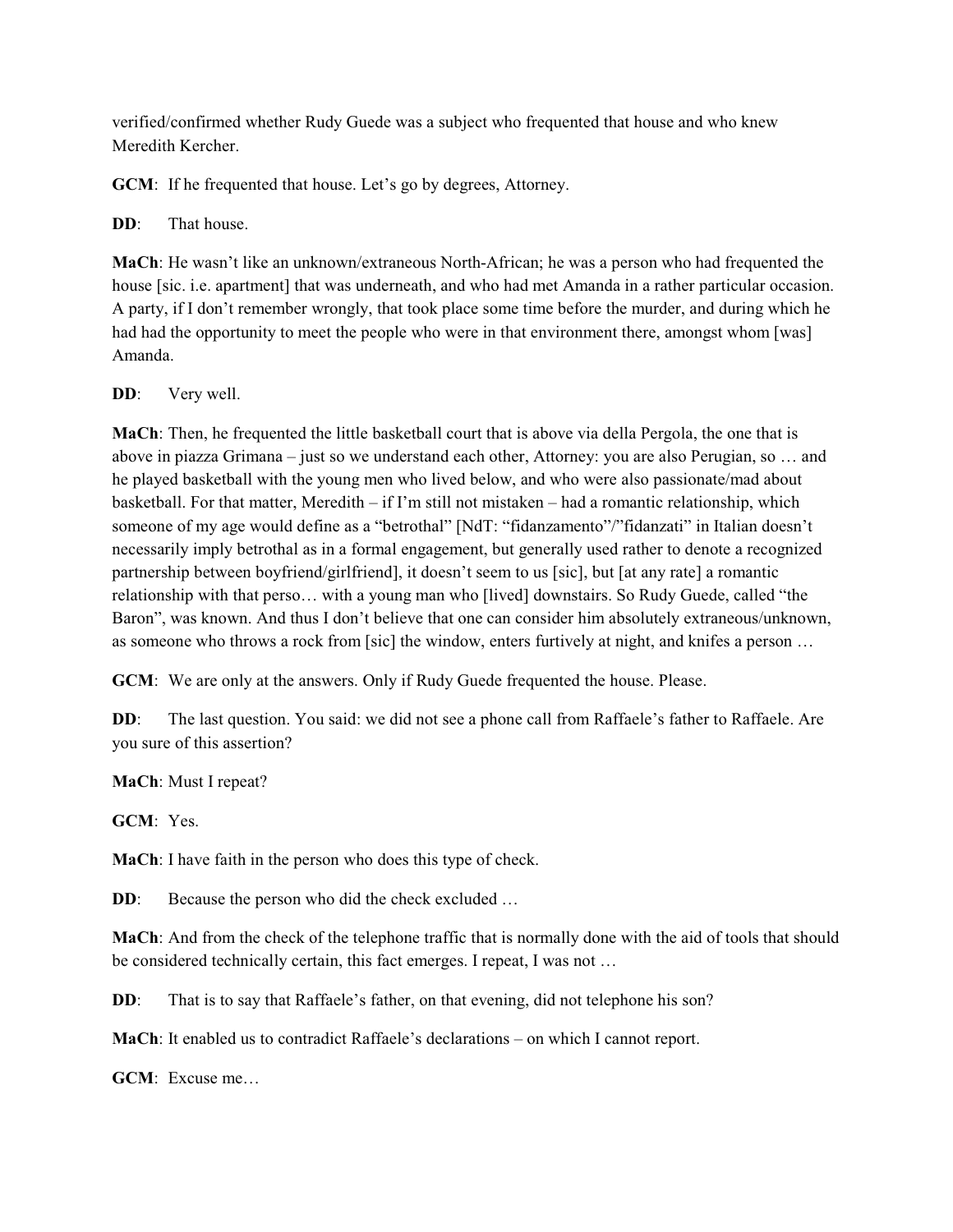**MaCh**: He did not telephone Raffaele on the line that he had declared to have been the receiving one.

**GCM**: But when you are told something, always turn towards us, because this way it is easier for us. I wanted to ask you, regarding this question: can you say if from the [phone] records it can be seen that Raffaele Sollecito's father called the line used by Raffaele Sollecito? This is one thing. Then the second thing is: can you say if it can be seen from the [phone] records whether there was an answer to this call? Because maybe there was a phone that called and did not receive an answer because the other telephone is switched off or is unreachable. And this is one thing. There's the possibility that a call corresponds to an answer, and therefore there's a conversation between the two, there you go, to know this. Because it seems to me that the Attorney is asking now if Raffaele Sollecito's father [sic], if you can say if he made the call. Then we'll see if there was an answer, or not, to this call. In the meantime, if we can establish this, if it appears to you.

**MaCh**: As I said earlier, it appears not. It appears that at 23:00, as we were told by Sollecito, having received the phonecall …

**GCM**: Please Attorney. Please, continue with the answer.

**MaCh**: The technical check contradicted Sollecito's declarations with regard to the circumstance of having received a phonecall at 23:00 from his father. This is what [appears].

**DD**: Very well. Do you know, the last phonecall that Raffaele Sollecito received on his cellphone, who it was from?

**MaCh**: No.

**DD**: The one at 20:35 it seems to me it is.

**MaCh**: No.

**DD**: You don't remember whether it was the father?

**MaCh**: No.

**DD:** Thank you. No further questions.

### **Defence Attorney Ghirga**

**LG**: Defence [attorney] of Amanda Knox. I will be very brief because Sollecito's defence [team] are …

**GCM**: Always look at us.

**LG**: Well, so, I turn to the little messages [SMSs] that Lumumba and Amanda exchanged on the evening of the 1<sup>st</sup>. You, with great correctness, say: "I see it now, but I did not see it before", the one that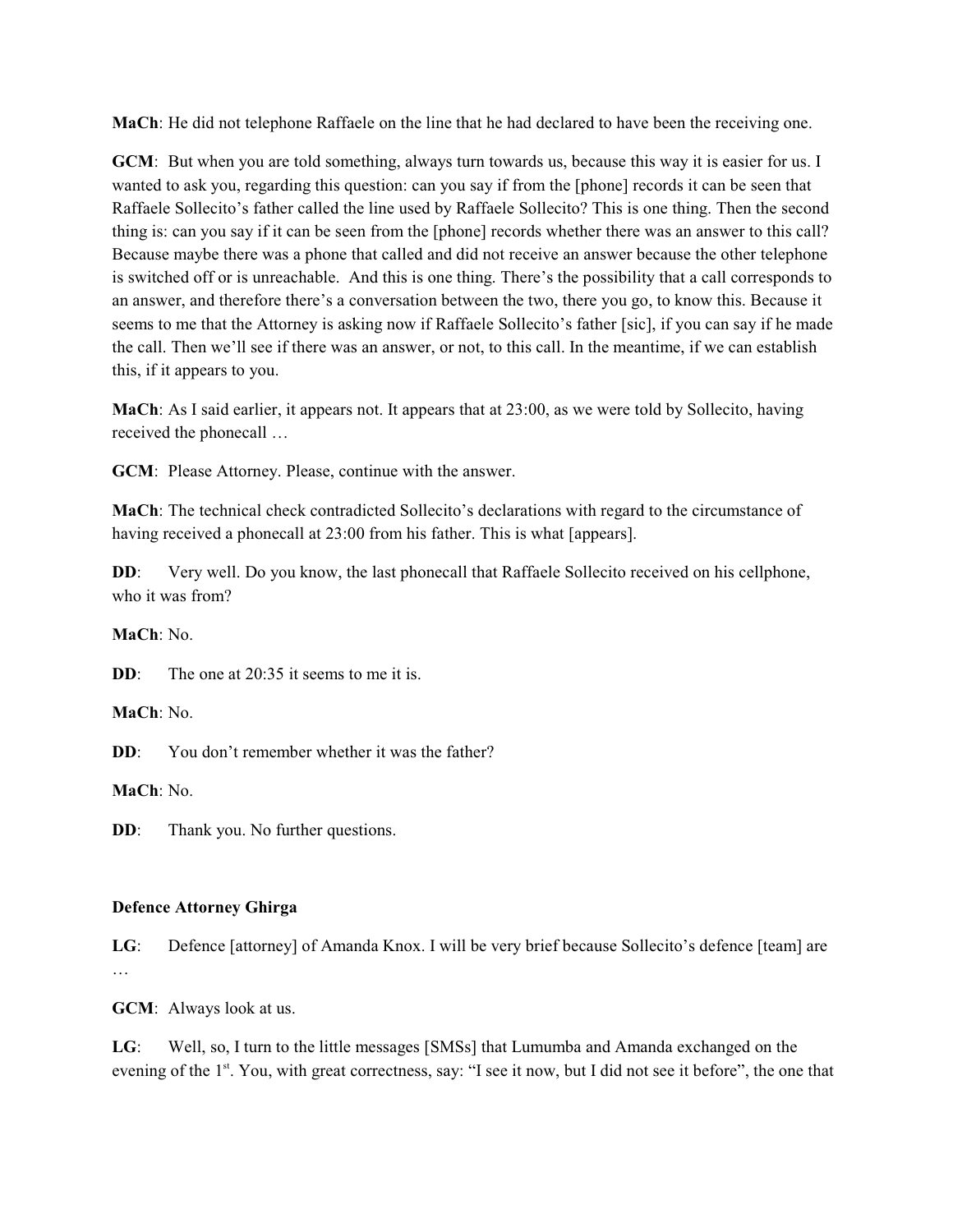Amanda sends [sic] to Lumumba. And the one that Lumumba sent to Amanda, did you ever see it? Did you hear about it? What did that message contain? If you know.

**MaCh**: The message …

LG: Did you ever see the little message ...

**MaCh**: No.

**LG**: … that Lumumba sent to Amanda?

**MaCh**: No.

LG: Do you know if it's in the case files?

**MaCh**: Yes, it's in the case files, but I didn't …

**LG**: Very well. It's not important. On 4 November, I tell you with great serenity, it turns out from the case files that the Rome ERT, the Forensics, was carrying out its evidence-collecting. On 4 November, it turns out from the declarations also of Dr Profazio, that in the house on via della Pergola there was also Dr Mignini, Dr Napoleoni, yourself, Dr Profazio, Mezzetti Laura, Romanelli Filomena, at a subsequent moment [there was] Amanda, accompanied by someone from the Questura. There is no minutes/report from these crime-scene inspections. [Do] You continue to consider [it], rightly or wrongly, normal that none was made … You, because you said: there's the Public Prosecutor, there's no Public Prosecutor, you don't know …. [Do] you continue, despite the presence of all these people, from your point of view, continue to consider …

**MaCh**: From my point of view, Attorney, my points of view [about] when it is that they matter and when it is that they don't ….

**GCM**: [This] is not allowed. He has already reported that there was the Public Prosecutor, and so (overlapping voices) … they will not take account, but they were not specific questions on evaluations.

LG: Mr President, I tried to make a question to say if ... I think that he even answered with a great deal of consideration. He has already said his point of view. Enough. Over. Last … (overlapping voices). Ah, I understand. However, he said that it was regular because there was the Public Prosecutor, and it is not so.

**GCM**: Please, Attorney.

**LG**: Third point of question, and I've finished. Seizing/sequestration of the knife, 6 November, in Raffaele Sollecito's house. You were there, did you see this knife?

**MaCh**: On that occasion?

**LG**: Yes.

**MaCh**: Yes, yes. He showed me the knife.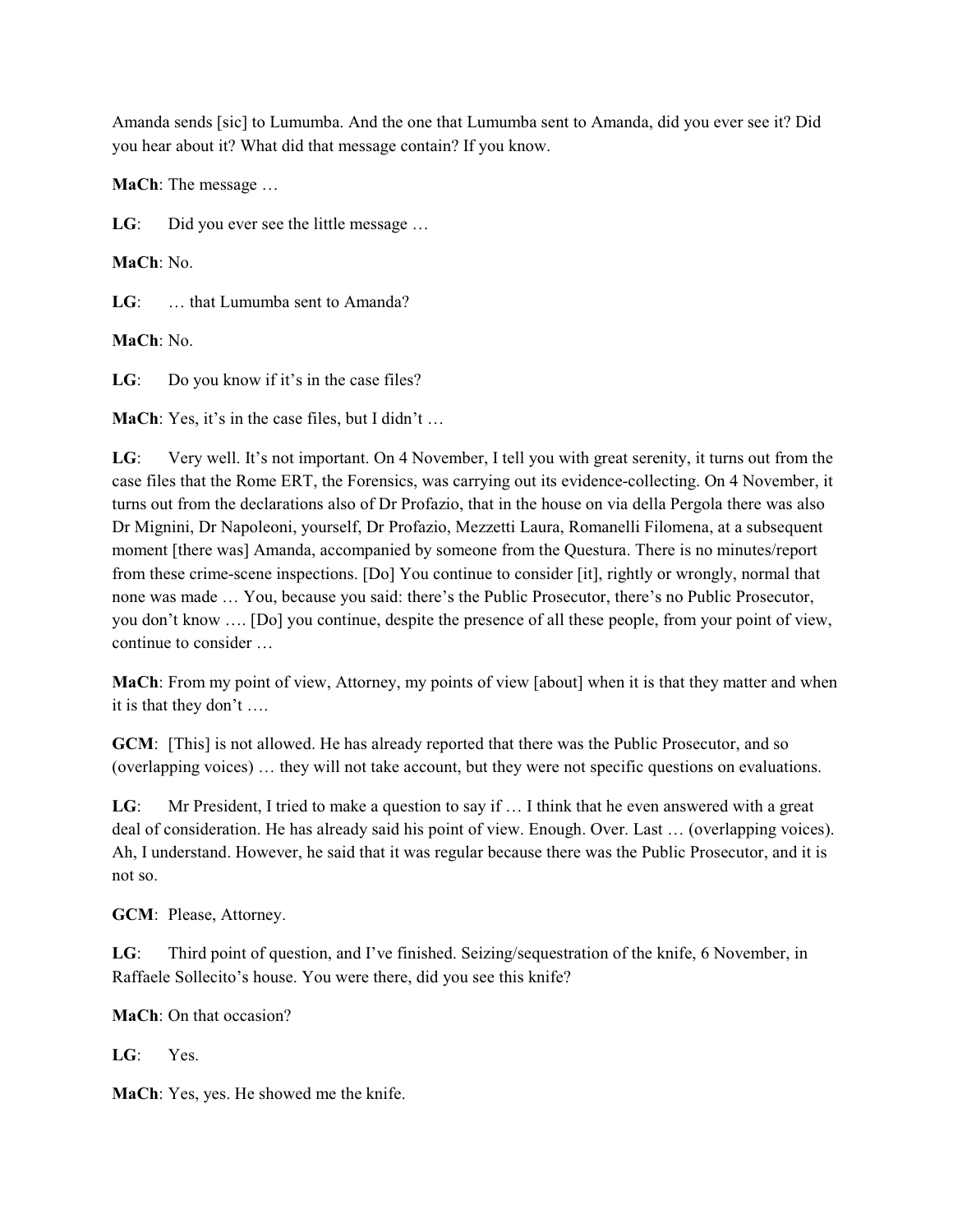LG: Was it new, was it dull, was it shiny, was it ... what memory do you have of this knife? Because you saw it.

**MaCh**: A memory … a knife that would normally be used not to cut bread, but to cut coldmeats/salami/cold-cuts [processed meats].

**LG**: I did not ask you that.

**MaCh**: And that is to say, it is a knife of a certain ... (overlapping voices).

**GCM**: Let us allow the witness to answer.

**LG**: But meats/salami and bread, Mr President.

**GCM**: These are the characteristics.

**MaCh**: Yes, because normally … however, it is so.

**GCM**: Was it new? The Attorney asks, was the knife new, or was it already used?

**MaCh**: No, it was used. It was a used knife.

**LG**: Was it dull or was it shiny? Was the handle black, was it red, was it yellow?

**MaCh**: The knife was dark, the knife … it's not as if I was there, observing it for 40 minutes, turning it over and over. There was an immediate evaluation: let's take it.

LG: I did not ask this. I said: it was in the first drawer in the apartment of ...

**MaCh**: In a drawer.

**LG**: Together with how many other knives?

**MaCh**: Together with how many other knives? I don't know, because I did not do ... I am obliged to answer [you] with the truth, Attorney.

**LG**: You saw it for a moment, you said. You have this memory.

**MaCh**: I saw it because there was Inspector Finzi …

**LG**: Yes, but I'm asking you now: you saw it for a moment, you said, you didn't linger over it. Is it so?

**MaCh**: No, I didn't linger over it. I had faith in the Inspector.

LG: I'm coming to that which you [sic] wanted to say. The judgement/opinion of compatibility ...

**MaCh**: However let me say that which I want to say, Attorney.

LG: There's the President, if ever ...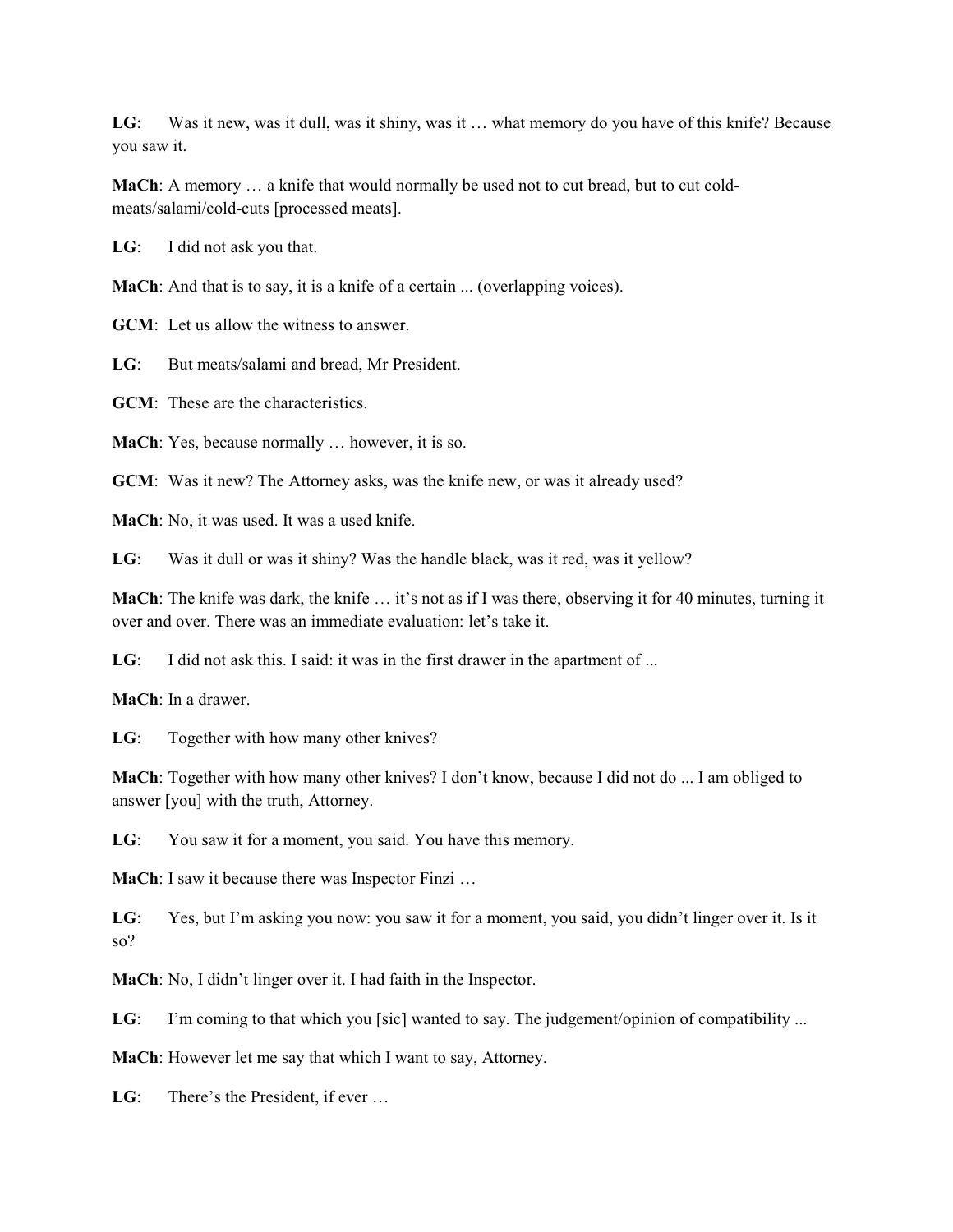**GCM**: The question, Attorney?

**LG**: I said that you saw this knife, you saw it for a moment, you described it from your point of view. You said that you don't know how many other knives it was together with. And I now ask you the third question.

**GCM**: He said it was not new.

**LG**: The judgement/opinion of compatibility, because you wrote it thus, was it your [judgement], or was it that of Finzi? Whom you said, Finzi [is] in his thirties …

**MaCh**: The judgement/opinion of compatibility? The judgement of compatibility wa... [sic]

LG: If it was yours, or if you borrowed it from Finzi. The question is precise.

**MaCh**: It is both the Inspector Finzi's and mine. Because in the moment when Inspector Finzi was carrying out the search inside the drawers, he came to me and said: "Doc, but this one could in some way …". I say: "Yes, Armando! Take it." There you go, this was the judgement of compatibility, Attorney, but it seems so obvious to me.

LG: But because you had to make ...

**GCM**: Please, Attorney. The other questions...

**MaCh [sic: maybe should be LG?]:** How long was the wound? On 6 November, did you know the dimensions of the wound?

**GCM**: Excuse me. In order to make a judgement/opinion of compatibility, what did you know, you, about the wound?

**MaCh**: About the wound? I knew that which I had seen during the crime-scene ...

**LG**: Ah. There you go! From the door, from the doorway (overlapping voices)

**GCM**: Excuse me, please, let's let …

**MaCh**: I didn't say that. If I may clarify, I was on the threshold during the subsequent phase of the ERT [Emergency response team], at night, when it was ... I followed [observed] a part of an extremely long phase that then led also to the removal of the body, and I had the opportunity not of carrying out an evaluation direct on the body, but at any rate of evaluating sufficiently what the wound was like in order to be able to say to the inspector that that knife could have been [the one] to kill [Meredith]. But I am neither the coroner nor the expert.

LG: For that matter, it's true that ...

**MaCh**: Can I finish the answer? Excuse me, but I believe that in order to carry out the search and the acquisition of one of the thousand elements that we acquired during that particular search, this type of evaluation is enough – this is what my idea was (overlapping voices).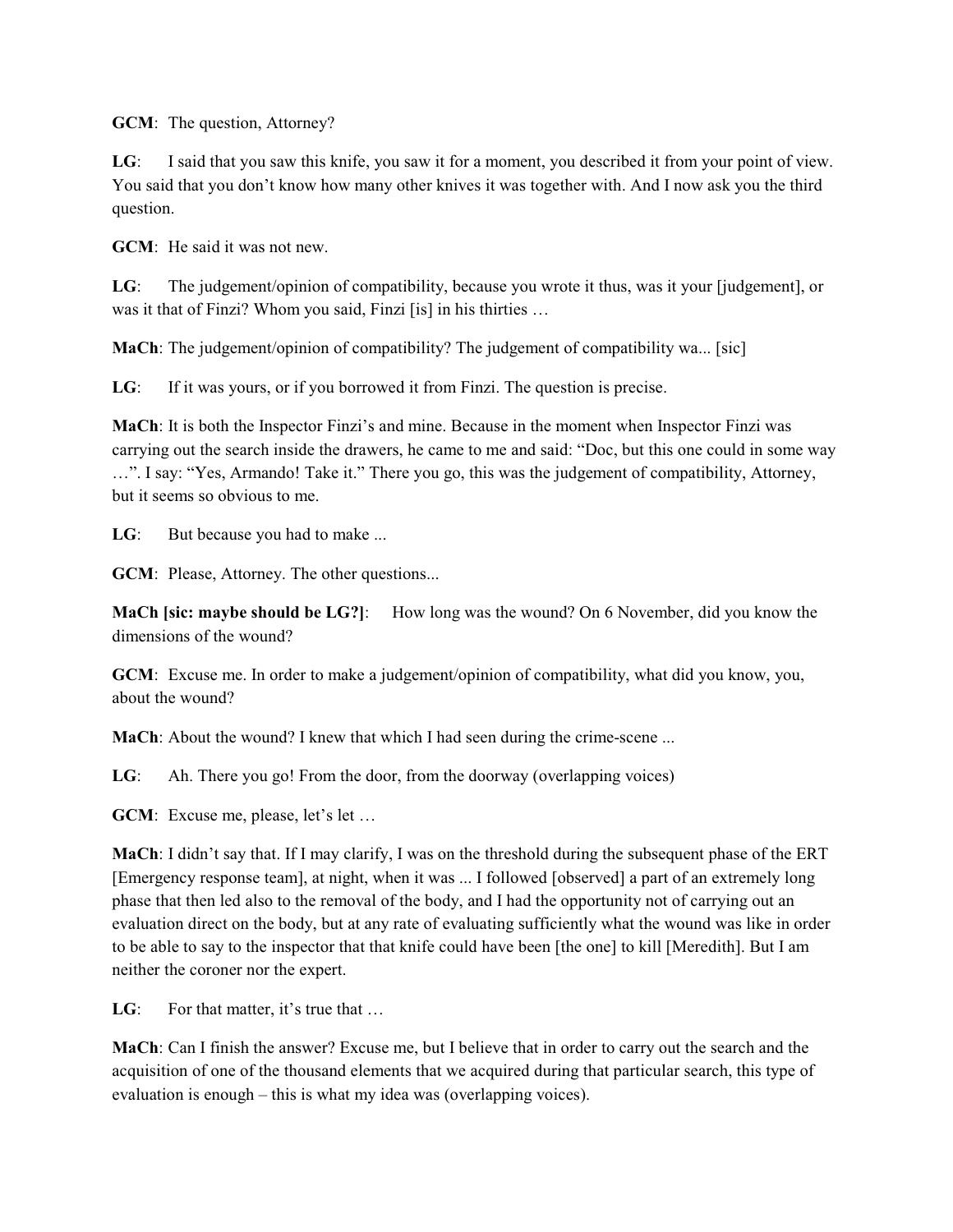LG: We're at the morning of the  $6<sup>th</sup>$ , at 11:30; this is the moment of the search. Do you know when Dr Lalli gave the Public Prosecutor and the First-Instance Judge the first observations on the wound, on the depth, on the other two wounds, on the compatibility and on which knife [sic] the compatibility? When did they give them to you and when, with respect to the  $6<sup>th</sup>$ ?

**MaCh**: I don't know. But I ...

**GCM**: Please, Attorney. Dr Chiacchiera, I wanted to ask you this ... (overlapping voices).

**MaCh**: ... necessarily evaluations of this sort.

**LG**: Afterwards it [becomes] an historical fact, a chronological datum.

**GCM**: I wanted to ask you, precisely on this aspect; you said that you remained for a long time, observing. Did you also look at the wound while it/she was washed? What thing, the work…? [sic]

**MaCh**: I looked for a long time.

**GCM**: But the work of whom? Of the coroner?

**MaCh**: No, I watched to work both of the coroner ... but for a period [that was] not very long, but enough to be aware/get a sense of the wound.

**GCM**: So you saw the wound that was present on the young woman.

**MaCh**: Yes. I saw the wound that was present on the young woman, which was generically compatible with fifteen hundred knives, amongst which the one that we seized/sequestered at Sollecito's house.

**GCM**: Stay simply with the question. You saw the wound [when it had been] washed?

**MaCh**: Yes, also.

LG: But when [was it] washed?

**MaCh**: But, washed … that is …

LG: I [sic] saw it washed, when [was it] washed?

**MaCh**: I saw the wound/

**GCM**: But was the wound bloodstained? How was it?

**MaCh**: I saw the wound… so, during the removal of the body, I was there and I saw the wound sufficiently [well] to be able to make this type of evaluation and to be able to hypothesize that that knife was compatible with that wound.

**GCM**: Very well.

LG: No, it is not very well.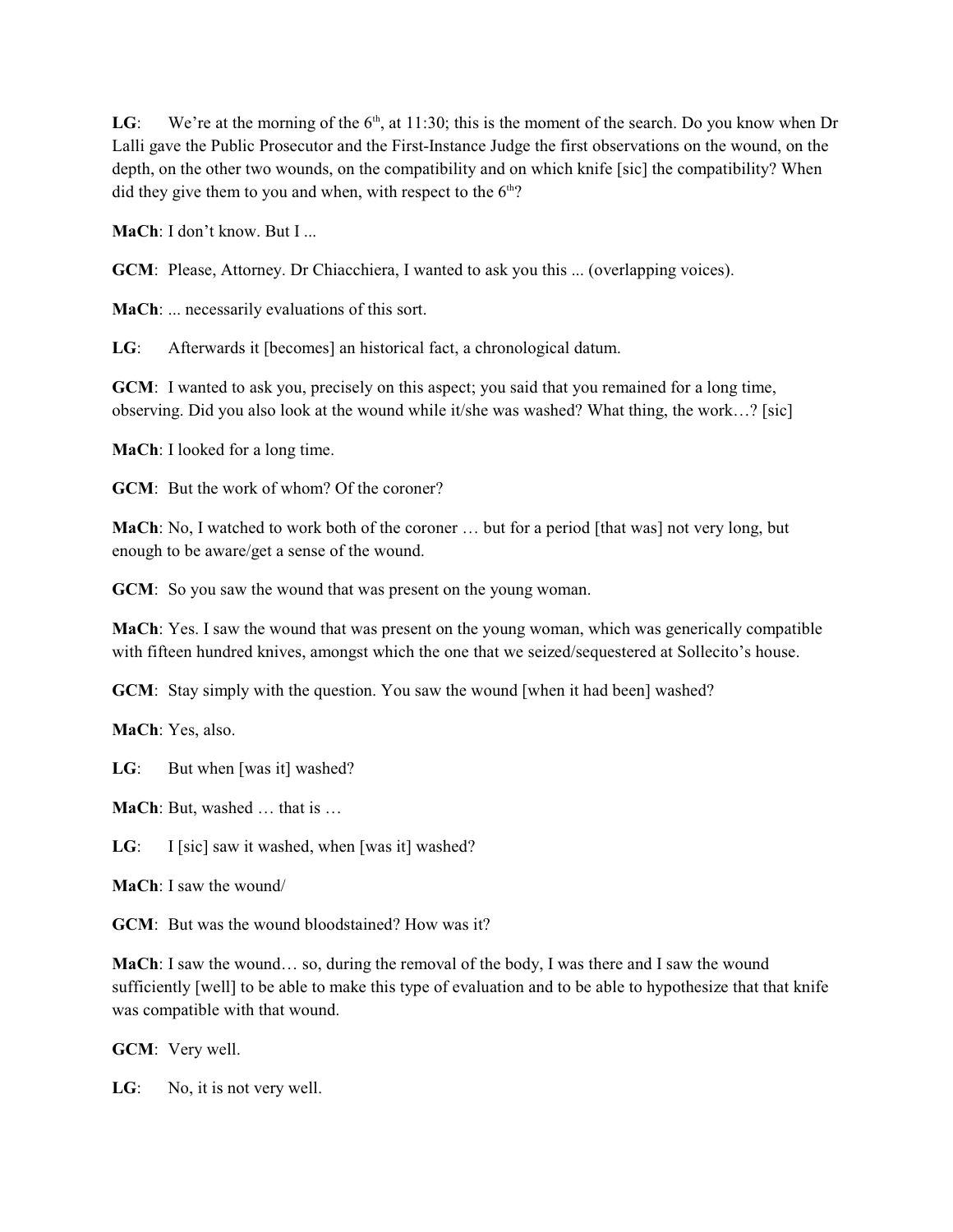**GCM**: We're at this [point], Attorney.

LG: He saw the wound even at half past midnight on the  $2<sup>nd</sup>$ , when Dr Lalli began the operations of external examination of the body, and that's all? He saw it again there? When did he see this wound?

**MaCh**: But I saw it, … Attorney …

**LG**: Excuse me, Mr President (overlapping voices).

**GCM**: It is not a dialogue between you and the defence [Attorney] who from time to time asks questions.

**MaCh**: I beg your pardon again.

**GCM**: And then, don't speak over [others]. It is not a dialogue between you and the various defence [Attorneys]. You are the witness, and you answer the questions. Let them finish the questions, take two seconds and then answer. The Attorney is asking you: this wound, for how long you saw it, what conditions it was in? This is [what] he is asking you.

**MaCh**: I remember, in a phase that was obviously full of events, having entered three times inside the house. I entered when I accompanied Dr Mignini from his house; I entered later and at the end of the day, during … in a small phase of the ERT crime-scene inspection, when the quilt had already been removed and when they were doing some of the operations/measures on the body. I don't remember the time, because over six days we slept a total of three hours.

**GCM**: So you had a chance/the means ...

**MaCh**: I was able/had the opportunity to see the wound, but I don't remember [whether it was] washed, not washed: this, Mr President, I honestly don't remember. But I saw the body, and I saw the wound.

**GCM**: We're at this [point]. Please Attorney (overlapping voices).

**LG**: No, look; I took note of the answers with great attention. I repeat the question: if you know when Dr Lalli consigned to the Public Prosecutor …

**GCM**: He has said that he does not know, Attorney.

**LG**: If he ever had news of the definitive conclusions of the expert advice/opinion of the Public Prosecutor of [sic] Dr Lalli.

**GCM**: On what thing/subject?

**LG**: Well, first he doesn't know when Dr Lalli delivered to the Public Prosecutor the first conclusions in preparation for the hearing of 8 November, which was the validation hearing and the hearing in which the precautionary [detention] measure was applied. He said that he doesn't know, at any rate he delivered it on the  $7<sup>th</sup>$ . If he is aware of the conclusions of the definitive report that Dr Lalli submitted, it seems to me in February, to the Public Prosecutor, if he is acquainted with the conclusions.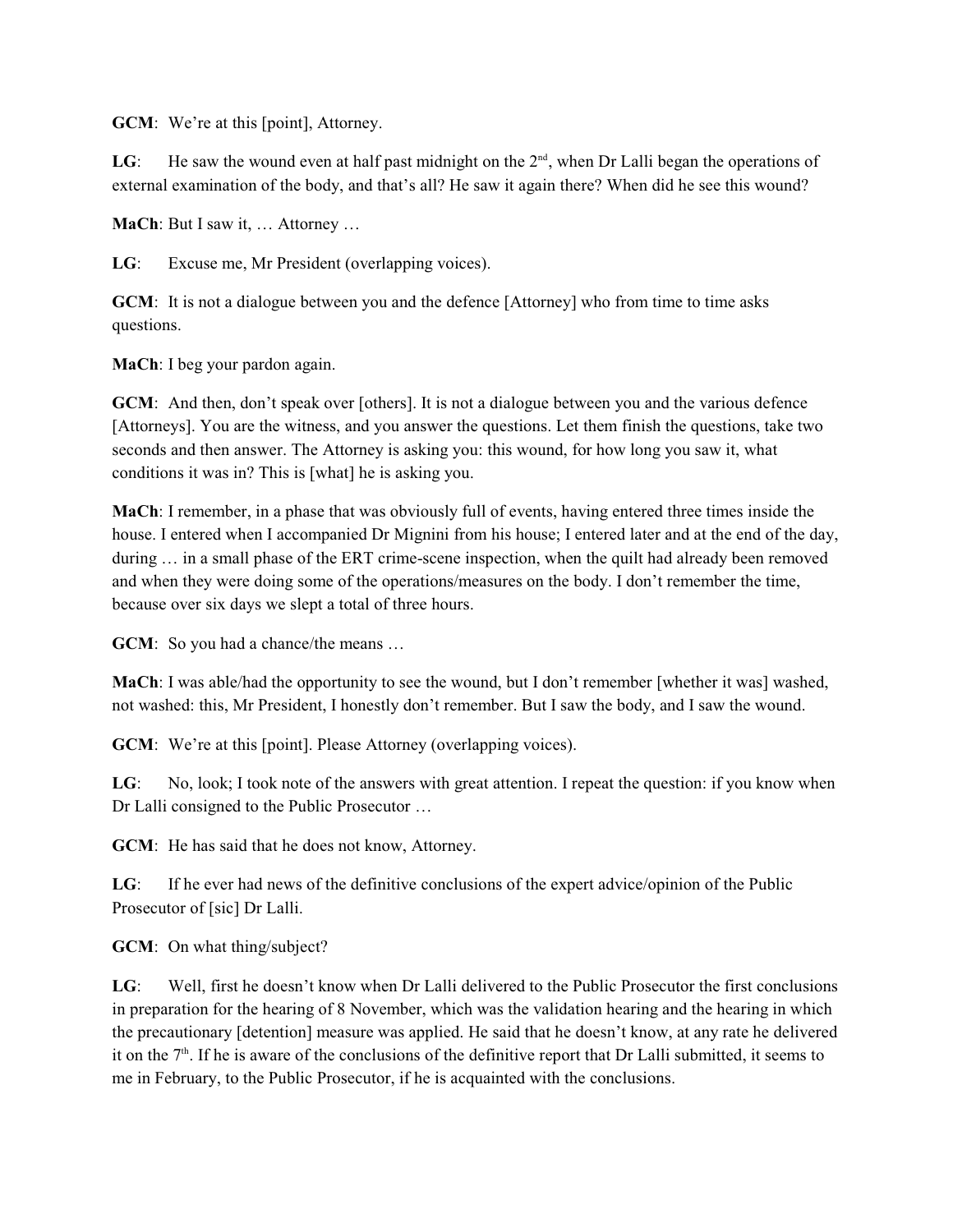**MaCh**: Negative.

LG: On the wound, on the dimensions, on the ... if he knows these answers.

### **MaCh**: No.

**LG**: That is enough.

### **Defence Attorney Dalla Vedova**

**CDV**: I want to understand better some of your declarations today, and then I'll ask a few questions on a few other circumstances. So, turning to the [your] presence in the house, you said "I arrived around one-thirty on the 2<sup>nd</sup>, and later I entered when the Public Prosecutor arrived". You also said that you never entered Meredith's room, but you remained on the threshold, and from there – in order to not contaminate – you saw the scene.

**MaCh**: Given that I could not have contaminated because I had shoe-covers; I didn't enter precisely because it was impossible, let's put it that way, to enter. But I approached/went near, because there were other people. In the phase, for example, of the crime-scene investigation, there were other people inside.

**CDV**: Other people inside the room?

**MaCh:** Who were carrying out the crime-scene inspection, who were ...

**CDV**: So already at one-thirty?

**MaCh**: Yes. In short, the body was removed afterwards.

**CDV**: How many people were there?

**MaCh**: I never went in physically into the inside, the inside of the room, but I approached/drew near enough …

**GCM**: That was the question. We are simply at the question.

**MaCh**: … to be able to observe everything inside the room that might have been useful in order to continue the activity.

**CDV**: Your subordinate, Mr [sic] Finzi, who was with you on the day of the …

**MaCh**: Inspector Finzi.

**CDV**: Inspector, excuse me, who was with you the day of the seizing/sequestering of the knife, Exhibit 36, was he with you on the day of the  $2<sup>nd</sup>$ ?

**MaCh**: No.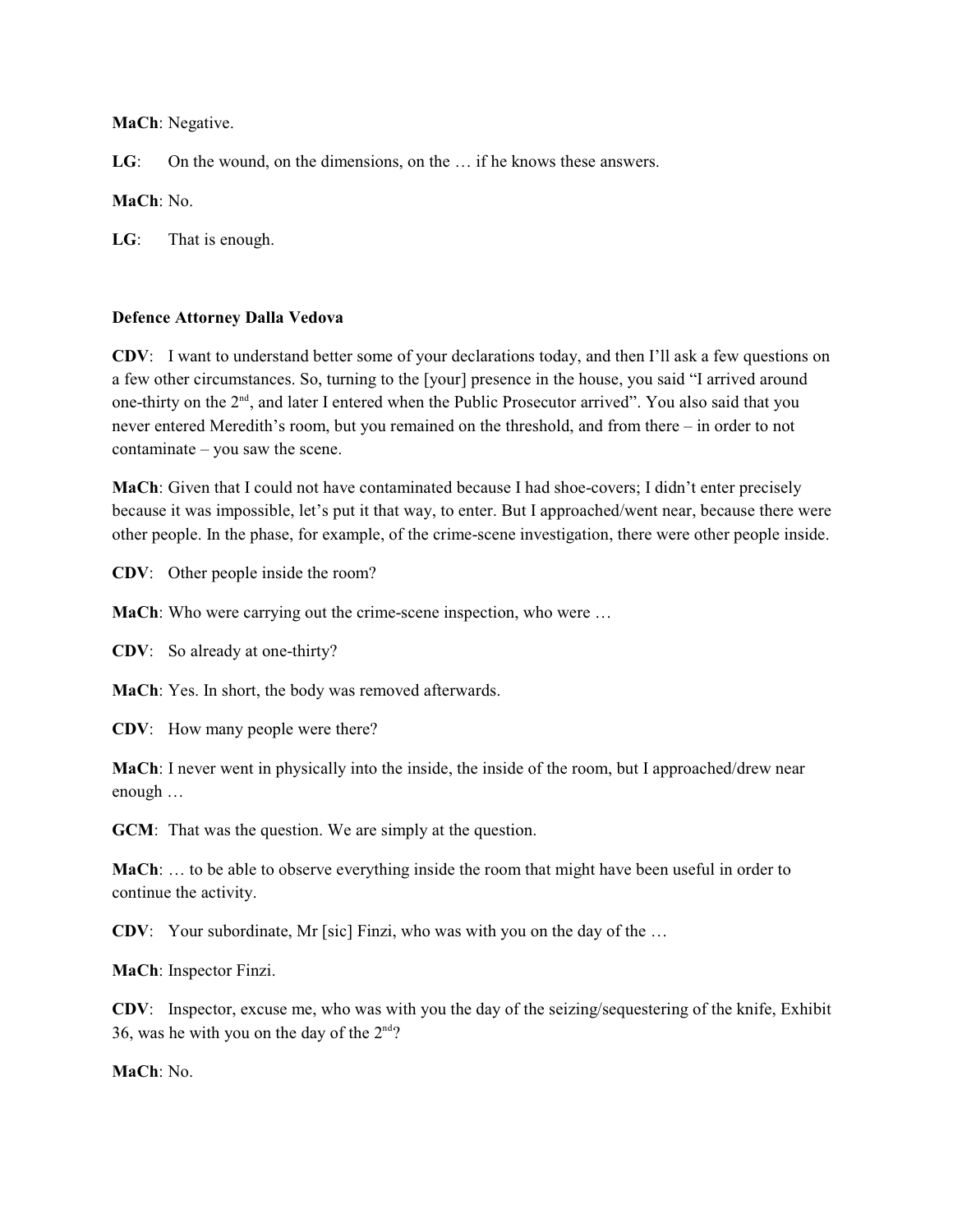**CDV**: Do you know if he saw the body?

**MaCh**: No, he did not see it, he did not see the body, him.

**CDV**: So, turning to the choice of the knife from among all the knives that were in Sollecito's house, this once again evaluation of compatibility on the basis of his [your?] experience, in reality he had not even seen the body, neither you nor Finzi?

**GCM**: No, excuse me …

**MaCh**: Attorney, perhaps …

**GCM**: It is not a dialogue with the Attorney. They are answers that you give to everybody on the basis of the questions that are posed.

**MaCh**: However, I've already given this, Mr President.

**GCM**: On this, the witness has said that he saw the body. He dwelt on this. However the Attorney asked: that judgement of compatibility that you, in answering previous questions, referred to – as well as to you, also to your colleague, the Attorney asks, your colleague: on the basis of what [did he make that judgement], since he could not have seen the body?

**MaCh**: On the contrary, he should not even have seized/sequestered the knife...

**GCM**: Please, say simply with the questions. So ...

**MaCh**: I saw the body, me. Finzi did not see the body. Finzi comes to me and says: "Doc – he's from Foligno – tha knife could be goo?" [sic: NdT: Finzi "chops" the ends of his words off, and Chiacchiera imitates his speech patterns, which are typical of Foligno]. [Which] translated into Italian is: "this knife might be compatible [don't you think?], you who saw and who knows better than me", given that he did not participate in the initial phase of the investigation activity? Chiacchiera [sic. NdT: he refers to himself by name – he's evidently acting out the scene as it happened] answers: "snatch it, Arma". Translation: "take it, Armandino, because it could be good". Full stop.

**GCM**: Please, Attorney, if there are other questions.

**CDV**: Yes, still on the ...

**GCM**: On the judgement/opinion of compatibility we have already given answers.

**CDV**: In the face of the presence of other knives, did it not enter your mind to say, still with your Perugian accent: "dear Finzi – I don't know how to do it [NdT: i.e. to copy Chiacchiera's mimicking of local accents] – why don't we take also the second, third, fourth knives, which perhaps … since he had not seen the body, how did he manage to be sure that the blade was, as you said, compatible?

**GCM**: Did you have a doubt also for other knives, or only for that one?

**CDV**: Did [you] not have the least doubt?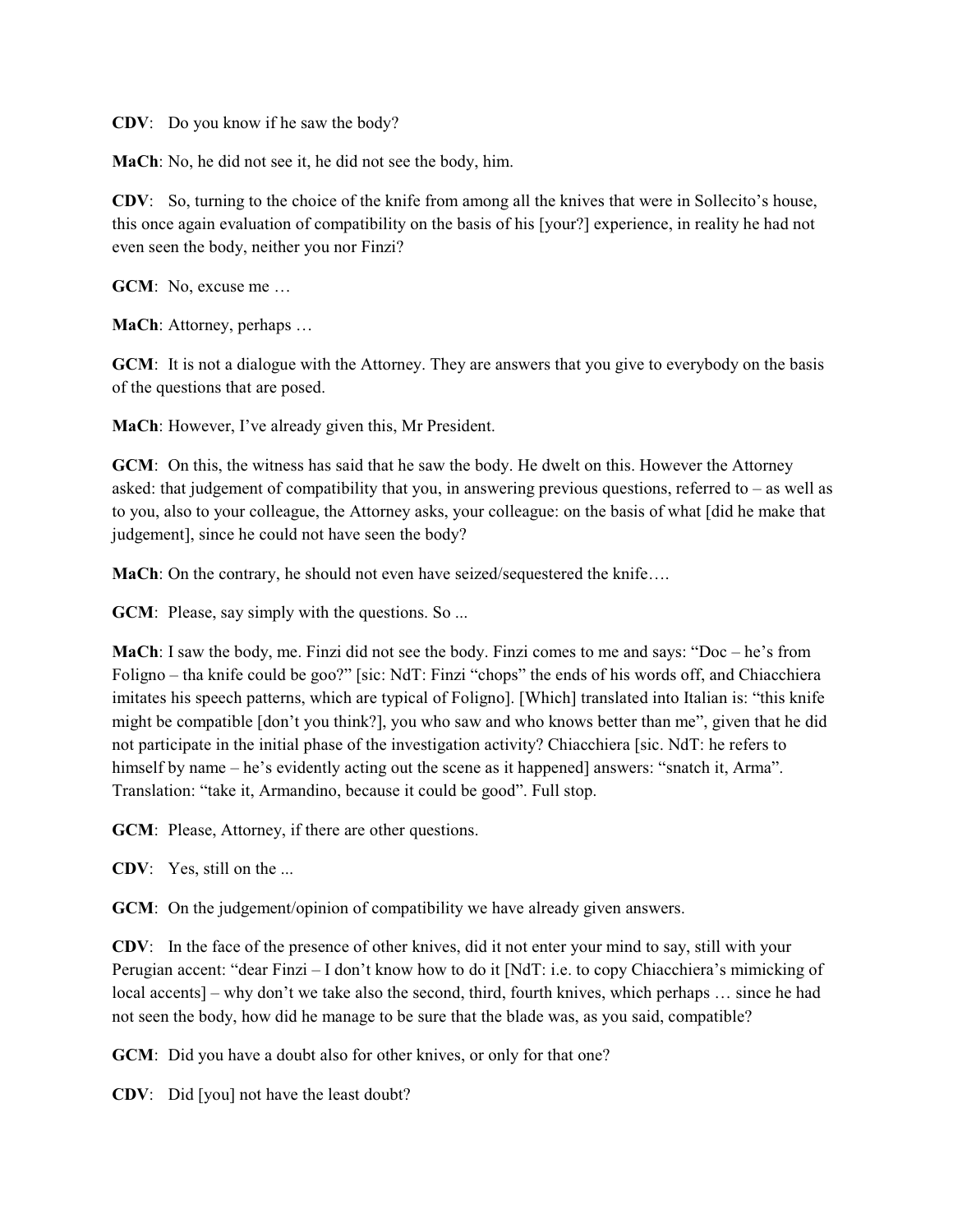**MaCh**: No, because in the evaluation it was considered that this could be a knife [that was] useable for a certain purpose. I didn't see the other knives, Attorney, this is my … either because there was a serrated blade, or for other reasons, they [i.e. other knives] were not taken.

**GCM**: However you did not see them. Please, Attorney.

**CDV**: Still on the subject of the knives, I ask you: did you see knives in Meredith's house on via della Pergola?

**MaCh**: Knives in Meredith's house?

**CDV**: Yes.

**MaCh**: I presume that there were some, but I did not see them.

**CDV**: And instead, in the downstairs apartment, when you broke in/burst in [sic], did you see knives? In the apartment occupied by the young men.

**MaCh**: Attorney, I don't remember it. Also there, I believe that there were knives. Normally there are [knives] in houses. But not ...

**GCM**: The question is only if you saw them. Please.

**CDV**: You recounted that the knife was collected according to protocols.

**MaCh**: Protocols, according to a …

**CDV**: Formalities.

**MaCh**: … a precaution that is normally used.

**CDV**: First in an envelope/bag, then the envelope/bag inside a cardboard box.

**MaCh**: No, the bag/envelope … this, honestly, I don't have a direct perception, but I believe that the knife was taken from the envelope/bag in order to be put inside the box, I believe.

**CDV**: All this at Sollecito's house?

**MaCh**: No, all this [took place] later.

**CDV**: And where? In your offices, or in the laboratory?

**MaCh**: Inside the offices of the Questura. I did not follow the subsequent phases of the collection/cataloguing [of exhibits].

**CDV**: Do you recall where the box was then placed?

**MaCh**: No.

**CDV**: But was it a box of the type for shirts?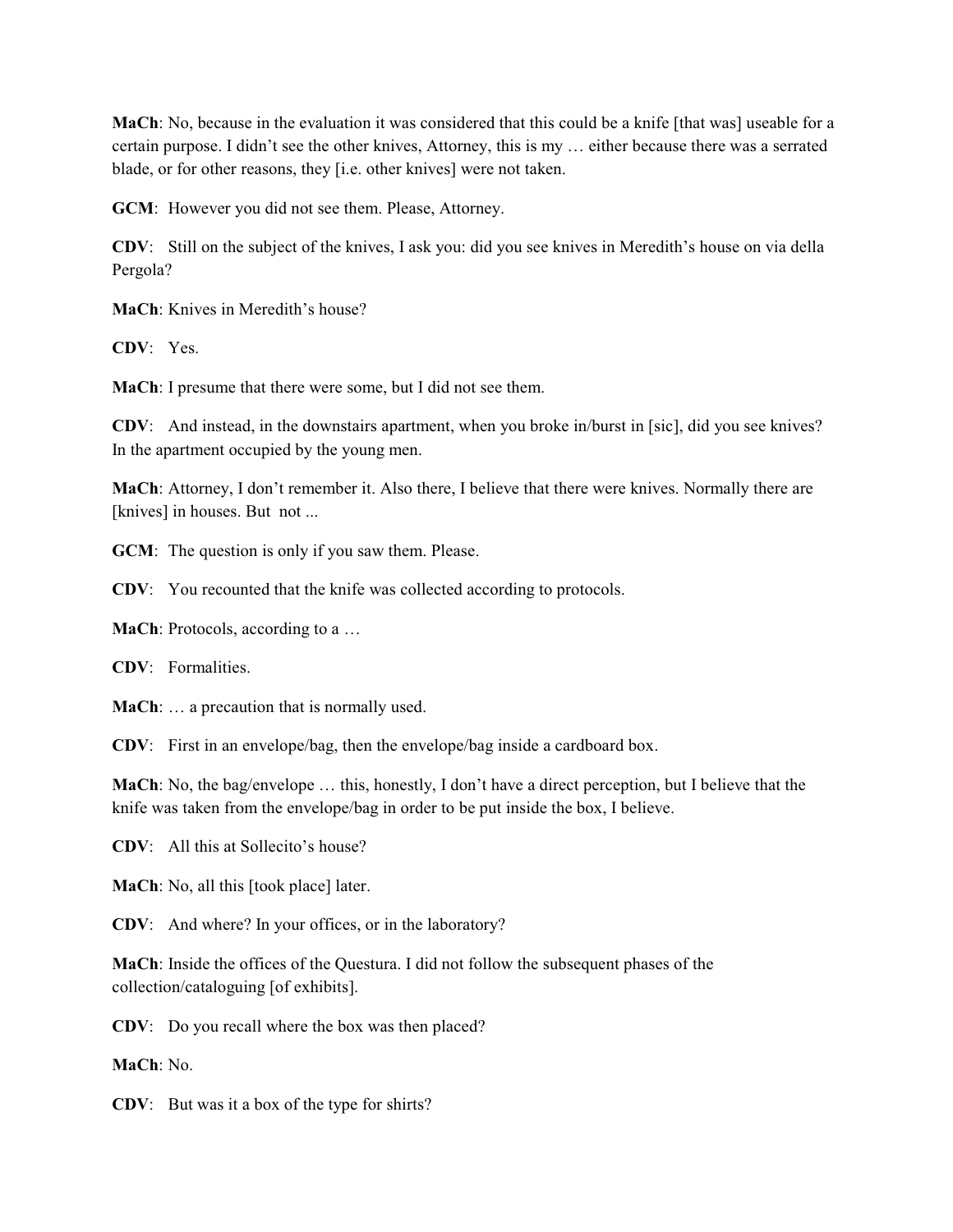**MaCh**: If [sic] I don't recall, Attorney.

**CDV**: However, you said this morning that on the contrary it was taken from the bag/envelope and then was put inside a cardboard box.

**MaCh**: Yes, I said that it was taken from the bag/envelope and put inside the cardboard box.

**CDV**: And who told you that it was put in the cardboard box, if you did not see it?

**MaCh**: Who told me … well, afterwards it was something that was said.

**CDV**: Who? If you did not see the cardboard box, but you are sure that it was inside the cardboard box (overlapping voices).

**MaCh**: … which was spoken of, I mean to say, with colleagues [we] spoke of it later; it was put in a cardboard box.

**GCMS:** So you knew this from colleagues.

**CDV**: And do you know, by chance, which of your colleagues put the knife from the bag/envelope in the cardboard box [sic]?

**MaCh**: It seems to me that this inventorying/cataloguing [of exhibits] activity was carried out by Superintendant Gabbiotti. I said it this morning.

**CDV**: Gabbiotti.

**MaCh**: Yes.

**CDV**: Thank you. Another circumstance that you reported about the checking of the shoe, of the sole of Battistelli's shoe, that was an Adidas Stan Smith. I ask you: on site – and you explained this morning – there was also another Postal [Police] agent, do you know?

**MaCh**: Yes, I'm aware.

**CDV**: Was it, perchance, Mr Marsi Fabio?

**MaCh**: I don't remember. At any rate, yes. I don't remember if it was him. I don't remember the name.

**CDV**: Were there others from the Postal [Police]?

**MaCh**: As far as I'm aware, no.

**CDV**: How on earth is it that you only made a request for a check on the sole with regard to Battistelli…

**MaCh**: Because there was…

**CDV**: Wait. And not even with regard to del Marsi, who at any rate also he, in hypothesis …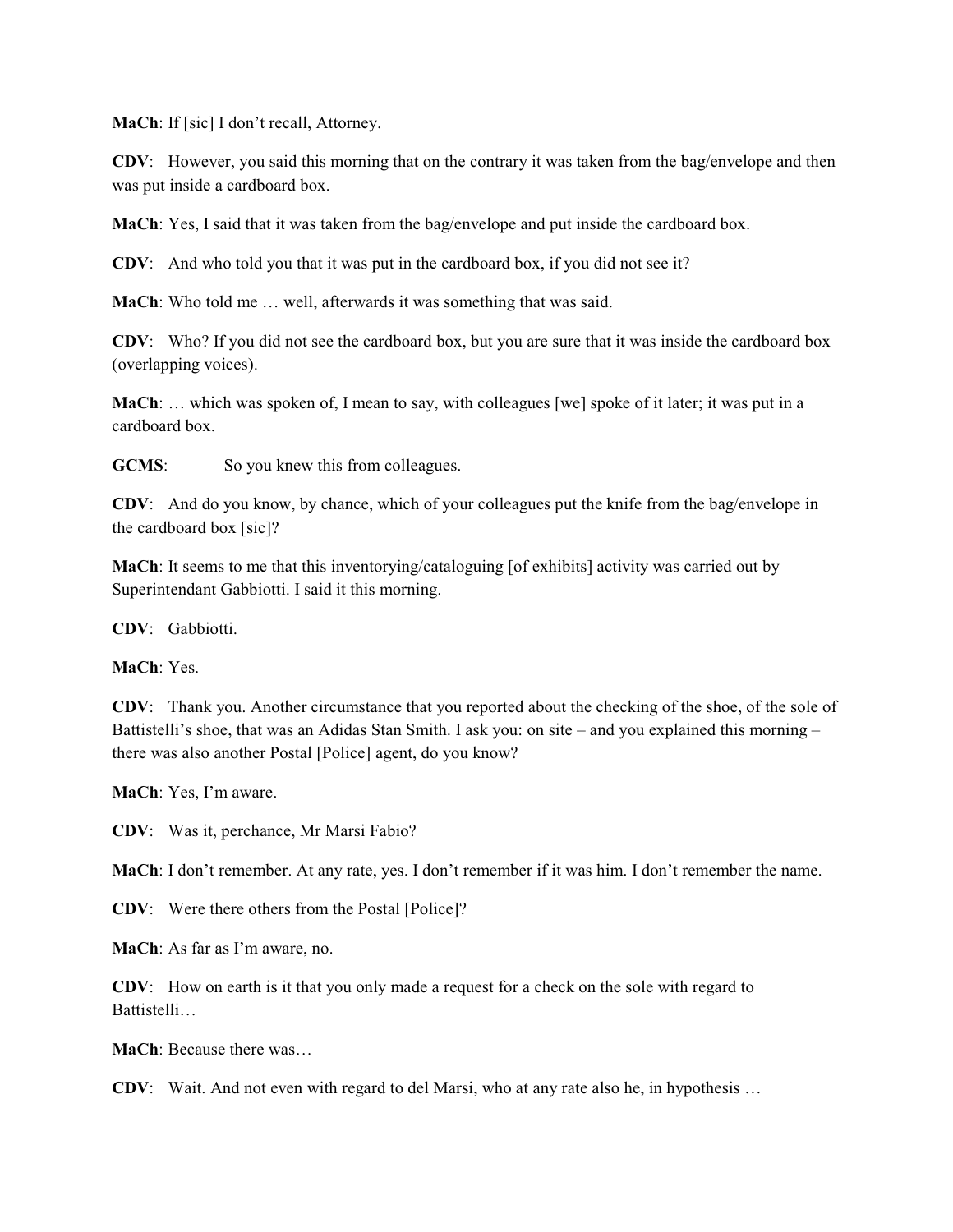**MaCh**: Yes. It was an "ad abundantiam" [NdT: i.e. extra/surplus to requirements] check because let's remember that Battistelli had a pair of gym-shoes, and the other one didn't. And then, seeing as we did not have a direct perception of the footwear used by those from the 118 [emergency service], however we excluded immediately that the other one had gym-shoes. Someone said to me, I don't recall who: "let's be careful because Battistelli also had gym-shoes". For that reason, [it was] precisely "ad abundantiam", precisely in order to avoid any type of risk we also carried out this check.

**CDV**: How can you say that the other policeman didn't have gym-shoes?

**MaCh**: Because we remembered on the contrary that Battistelli had gym shoes and the other one didn't. But we didn't know, I repeat, the footwear that they had … in the office, it was done then in the office … Once it was ascertained that there was this print, we said: "but it couldn't be, surely not, might it not be maybe one of us who entered?". [And], no, it wasn't, in fact.

**CDV**: So the doubt came to you that one of the two, either the policeman, the agent from the Postal Police, or the two from the … might have left that print.

**MaCh**: In order to exclude with certainty this eventuality, that had already to be excluded, in abstract however, let's say. And so we ...

**CDV**: It was to dispel this doubt, as you said, "ad abundantiam". You were almost certain that no-one had entered, but at any rate you asked also …

**GCM**: Very well. Please, Attorney.

**CDV**: Were you present when Lumumba was arrested?

**MaCh**: Yes, I arrested him myself.

**CDV**: At what time?

**CDV**: The morning … the arrest was notified to Lumumba … are you making me drag it up/bring it out, Attorney?

**CDV**: Certainly, if it is a thing …

**GCM**: We can make it available; it's a case file/deed that … Take it. I don't know if there are other questions on this. It's better that you keep it.

**CDV**: However he didn't answer, at what time?

**MaCh**: Excuse me, I was making sure of this. So, this is the notification of the decree of arrest, however obviously this is the notification of the decree of arrest [sic], but all the material activity that is carried out in order to execute the decree of arrest led to a [series of] check[s] that were also rather laborious. If you want, I can …

**GCM**: Yes, at what time? He is only asking at what time, the Attorney.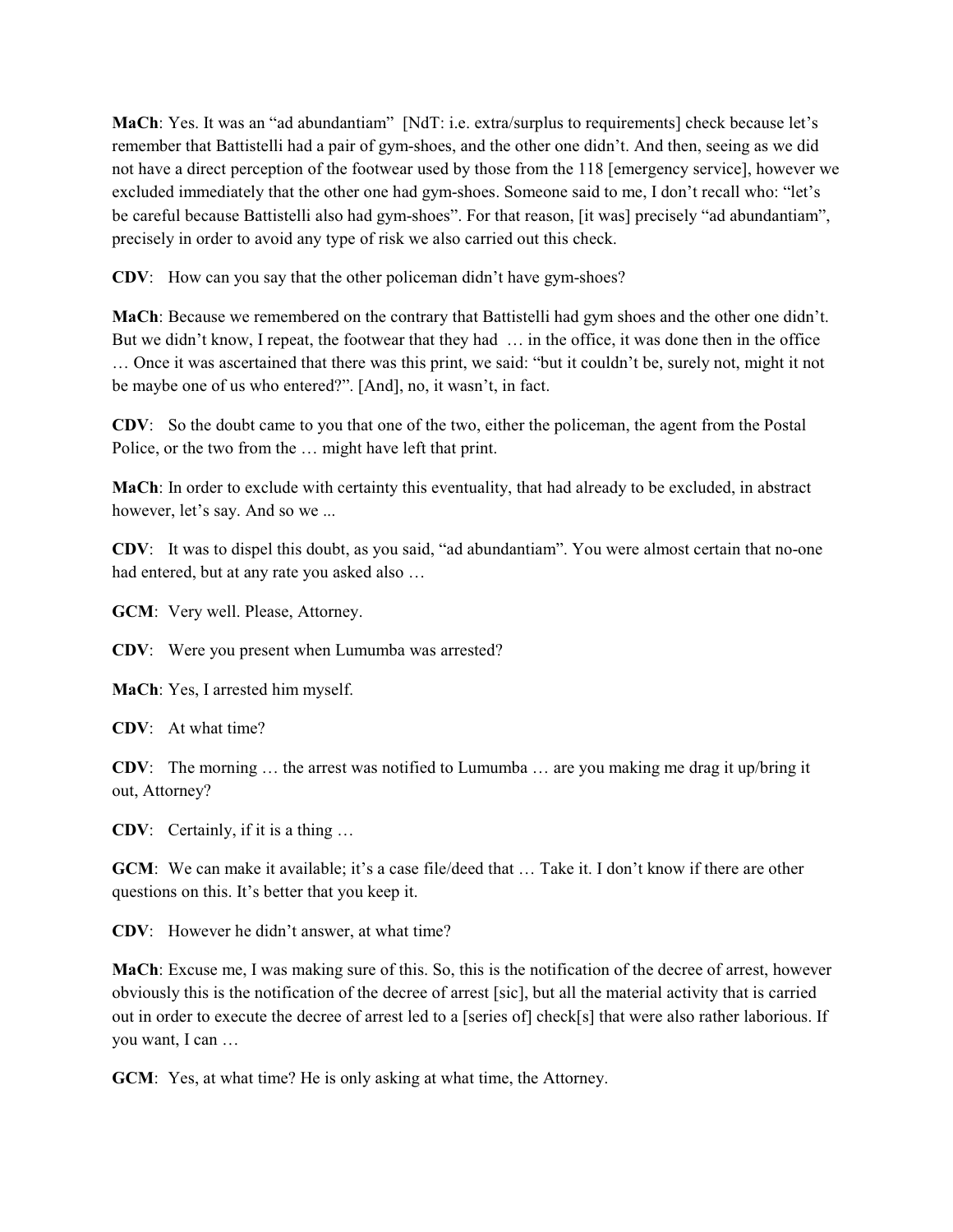**MaCh**: At 12:05 the arrest was notified materially to Lumumba, but in order to find him we had carried out a series of checks because we did not know where he lived. For that reason, in the immediate [moment] of the, quote-unquote, excuse me, "a-technically" [sic], confession of Amanda, and of the attribution of responsibility in the night of the  $\ldots$  what was it? the 6<sup>th</sup>, we went immediately... I had, how to say, headed a service in order to find Lumumba. No, at what hour we arrived actually at Lumumba's house, I wouldn't know. However, it was day, it was early morning … no? However, in short, it was early morning.

**CDV**: And Lumumba, when you found him, how was he? What was he doing?

**MaCh**: Lumumba, when …

**GCM**: Was he sleeping? Was he up?

**MaCh**: No. There was the wife, there was the child, if I don't remember wron... [sic]

**CDV**: And how was he dressed?

**MaCh**: He had on overalls/a coverall?

**CDV**: Pyjamas?

**MaCh**: I don't remember, it seems to me ...

**CDV**: Or a garment, a jacket, a tie?

**MaCh**: I don't remember; I don't remember how he was dressed.

**CDV**: And when you arrested him, did you ask him if he had an alibi for the evening?

**MaCh**: We asked him if he had an alibi?1

**CDV**: Yes.

**MaCh**: We took him to the Questura, and we limited ourselves to carrying out that which was necessary to carry out. The query of whether he had or didn't have an alibi was not made, also because we had simply carried out an order/measure, and so we did not … there and then, I didn't do it. I don't believe it was done either by my men, let's put it that way.

**CDV**: Yes, but when you spoke with Lumumba, you notified him of the reason for which you were taking him …

**MaCh**: We notified him, then, when he arrived in the Questura …

**GCM**: Excuse me, Attorney, it is an order/measure of arrest that they are executing.

**MaCh**: … a decree of arrest from the Public Prosecutor (overlapping voices) … apply the arrest [ordered] by the Public Prosecutor...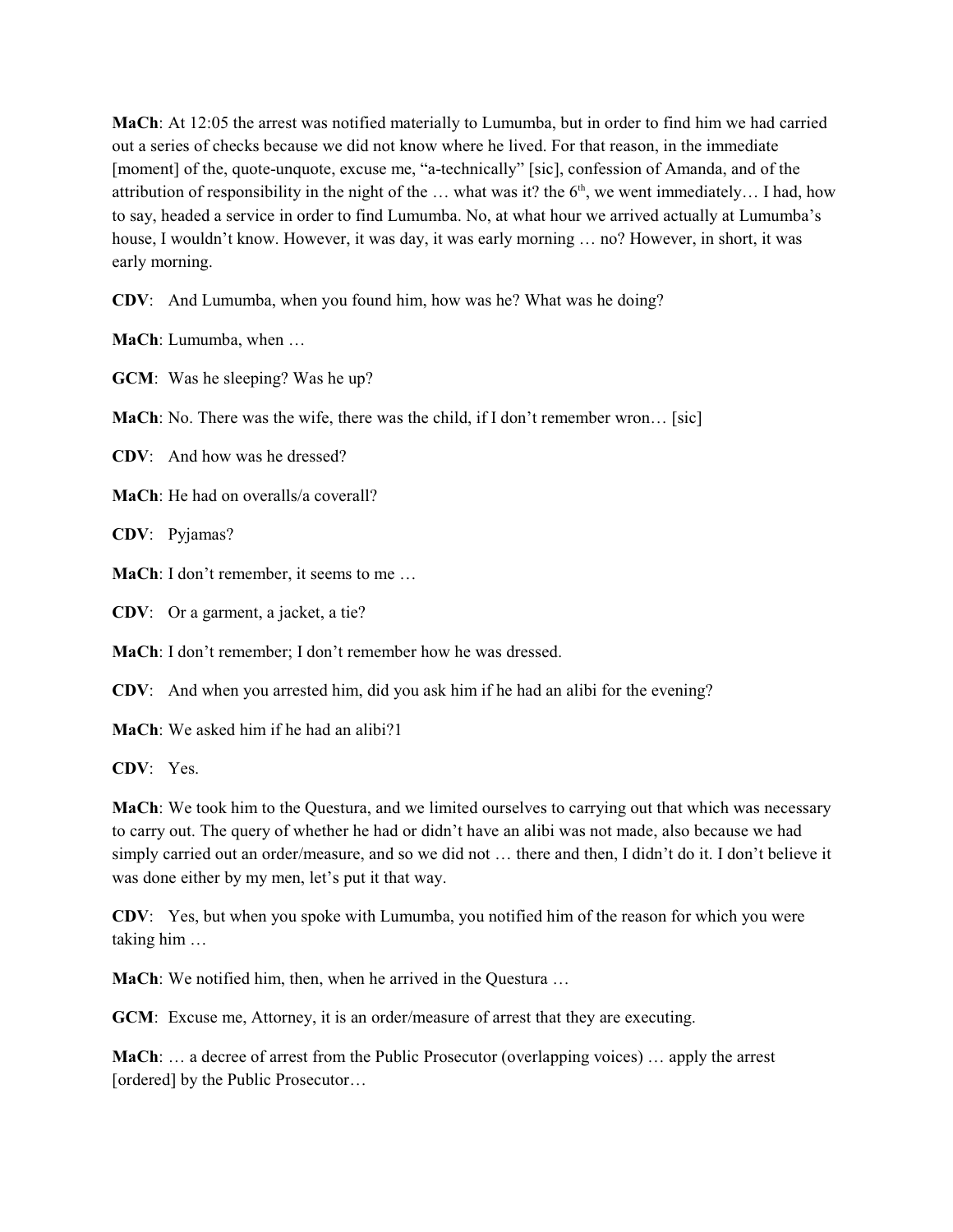**CDV**: However, I don't understand one thing, Mr President; every time that I ask a question about the activity of the officials, without that this [question] should necessarily be interpreted as a criticism, we are not at that point … here we are carrying out an exercise of justice, it seems to me, so I am not making an evaluation/judgement of the person because I don't know anyone and I know even less Dr Chiacchiera. However, it seems to me that a judgement about the reliability of the declarations and also of the procedures should of necessity be made. It seems to me that every time that I manage to analyse an element of fact such as this, what happened when you said to Lumumba "I'm taking you away", on this there is immediately opposition on the part of the Public Prosecutor, and they fly off the handle as if …

**GCM**: Excuse me, Attorney, obviously it's not appropriate to … it's not the place. However, in the execution of an order/measure of arrest, this was ...

**CDV**: It would have been enough to say: "yes, we read him the order of arrest". I asked: "did you inform Lumumba of why you were taking him away?", that's all.

**MaCh**: Yes, we informed him.

**CDV**: Is this not a circumstance of fact?

**GCM**: You asked him if he had asked Lumumba whether he had an alibi, in truth, they were executing an order/measure …

**MaCh**: I don't [sic] do it because an order/measure ...

**CDV**: Mr President (overlapping voices) … it was also done …

**CDV**: Either direct or reported.

**GCM**: You said two things, Attorney.

**MaCh**: I entered the interior of the house, and I was made to note that besides all the other things, there was – as a useful element in order to be able to then make a series of investigative deductions – also a jar of Vaseline. However, if I had to relate to you that I remember perfectly where it was, if it was open, if it was closed, if it was … no. Because, I'll try to explain briefly, in some way or another I was aware of/had knowledge of many things, because they were reported to me by my collaborators. Then I entered, but – as I repeat to you – I emptied three cellphone batteries because I needed to coordinate many things. Have I made it clear?

**CDV**: Yes, very clear on this [point]. Precisely on this latter aspect, I wanted a clarification. You obviously, even now/today, fulfil an important directorial role, so I imagine that those days must have been terrible, not only because of the tragedy, but also for the carrying-out of your functions. I wanted to understand; you spoke of journalists, you spoke of this pressure that you had in [sic] the telephone, answering – I imagine – to the authorities, to your officials, to your subordinates, [in order] to organize the various investigations. It must have been, evidently … there now; all this, especially with regard to the journalists, how did you manage/organise it? Was it you … did you take decisions? Did you order, for example, the removal/distancing, for example, on site, when you recounted that in the immediate [aftermath] there was immediately ... Who is it that dealt with this?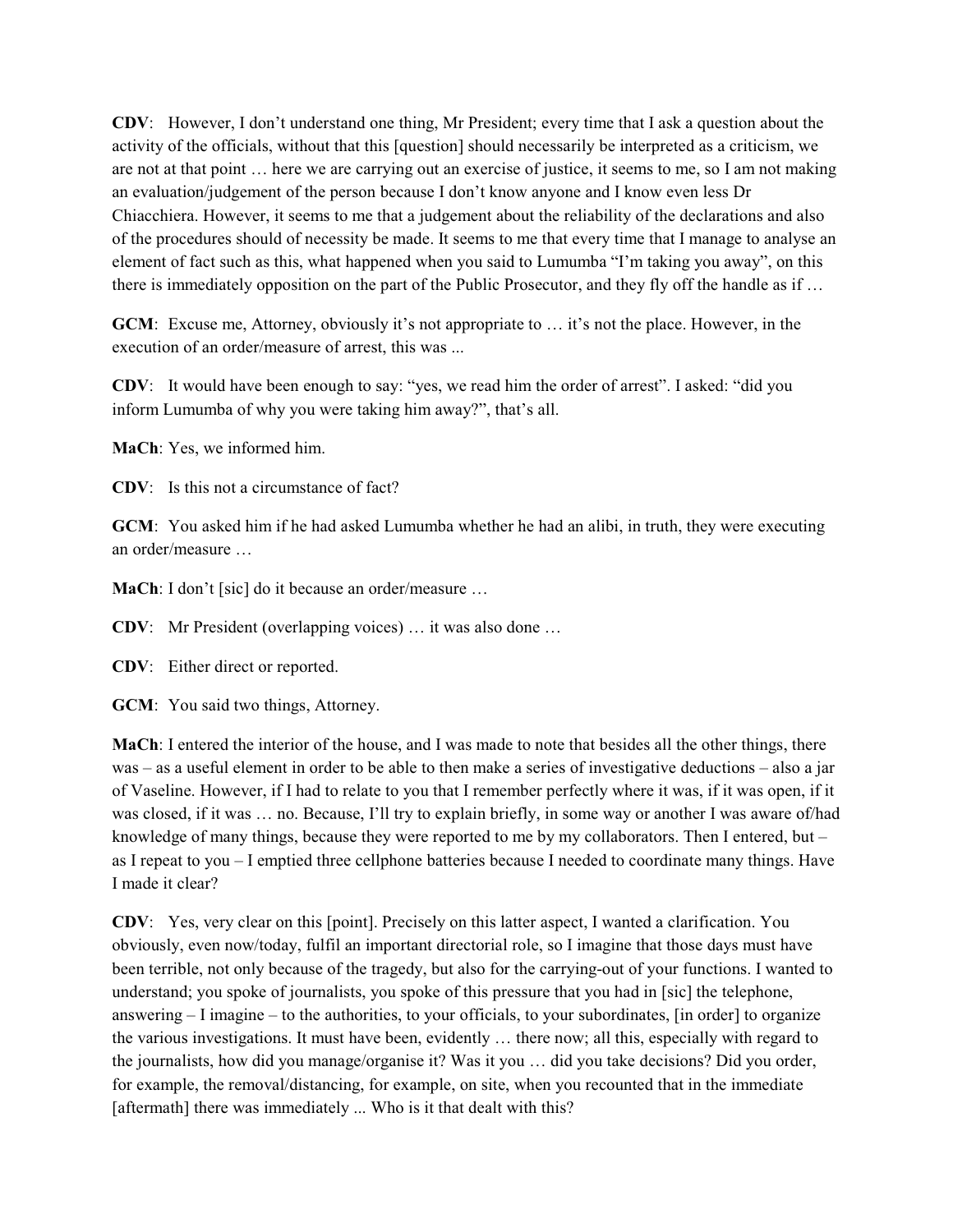### **MaCh**: Who is it that dealt with what?

**CDV**: With the management, for example, of the media pressures in the imminence [sic: probably "immediacy"] of the finding, on the  $2<sup>nd</sup>$ ? You said that there was already, at one-thirty ...

**MaCh**: Attorney, I tried to manage/organize a great many things, amongst which also this. However, you [must] understand that at times … and in this occasion there, the journalists are a presence that is, how to say, impossible to … one must manage/organise/supervise them, it's clear. I attempted to manage/organise/supervise them, seeking to not be detached from what I was doing, and attempting to keep my concentration in what I was doing; in this way I tried to manage/organise/supervise the situation. If you ask me if I arranged to make them go away, I tried several times. I think that then in the end, in some way, we even managed – but it was not easy. You can imagine that in certain cases it becomes truly difficult, no?

**CDV**: Thank you.

**GCM**: To complete the parties who have requested to examine the witness ...

### **Public Prosecutor Comodi**

**MC**: I just wanted to ask the President to be allowed to show Dr Chiacchiera the folder with the cartoons/comics which we spoke of, because they are already acquired for the case files of the Court, if he recognizes them, if it is these ones that he subjected to sequestration/seizure, and among these, which are the ones that he considered to have a pornographic character or at any rate, content.

**??**: we're talking of the comics/cartoons?

**MC**: Yes.

**??**: who produced these?

**MC**: They're in the file/folder, as objects of sequestration.

**MaCh**: This …

**MC**: Do you recognize them all?

**MaCh**: No: I'm looking one at a time. This one, certainly, yes, this one certainly yes.

**GCM**: These are the comics/cartoons. If we can also substitute this ...

**MaCh**: This one certainly yes.

**GCM**: This demonstrative pronoun, if we substitute it with the indication ...

**MC**: Read the title.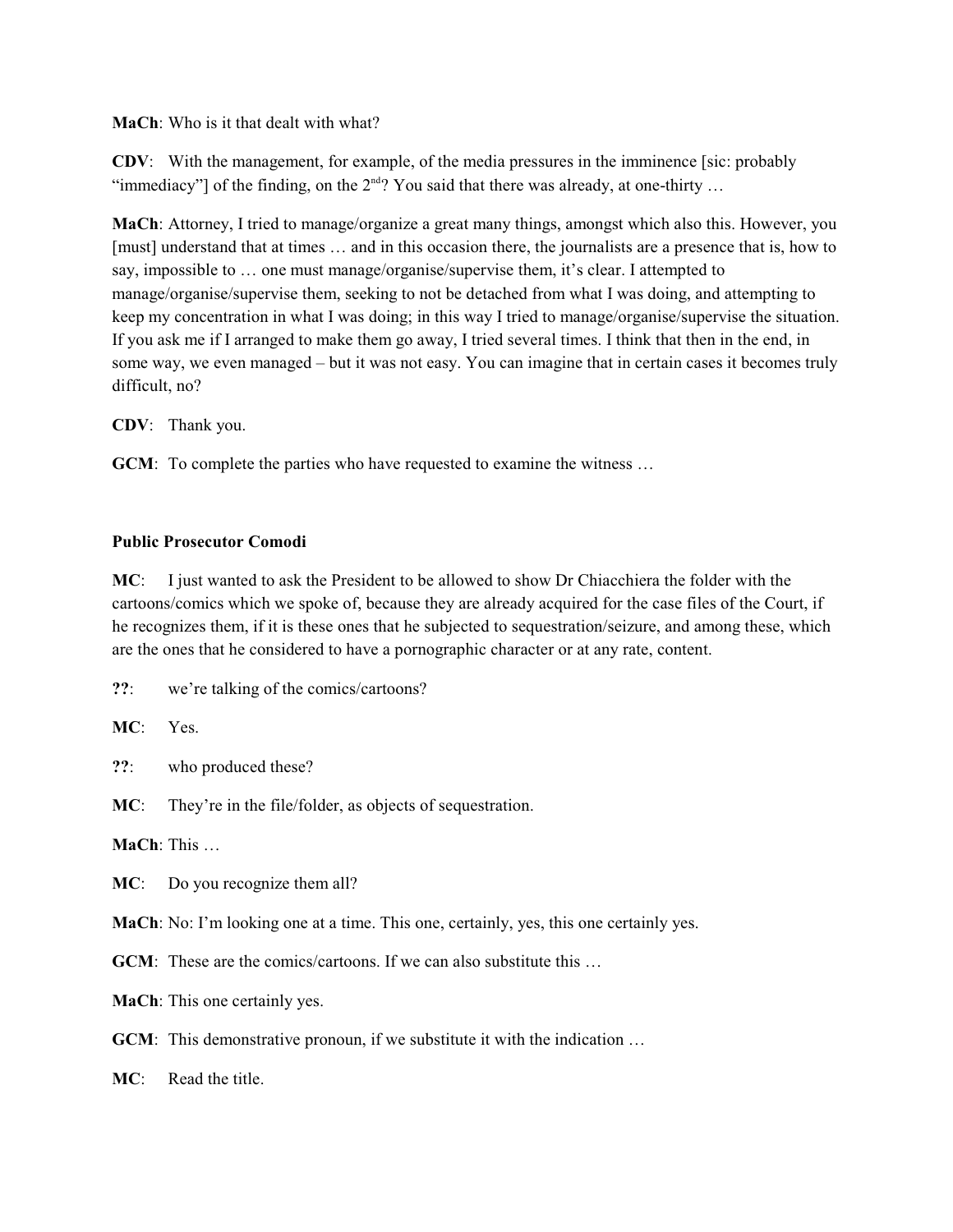**MaCh**: MPD Psycho (phonetic), "in the labyrinth of the mind".

**GCM**: And the others?

**MC**: Read also the others that you have already pulled out.

**MaCh**: Blood Last Vampire (phonetic), 2000. This one is, I already said, MPD Psycho.

**GCM**: These ones in box 3 of the attached are acquired. I read in a note: sequestered books, search of 6.11.2007.

**MaCh**: It becomes almost impossible to pronounce ... Urozuki Doji (phonetic). The same for this.

**MC**: In order to understand which ones were not then … very well, this one is from the same series, it seems to me.

**MaCh**: Urozuki Doji. Also this one ...

**MC**: What is it called?

**GB**: I haven't understood what activity we are doing. That is to say, an evaluation of the comics/cartoons?

**GCM**: If these are the comics/cartoons that were sequestered (overlapping voices).

**MC**: No, which, among these, Dr Chiacchiera considered to have a pornographic content.

**GB**: Excuse me, we cannot ask a question of the witness whether, according to him, it is … what is it, a consultant, what is pornography, what is horror …

(overlapping voices) There is opposition.

**MC**: May I answer? Attorney Bongiorno first asked Dr Chiacchiera if he had sequestred only the mangas, that is to say that he considered pornographic, or other comics/cartoons that he did not consider to have pornographic content. So I would like to make this screening/selection.

**CDV**: I oppose this, Mr President, because excuse me, now we are neither censors nor moralists, nor are we carrying out a judgement of what pornography is. The question was asked badly (overlapping voices).

**GCM**: Please. Go ahead, Attorney.

**CDV**: There's no contestation on the fact that we are [sic] these books, because they are in the files, they are sequestered.

**GCM**: First you said: there were comics/cartoons that attracted my attention. Your attention was drawn by these comics/cartoons that you said now?

**MaCh**: Yes.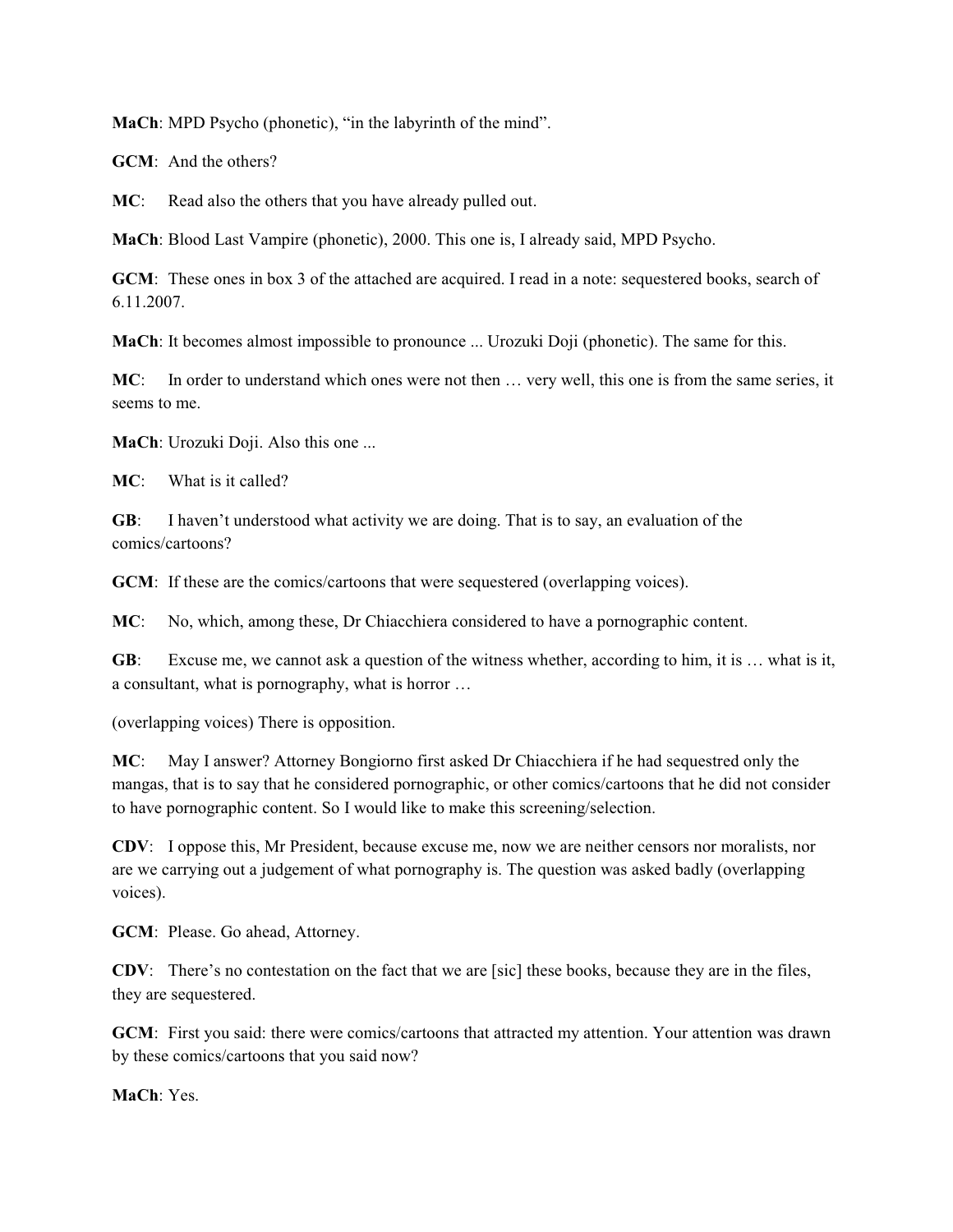**GCM**: Over and above the content, etc. This, as an objective datum, we can aquire.

**MaCh**: If I had found Mickey Mouse, I would not have sequestered it.

**??**: can I ask a question?

**GCM**: Attorney, in your time, at the end... when the Public Prosecutor has finished, it will be your turn. Please, Public Prosecutor.

**??**: I wanted to know where they are indicated in the hearing files, these sheets/documents [sic].

**GCM**: They are in box 3. At any rate, they are in the acquired case files. Please, Public Prosecutor.

**MC**: I didn't want to ask any other questions, thank you.

**GCM**: The civil parties who have indicated Dr Chiacchiera as a witness.

#### **Civil Party Attorney Maresca**

**FM:** Telegraphic [i.e. quick] questions for the Dr, when he has finished reading.

**MaCh**: Excuse me, I've finished reading. At any rate, almost all of them, Dr [Comodi].

**GCM**: Please, Attorney.

**FM:** I seems to me you already touched on; I ask you to make an effort to remember, more or less, your [length of] stay in the house during the evening of …

**MaCh**: You mean during …

**FM**: The night.

**MaCh**: I was not there that much. Honestly, I wouldn't know how to quantify it precisely, but I believe around a quarter of an hour, something like that, during the phases in which the body was removed, and in which the operations were carried out on the body. Before [that], a couple of times, but very brief, fairly brief, one together with Dr Mignini, and one later.

**FM:** So you came and went with regard to the house, or with regard to the inside of the house? That is to say, did you leave altogether, or did you remain in the area?

**MaCh**: No, I even left altogether, in the sense of going out into the courtyard, and then going back inside the house. I entered for the first time with Dr Mignini, then I went out. The second time, in midafternoon, late-afternoon. And the last time, [on] the evening of this ... let's say in the course of this day, if we can call it thus, during that phase when the body was handled/manipulated, if I can use, excuse me, this term.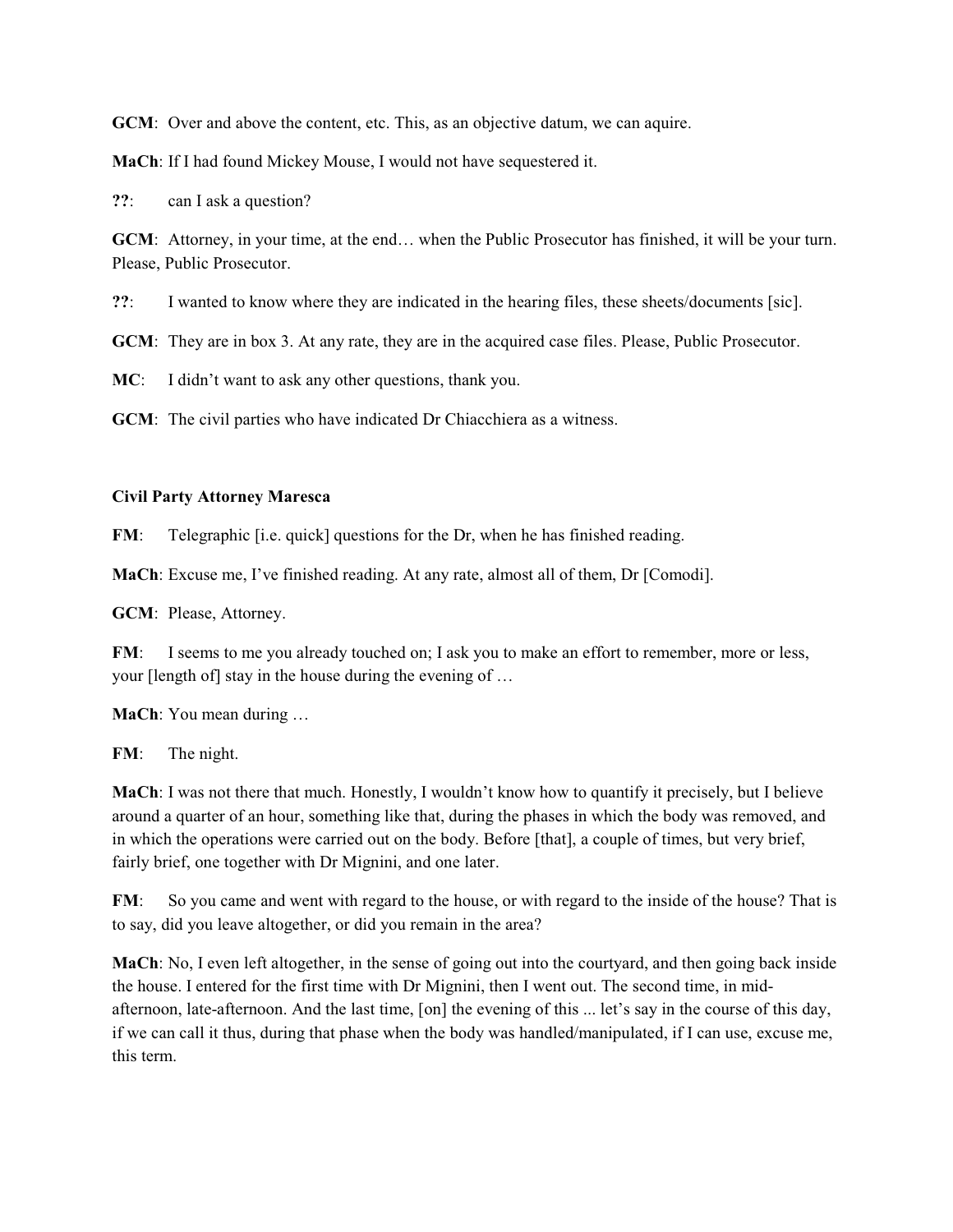**FM**: When the body was handled/manipulated, as you said; was it handled/manipulated by the Forensics operators/workers?

**MaCh:** And there was ... yes, also.

**FM**: Also?

**MaCh**: Also.

**FM**: So during the course of the video filming, with the long crime-scene inspection minutes/report, which we will then [ie. shortly] talk about, with the Forensics operators.

**MaCh**: Yes, in a short lapse of time, yes.

**FM:** Your presence was in parallel, in that lapse of time, with that of the Forensics operators?

**MaCh**: It was settled [i.e. chosen] simply because of a moment of quiet that I had in the telephone communications, in order to seek to also see for myself the situation that there was inside Meredith's room. Because until then, in short …

**FM**: About the analysis of telephone traffic, and regarding the checks on the [telephone] records, was everything produced/developed by Inspector Latella?

**MaCh**: I confirm.

**FM**: So you, as an official/officer, as you said earlier, acquired them ..... how?

**MaCh**: No, a joke/search/blow, shamefully, so to speak, an activity of connecting [the dots], there you go.

**FM:** That was the perfect description of your work. So you acquired, just like other elements, the result?

**MaCh**: Yes, together with other colleagues, yes absolutely.

**FM**: Was it solely Inspector Latella who dealt with this ...?

**MaCh**: It was primarily Inspector Latella, who is in the Central Operative Service, who dealt with them. But also two other colleagues from the Flying Squad assisted Inspector Latella in this work.

**FM**: Who are they?

**MaCh**: If I'm not wrong, the task was given to Assistant Sisani and Assistant Buratti, however I wouldn't want to say something stupid.

**FM:** [These are] the same subordinates of yours who worked on the telephone- and room-bugging?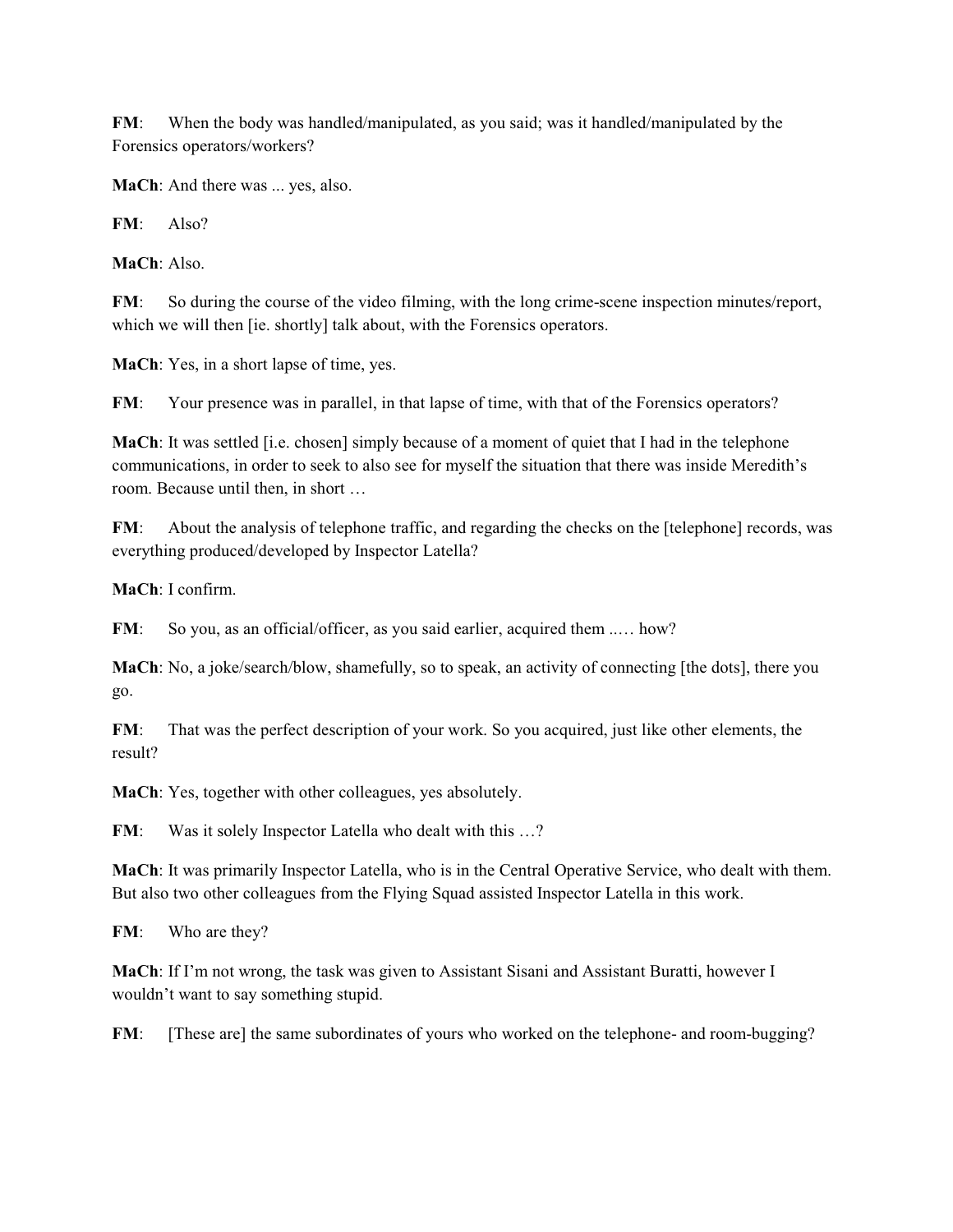**MaCh**: They also did the phone- and room-bugging, which however I didn't follow, let's say that in the material activities I didn't follow them. I, in some ways, participated in seeking to give an input to the evaluation of the results, for a certain period of time.

**FM:** That is to say, to the outcomes of the buggings?

**MaCh**: Yes.

**FM**: Thank you, Mr President.

**GCM**: Amanda Knox's defence [team], if you have any questions? There are no questions.

#### **President**

**GCM**: You said that the villa on via Sperandio is rather hidden; can it be seen from the street?

**MaCh**: No. From the street ... it's not easy at all! I lived in a nearby area ...

**GCM**: Somebody who is going along the street, would they notice ...?

**MaCh**: I went along that street many times, but the villa … one can guess that there's a habitation/house because there's the gate, but one doesn't come near the house, and it can't be seen. Furthermore, the gate seems to me that it is not … [it's] a gate with an actual sheet of metal, so one cannot see inside. On can guess that there's a house, but that there is a house there, and how large the garden is – it is absolutely impossible to see, at least at the time of the finding [of the phones/body]. There an extremely dense multitude of conifers.

**GCM**: On this gate, is there a name, [or] something? There is? If you know, if it can be seen?

**MaCh**: It seems so to me.

**GCM**: This rock, did you carry out checks to establish where it could have been taken from? In what area, how far from the house? It was found in the house.

**MaCh**: There should have been some I know … the area, at any rate, is a countr… let's not say a countryside/rural area, but it's an area that has a large adjacent rural area. I presume it was taken from there, in short.

**GCM**: Are there other similar stones in the area?

**MaCh**: Yes, yes. Around about, yes.

**GCM**: Around the house, there are other stones ...?

**MaCh**: Yes, I think that it was taken from precisely there close by.

**GCM**: You said that the key to the door of the room occupied by Meredith was not found?